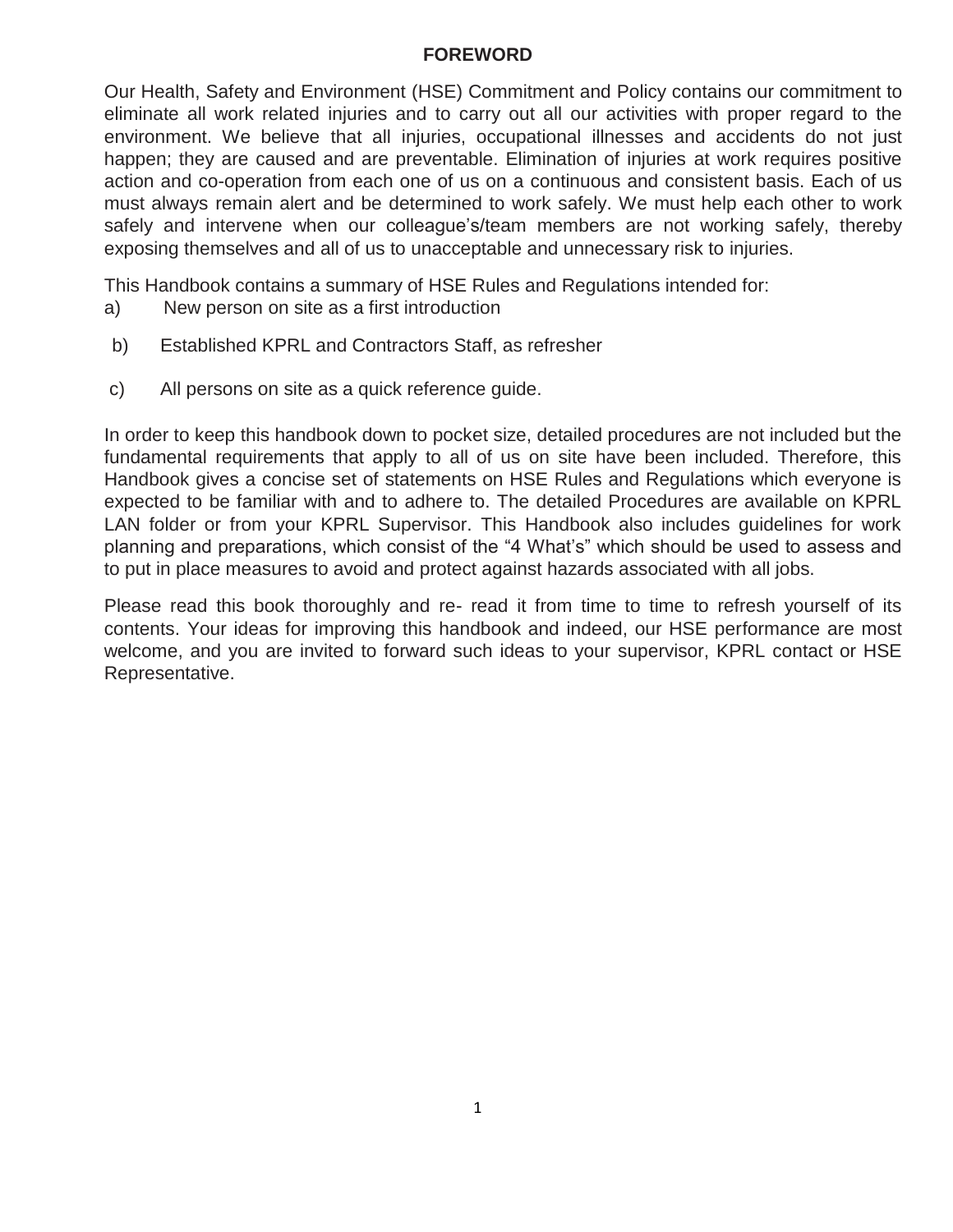There is always time for HSE. Good HSE performance is a win win situation for everybody whereas accidents create losses for everybody. I count on you, each one of you, to uphold and improve our HSE performance.

Joseph Ndoti Chief Executive Officer.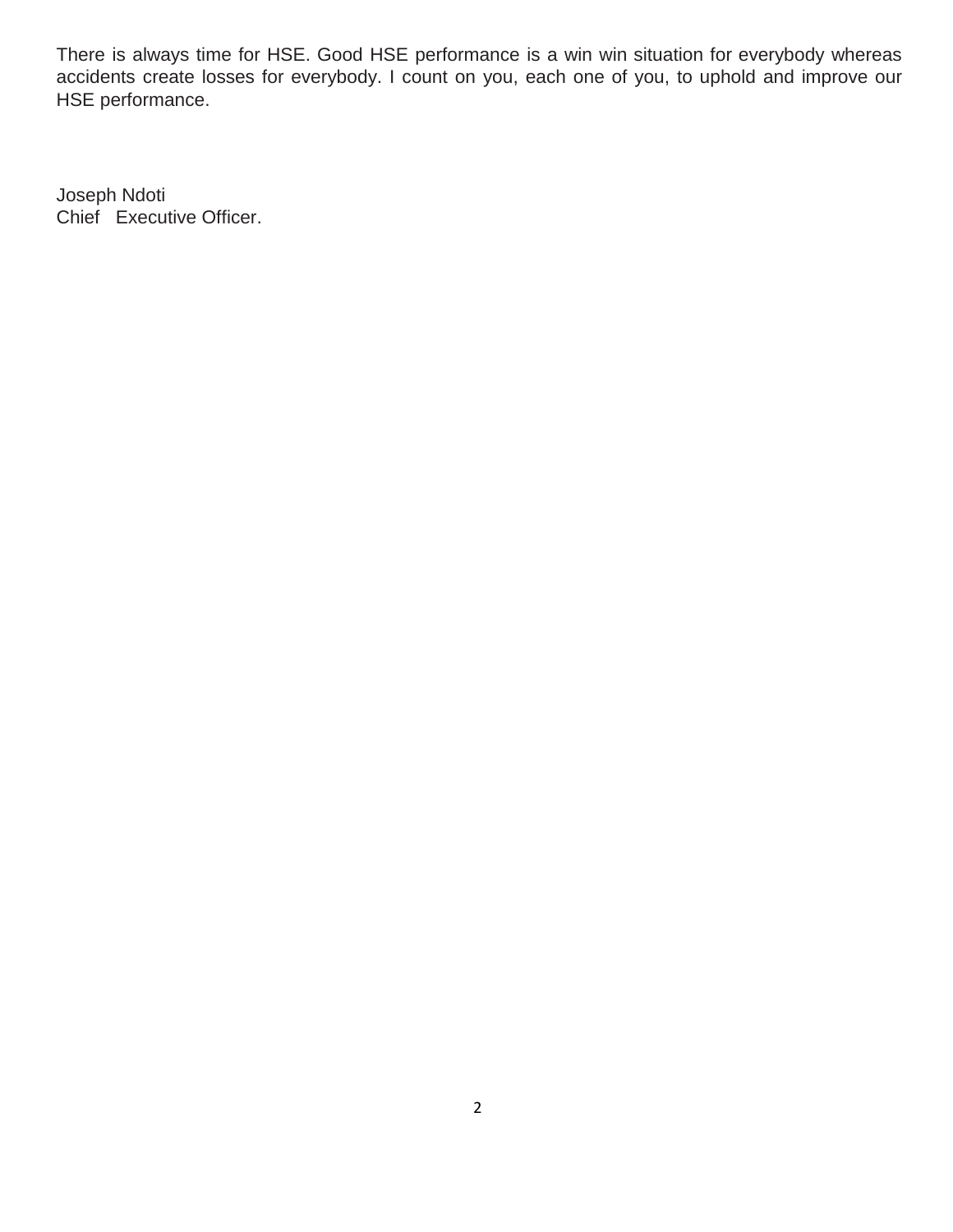## **CONTENTS**

## 1.0 **HSE COMMITMENT, POLICY AND SYSTEMS**

- 1.1 Health, Safety and Environment (HSE) Commitment and Policy
- 1.2 KPRL Fire Safety Policy
- 1.3 KPRL Drugs and Alcohol Policy and Testing
- 1.4 KPRL Smoking Policy
- 1.5 HSE Management System
	- 1.5.1Environmental Management Standard (ISO14001)
	- 1.5.2Significant Environmental Aspects
- 1.6 HSE Plan
- 1.7 Regulations and Procedures
- 1.8 Legislation
	- 1.8.1Key HSE Legislation
	- 1.8.2Workers' Legal Obligations under OSHA, 2007
- 1.9 KPRL Cardinal Safety Rules
- 1.10 HSE Induction

#### **2.0 HSE ORGANISATION AND COMMUNICATION**

#### **3.0 ACCESS TO THE REFINERY**

- 3.1 Access Roads
- 3.2 Admission to the Refinery
- 3.3 Access to Process Areas
- 3.4 Contractors' Facilities
- 3.5 Prohibited Items

### **4.0 TRANSPORT ON REFINERY PREMISES**

- 4.1 Traffic Rules
- 4.2 Vehicles into the Refinery
- 4.3 Cycling
- 4.4 Motor Cycle/Scooters
- 4.5 Loading/unloading of Materials and Equipment
- 4.6 Mobile Machinery and Equipment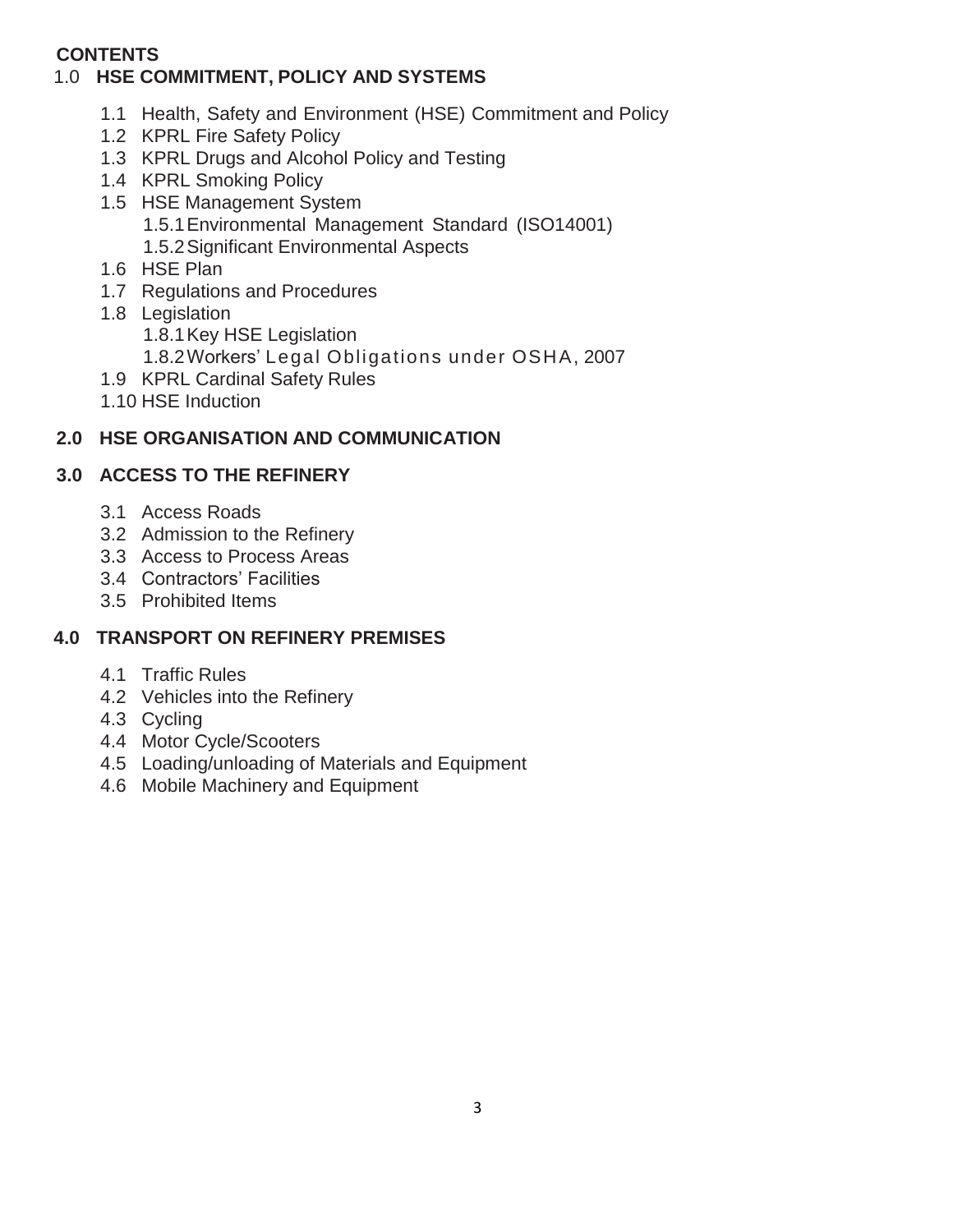- 4.7 Passenger Transport
- 4.8 Parking
- 4.9 Fuel, Flammable Liquids

## **5.0 PERMITS**

- 5.1 Work Permits
- 5.2 Permission to Take Photographs
- 5.3 Long Term Permits
- 5.4 Plant Change
- 5.5 Temporary Repairs

## **6.0 TECHNICAL FACILITIES**

- 6.1 General
- 6.2 Annual Colour Coding
- 6.3 Portable Ladders
- 6.4 Lifting/Rigging Gear
- 6.5 Cranes
- 6.6 Forklift Trucks
- 6.7 Scaffolding
- 6.8 Pressure Gas Cylinders
- 6.9 Battery Powered Equipment
- 6.10 Fire Extinguishers
- 6.11 Explosives
- 6.12 Welding Gear
- 6.13 Pressure Jetting/Grit blasting
- 6.14 Radiography (X-rays)

# **7.0 WORK PLACE LAYOUT**

- 7.1 Safety
- 7.2 Housekeeping
- 7.3 Waste, Spillages
- 7.4 Medical waste

# **8.0 PERSONAL PROTECTIVE EQUIPMENT**

8.1 Safety Helmet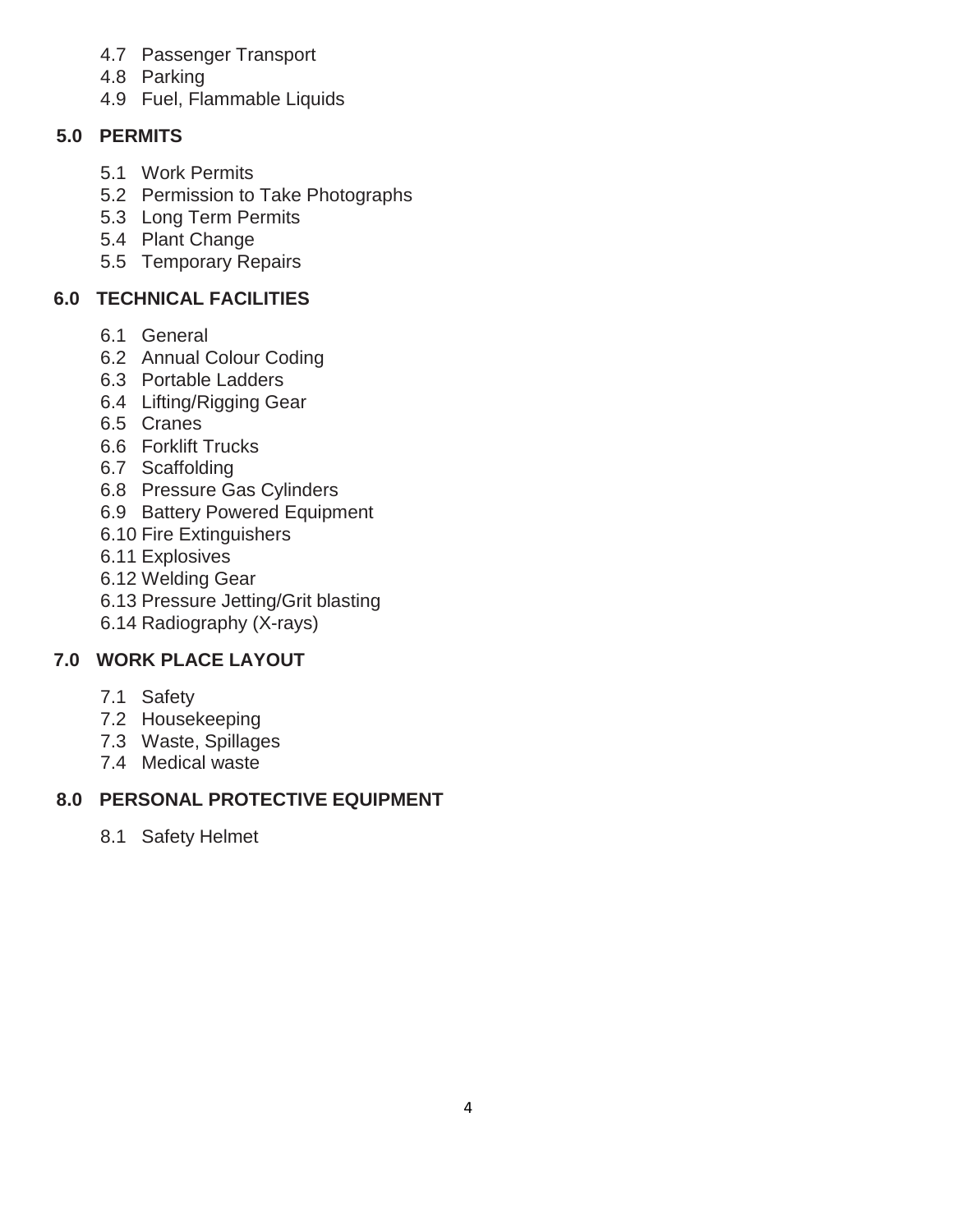- 8.2 Safety Footwear
- 8.3 Ear Protection
- 8.4 Eye Protection
- 8.5 Work Wear
- 8.6 Personal Fall Protection
- 8.7 Life Jackets
- 8.8 Other Safety Equipment
- 8.9 Use of Breathing Apparatus

# **9.0 AMENITIES AND HYGIENE**

- 9.1 General Regulations
- 9.2 KPRL Personnel
- 9.3 Contractors

# **10.0 RESPONSIBLE BEHAVIOUR**

- 10.1 HSE Golden Rules
- 10.2 Use of Safety Equipment
- 10.3 Reporting of Incidents
- 10.4 Personal Responsibility

# **11.0 PROCEDURES IN THE EVENT OF ACCIDENTS**

- 11.1 First Aid
- 11.2 Ambulance Calls
- 11.3 Reporting of Accidents

# **12.0 EMERGENCY PROCEDURES**

12.1 Alarm Calls 12.2 Fire Fighting 12.3 Alarm Sirens 12.4 Action to be taken when the Refinery Emergency Alarm Sounds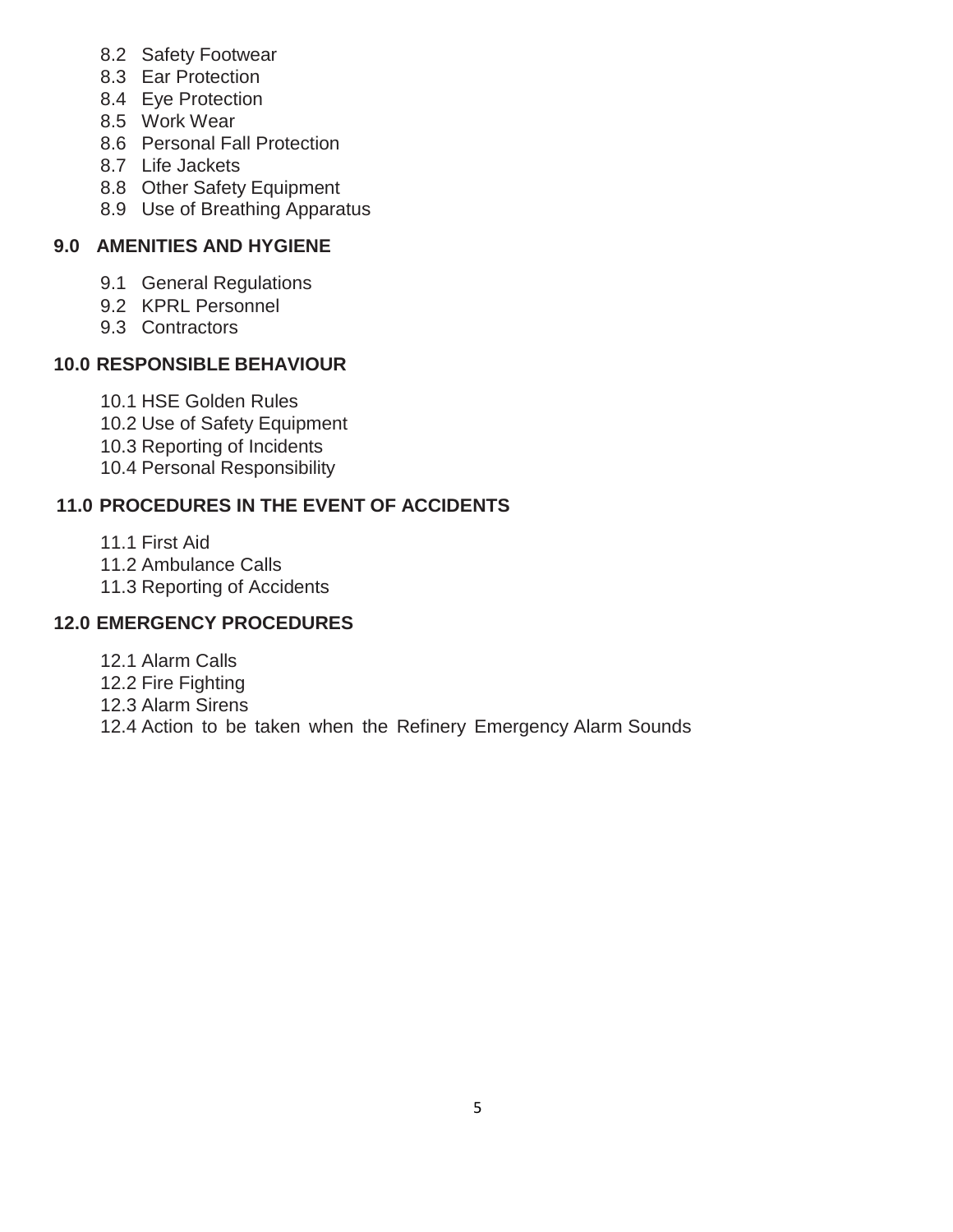## **13.0 H2S ALARM PROCEDURES**

- 13.1 Alarm Sound and Yellow Flash Lights
- 13.2 Fixed H2S Emergency Procedures
- 13.3 Drainage System
- 13.4 Interceptors.

## **14.0 ADDITIONAL REGULATIONS FOR CONTRACTORS**

14.1 General

- 14.2 Contact Person to the Refinery
- 14.3 Refinery Plant
- 14.4 Refinery Equipment

## **15.0 HSE GUIDELINES FOR WORK PLANNING & PREPARATION INCLUDING JSA**

- 1.1 People
- 1.2 Work Methods & Procedures
- 1.3 Equipment and Tools
- 1.4 Worksite & Working Conditions
- 1.5 Communication & Co-ordination with other Worksite and Jobs
- 1.6 Emergency Mitigation and Recovery.

## **16.0 EMERGENCY CONTACT NUMBERS**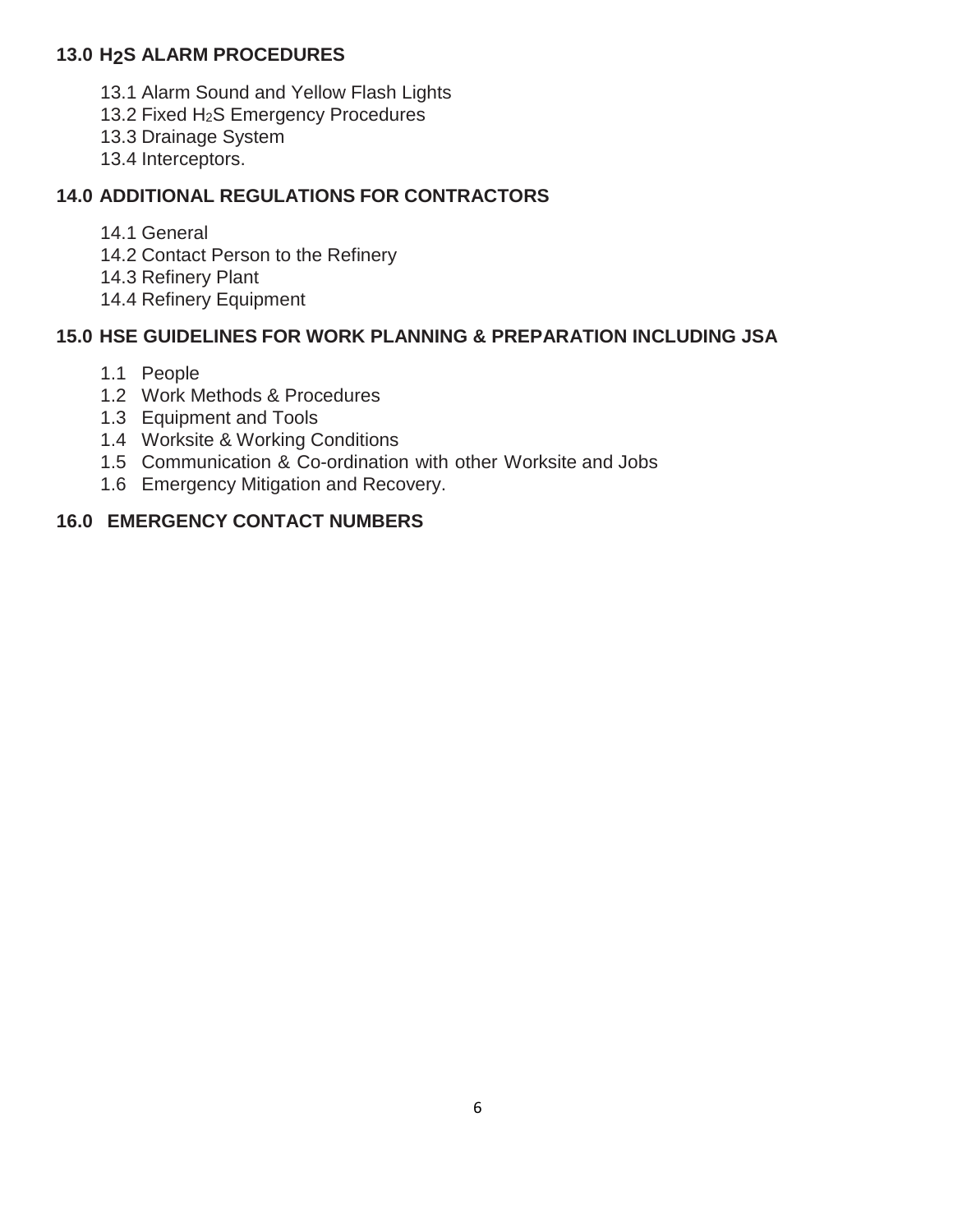## **1.0 HSE COMMITMENT, POLICY AND SYSTEMS**

# **1.1 HSE COMMITMENT AND POLICY**

The KPRL Health, Safety and Environment (HSE) commitment and policy is given below. The policy has been developed and agreed through the KPRL Management Health, Safety and Environment committee and is displayed prominently at various places within the refinery.

## **HSE COMMITMENT**

**In KPRL, our objective is to have an HSE performance that we can be proud of, to earn the confidence of customers, shareholders and the community, and contribute to sustainable development. Accordingly, we are committed to:**

- Pursue the goal of eliminating all work related injuries and adverse health effects.
- Carry out all KPRL activities with proper regard to the environment.
- Reduce the risk to people, the environment and the assets to a level that is as low as reasonably practicable.
- **Provide effective HSE management in all our activities.**
- Maintain a fully competent workforce as required to carry out HSE critical activities in support of the KPRL Business and comply with all laws.
- Respect and recognize the HSE concerns of the community, our customers, employees, service providers, and to provide relevant information when required.
- Work with the Government and other bodies to develop regulations and standards, and contribute to the promotion of best HSE practices in Kenya.
- Be and be recognized as a responsible corporate citizen.

# **HEALTH, SAFETY AND ENVIRONMENT (HSE) POLICY**

**All KPRL activities will be conducted taking foremost account of the health and safety of employees, contractors, customers and the community while paying proper regard to the environment. To this end, it is our policy**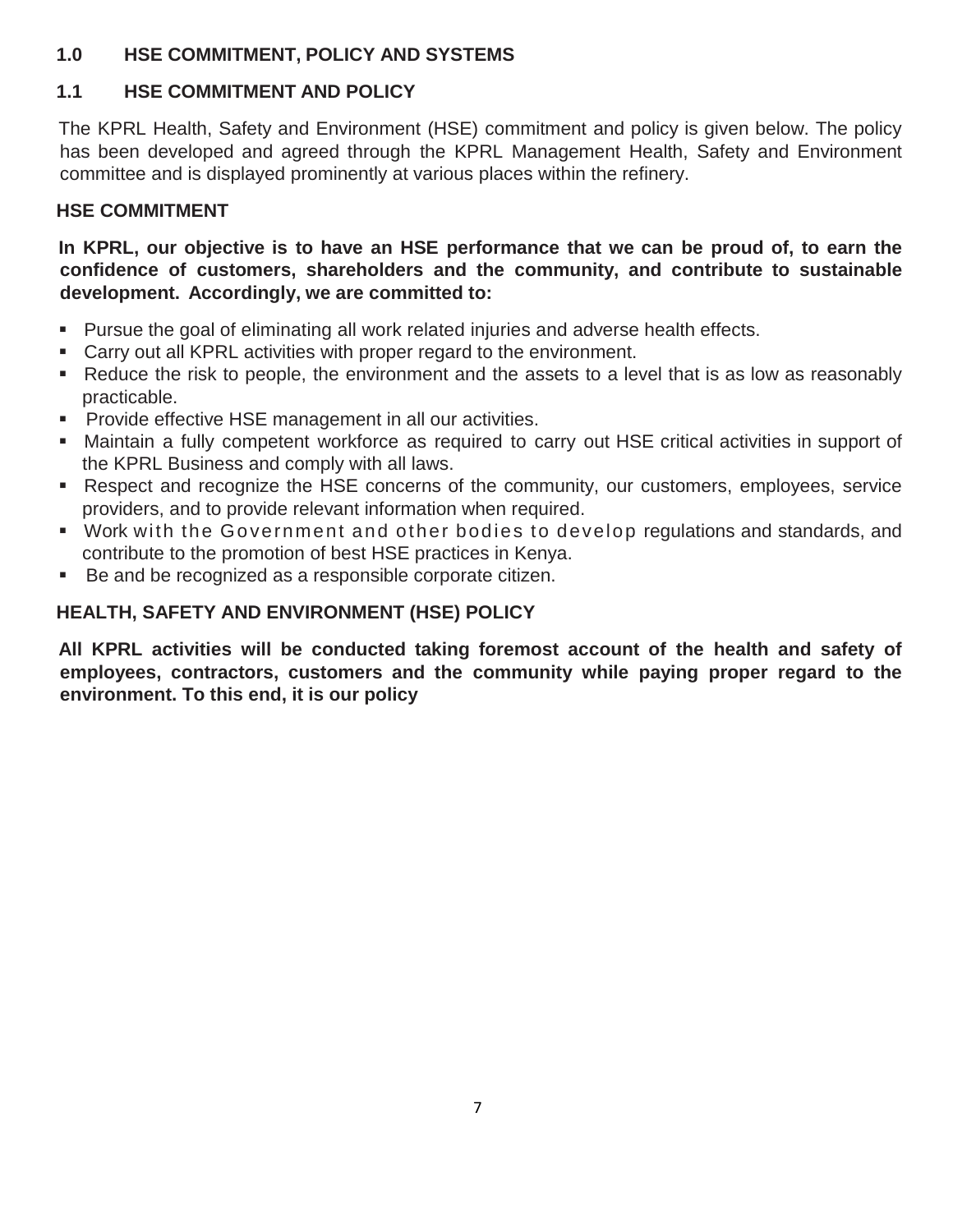**▪ That HSE matters are a line responsibility.**

**:**

*Everyone on site has an HSE role. HSE matters are the responsibility of all employees and contractors, both as individuals and as team members. HSE is not the responsibility of a particular department.*

**10 manage HSE to ensure compliance with Kenyan legislation or other appropriate and stricter guidelines where these are relevant, and to achieve continual performance improvement.**

*We will comply with Kenyan legislation as a minimum and adopt stricter guidelines where applicable. We will apply systematic procedures and methods to manage HSE for continual improvement.*

- **▪ To rank HSE matters on equal terms with other strategic business objectives.** *HSE matters are included in the process of decision making on equal terms with profitability, product quality, and product supply decisions.*
- **▪ That our contractors apply HSE policy and standards fully compatible with our own.** *The HSE requirements are the same for all throughout the Refinery, whatever company you work with. We will select and retain only those contractors who will work with us to fulfil our HSE commitment and policy.*
- **▪ To use materials and energy efficiently in all our activities.** *We will use fuel, additives and other materials efficiently, with the aim of reducing usage and minimizing waste.*
- **▪ To minimize and prevent environmental pollution from all our activities**

*We will use processes and apply techniques to avoid, reduce or control the creation, emission or discharge of pollutants or waste so as to reduce adverse environmental impacts.*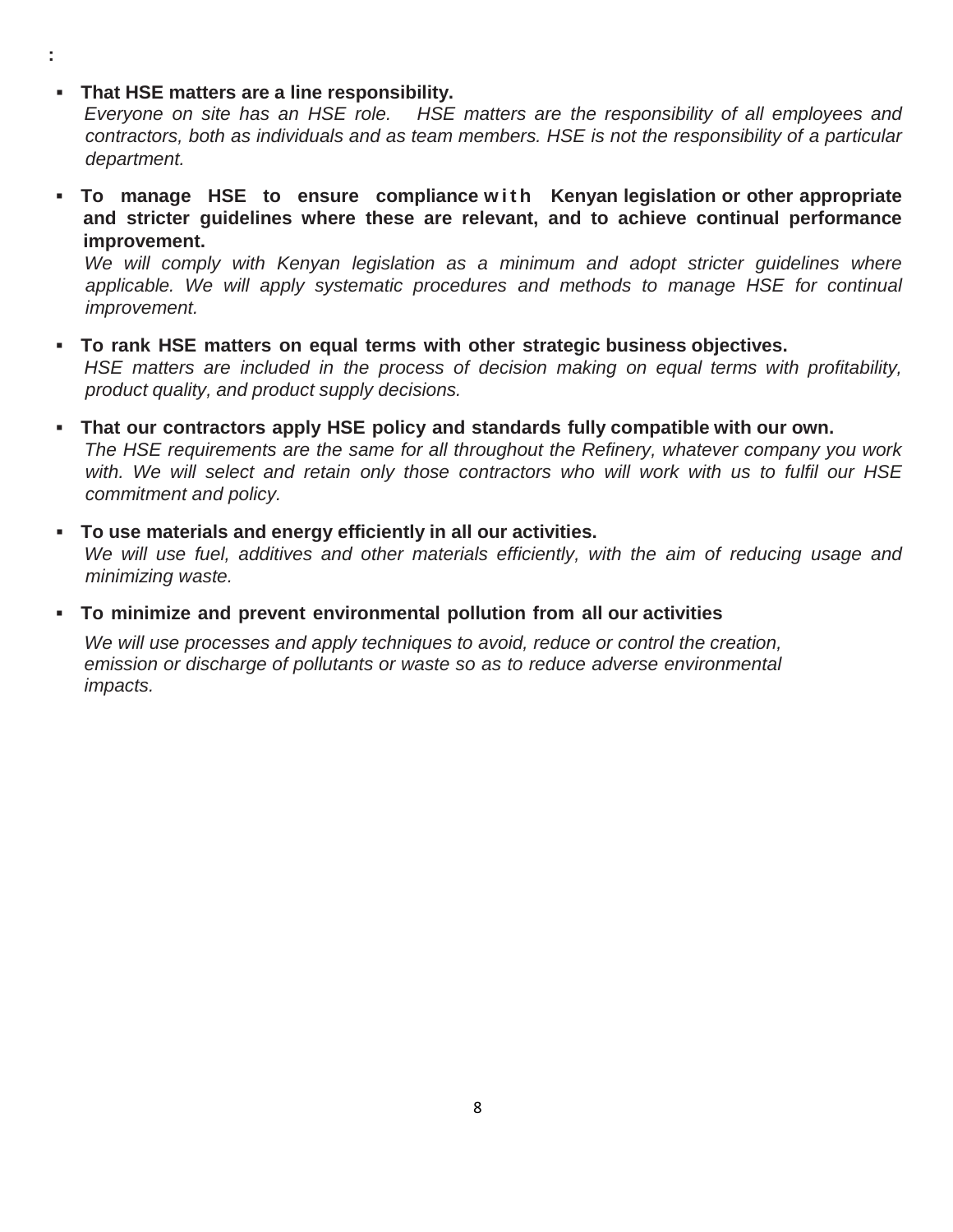**▪ To maintain emergency preparedness capabilities which, in the event of an emergency situation, minimize any harmful effects.**

*While we will take all practical measures to avoid emergency situations, we will have effective procedures in place to minimize any harmful effects should emergency incidents arise. Regular emergency drills will be done for effective emergency response preparedness.*

#### **▪ To have open communication with all Stakeholders on HSE matters**

*We will have open exchange of information throughout the Refinery. We will provide effective forums such as the HSE meetings to facilitate this. We should report and learn from all HSE incidents.*

**▪ To set objectives and targets for improvement and to measure, appraise, report and reward HSE performance.**

*We will, within an overall HSE plan, set objectives and targets for improvement, regularly review and report site-wide on our performance. The HSE plan will be cascaded down as departmental and individual tasks and targets and will be included in our staff and contractor performance appraisal schemes.*

**▪ To train and motivate employees to enable them to fulfil the HSE Commitment and Policy.** *We will provide effective training and meet the competencies required and motivate our employees to always think, plan and work to meet the HSE targets and enhance HSE performance.*

## **1.2 KPRL FIRE SAFETY POLICY**

This policy is a sub-policy within the overall KPRL Health, Safety and Environment (HSE) Commitment and Policy implemented through the KPRL HSE Management System (MS).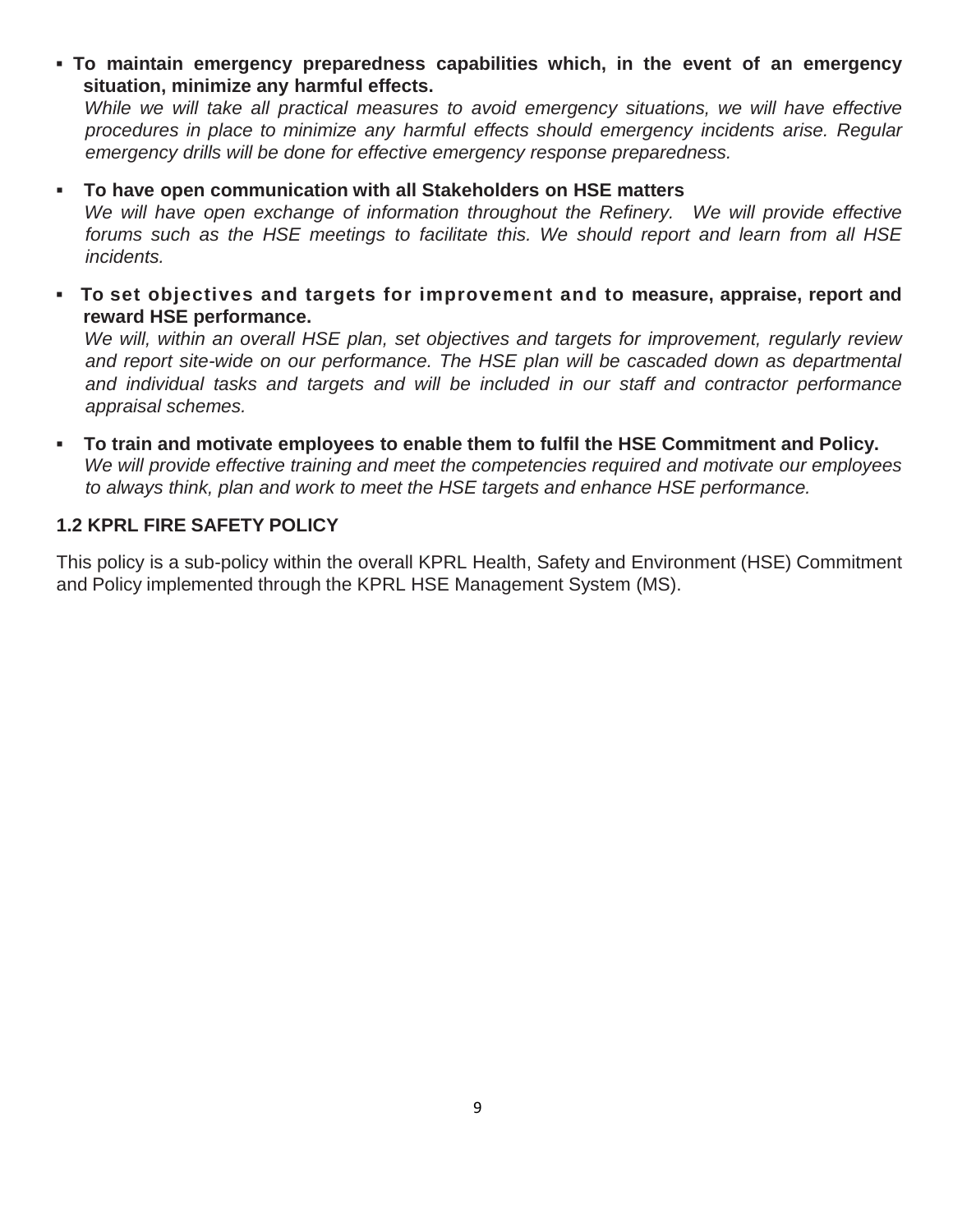## **Purpose**

The purpose of this policy is to promote fire safety, eliminate injuries to persons, prevent asset damage and environmental pollution due to fire incidents, and to comply with Kenyan fire safety regulations or other appropriate and stricter guidelines where these are relevant.

## **General Policy**

It is KPRL's policy to protect all persons at its worksites and prevent asset damage and environmental pollution from fire hazards by ensuring:

- a. That equipment and structures are designed taking fire safety into account.
- b. That all fire detection and alarm equipment required to give warning in the event of fire is properly installed, regularly tested and maintained in good working order.
- c. That equipment for fighting fire is available at all times, regularly tested and maintained in good working order.
- d. That adequate means of evacuation in case of fire exist for all persons at its worksites.
- e. That all means of evacuation are sign posted, maintained, kept free from obstruction and available for safe and effective use at all times.
- f. That emergency response, assignment of responsibilities and roles to individual persons, notification and investigation procedures are in place and implemented in responding to a fire incident.
- g. Planning and execution of fire drills to test emergency response preparedness and act on the learning points.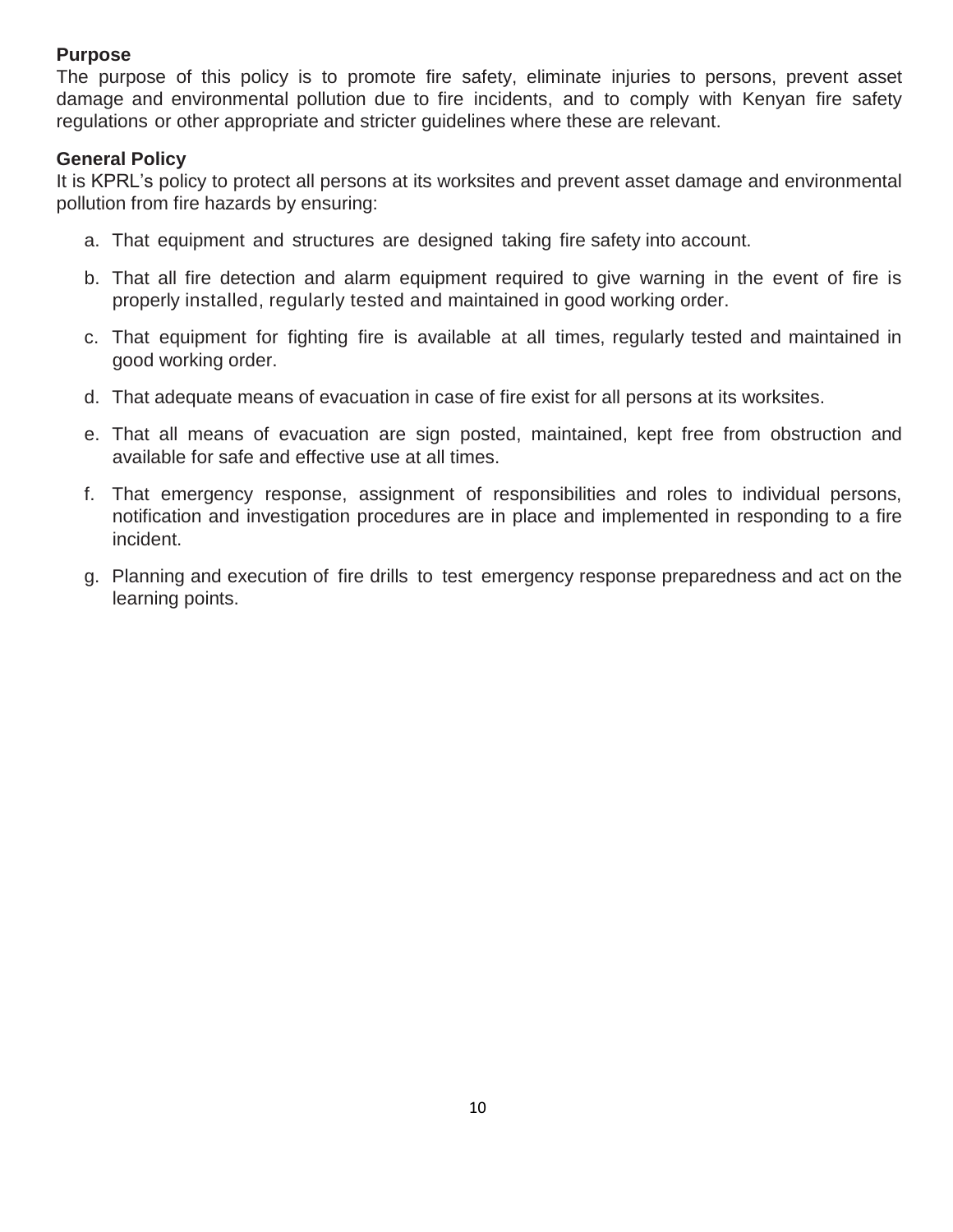- h. That appropriate fire safety training is developed and implemented to provide workers with knowledge of fire safety practices, fire extinguishing techniques and evacuation procedures.
- i. That all KPRL worksites undergo a fire safety audit annually.

## **Procedures**

Various procedures within the KPRL HSE MS support implementation of this fire safety policy. The following procedures are key to this end:

- (i) **HSE-40-01 Emergency Procedures.** These detail responses to fire emergencies including evacuation procedures, assignment of responsibility to individuals within the organization for fire emergency response, and identification of emergency assembly points.
- (ii) **HSE-00-04 Emergency Response Training**

## (iii) **HSE-20-11 Safety Equipment Checks**

## **1.3 KP RL DRUGS AND ALCOHOL POLICY AND TESTING**

The KPRL Drugs and Alcohol policy prohibits being at work or driving company vehicles whilst impaired by drugs or alcohol. It includes the provision for searches for drugs and alcohol on company locations, submission to drugs and alcohol testing, and the disciplinary measures applicable. The company, however, recognizes drug or alcohol dependence as a treatable condition and may offer appropriate assistance for such treatment.

Alcohol Testing is a requirement for any person (staff, contractor or visitor) seeking entry to any KPRL work site.

## **4.4 KPRL SMOKING POLICY**

11 Smoking is prohibited at all KPRL sites except outside the main office block towards the main car park. This is the ONLY designated smoking area at KPRL. At Port Reitz Tankfarm smoking is not allowed.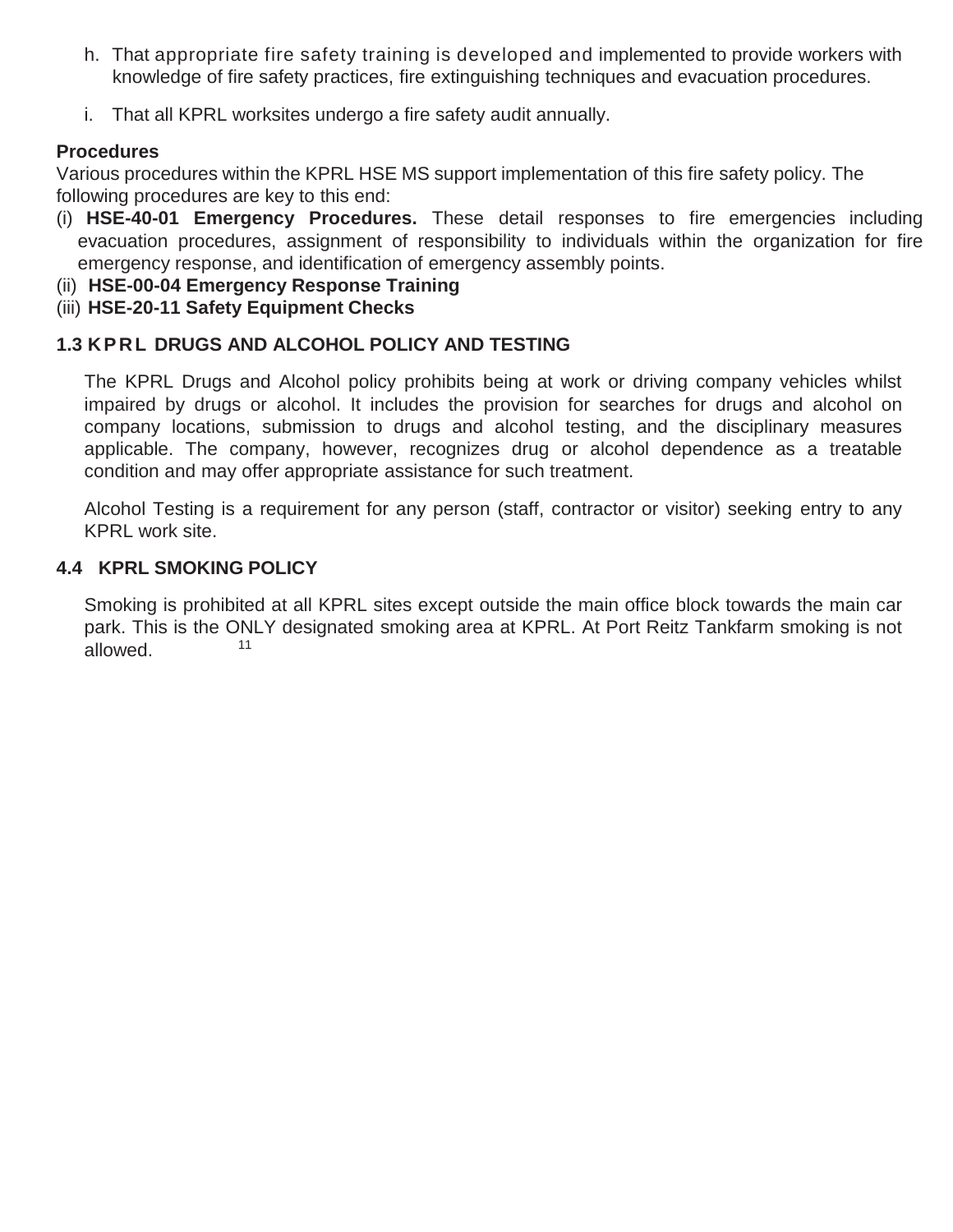#### **1.5 HSE MANAGEMENT SYSTEM**

This document describes the policies, systems, procedures and work instructions in place at KPRL for managing the HSE issues to ensure that they are given equal importance to the other business objectives of the Refinery. The HSE management system is applicable to all the activities carried out at all facilities under the management of KPRL by its own and contractor employees. The HSE management system is available as an electronic copy on the KPRL LAN system or as a paper copy through your supervisor.

## **1.5.1 ENVIRONMENTAL MANAGEMENT STANDARD (ISO 14001)**

KPRL's systems for managing the environment are certified to the ISO 14001 standard. This is an international standard for environmental management that demonstrates to our stakeholders that we are managing the environment in a systematic way to minimize and prevent environmental pollution in a manner consistent with our HSE Policy.

## **1.5.2 SIGNIFICANT ENVIRONMENTAL ASPECTS**

An environmental aspect is an element of an organization's activities, products or services that can interact with the environment. The following are significant environmental aspects that are managed at KPRL and their associated impacts:

12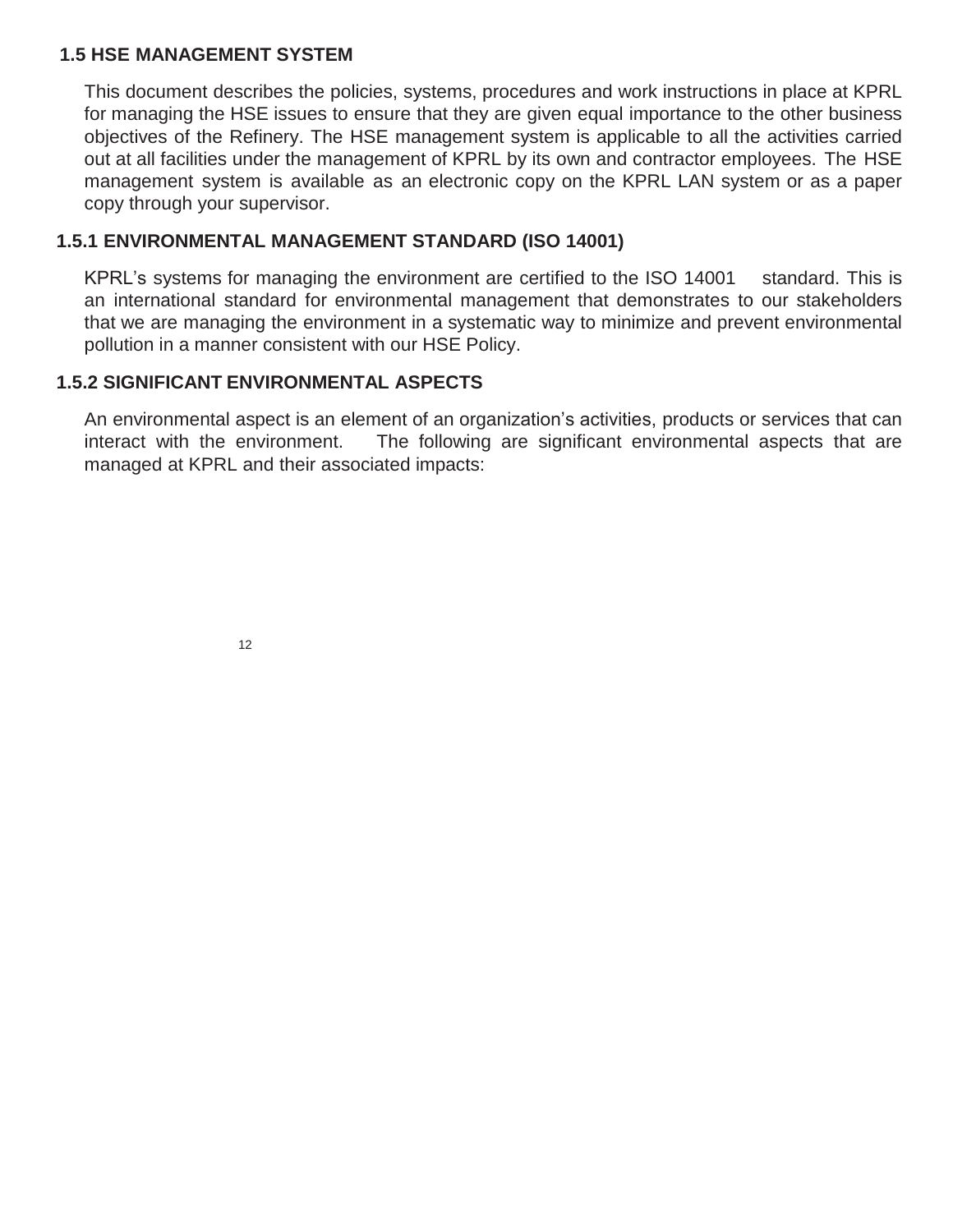| <b>SIGNIFICANT ENVIRONMENTAL</b><br><b>ASPECT AT KPRL</b> | <b>ENVIRONMENTAL IMPACT</b>                                     |
|-----------------------------------------------------------|-----------------------------------------------------------------|
| <b>Crude Oils and Petroleum</b><br><b>Products</b>        | Oil spill to water, effluent and ground; fire<br>and explosion. |
| Hydrogen sulphide                                         | Emissions to air, oduor, toxic gas                              |
| Sulphur dioxide                                           | Emissions to air                                                |
| Smoke                                                     | Emissions to air                                                |
| Fuel gas                                                  | Emissions to air                                                |
| Oily sludge                                               | Contamination/Pollution from hazardous<br>waste, toxic solid    |
| Catalysts                                                 | <b>Toxic solid</b>                                              |
| <b>Asbestos</b>                                           | Contamination/Pollution from hazardous<br>waste, toxic solid.   |
| Off-grade grease                                          | Contamination/Pollution from hazardous<br>waste                 |
| <b>Spent Resin</b>                                        | Contamination/Pollution from hazardous<br>waste                 |
| Loud steady or high impact noise                          | <b>Noise</b>                                                    |
| <b>Chemicals</b>                                          | Contamination/Pollution from chemical                           |
| Energy<br>13                                              | Radiation                                                       |

These significant environmental aspects are managed through Environmental Management Programmes (EMPs) that are detailed in the KPRL HSSE PLAN in order to prevent or minimize environmental pollution and ensure compliance with legislative requirements.

## **1.6 HSSE PLAN**

To realize its HSE commitment, policy and objectives, KPRL has in place an annual HSSE plan. Every KPRL Contractor company should also have its own HSSE plan. You should familiarize yourself with the HSSE plan as appropriate to you.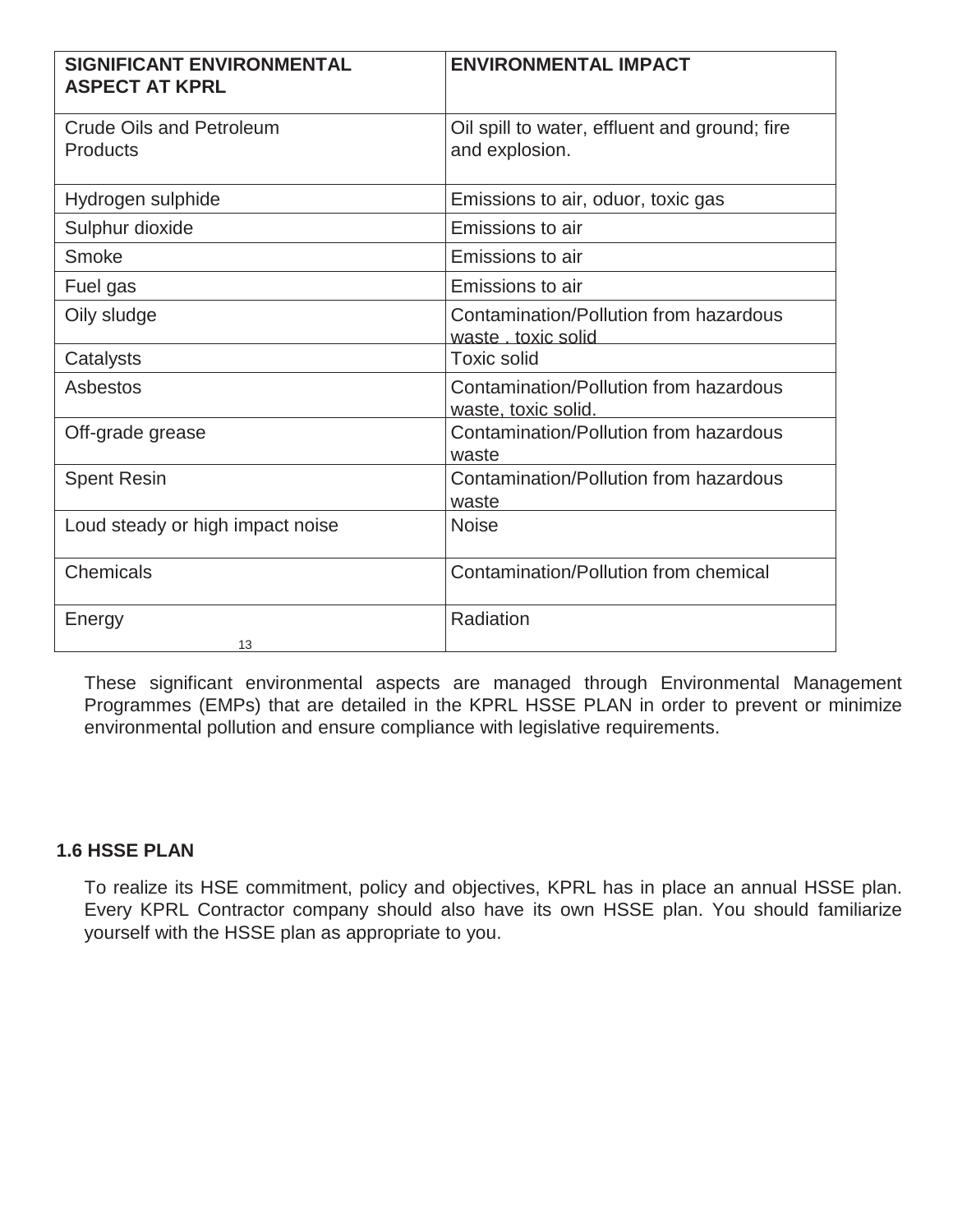## **1.7 REGULATIONS AND PROCEDURES**

A number of HSE regulations and procedures have been developed to ensure that work is carried out without impacting on your health, safety or the environment. Therefore, all personnel at KPRL, (both own and contractor employees), must adhere to the regulations and procedures. If you are not clear about any of the regulations or procedures, you must ask your supervisor before starting work.

## **1.8 LEGISLATION**

## **1.8.1 Key HSE Legislation**

The following are key legislation relating to HSE:

- a) Occupational Health and Safety Act
- b) Environmental Management and Co-ordination Act
- c) Radiation Protection Act
- d) Energy Act
- e) Tobacco Control Act
- f) HIV and AIDS Prevention and Control Act
- g) Standards Act
- h) Water Act
- i) Public Health Act
- j) Merchant Shipping Act
- k) Occupiers Liability Act

## **1.8.2 Workers' Legal Obligations under OSHA, 2007**

14 The Occupational Safety and Health Act, 2007 (or OSHA, 2007), is an Act of Parliament intended to ensure the safety, health and welfare of persons at workplaces. The following are key obligations of all workers at KPRL work sites as required by OSHA, 2007:

I am required to:

**(a) Ensure my own safety and health and that of other persons who may be affected by my acts or omissions at the workplace;**

*Do I work safely?*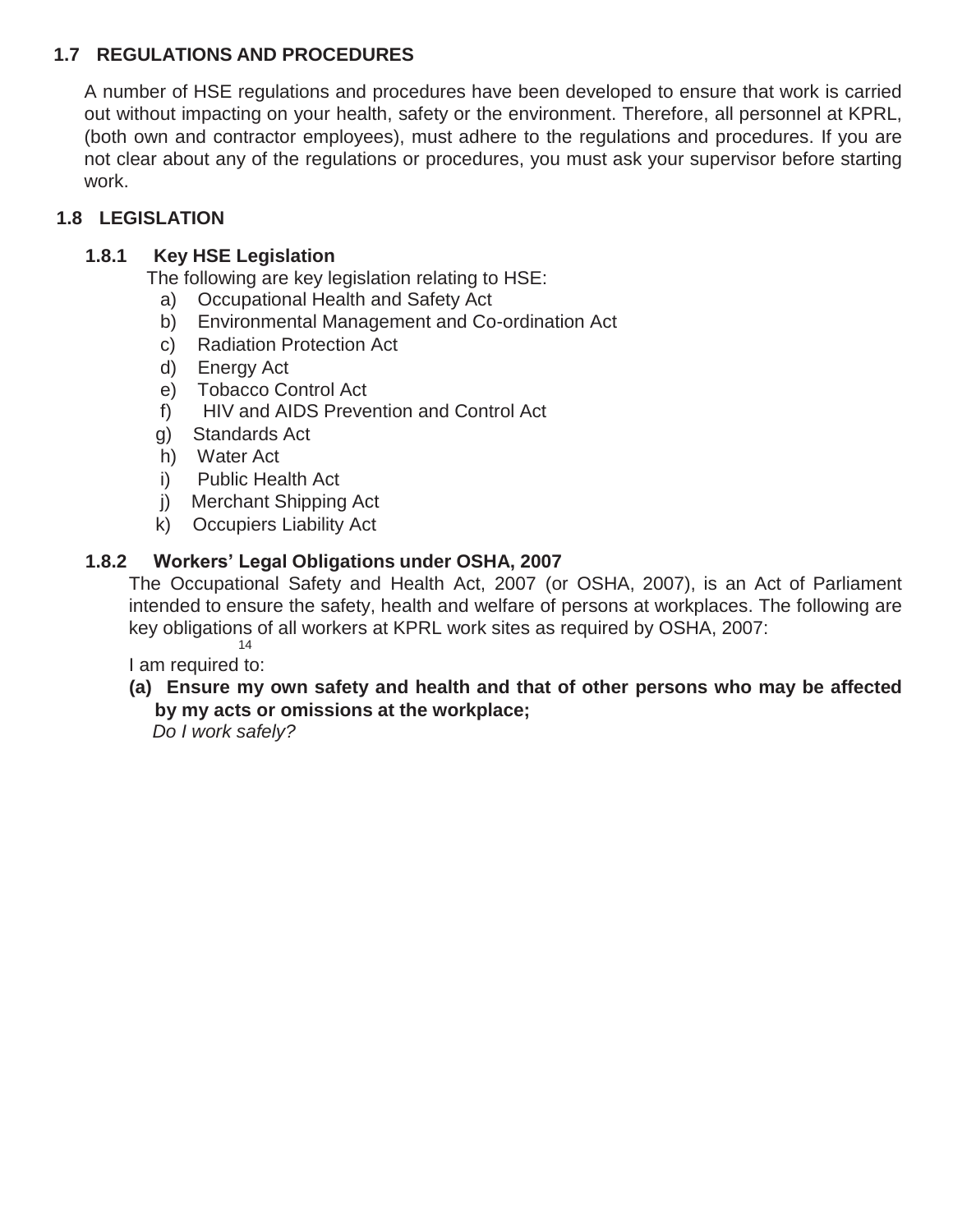*Do I obtain a work permit when required to, and understand and follow all requirements laid out in the permit? Do I come to work fit for work? Do I use PPE as required?*

- **(b) Co- operate with my employer or any other person to fulfill their duty as required by the Act or other applicable laws;** *Do I observe the site procedures, rules and regulations concerning HSE?*
- **(c) At all times wear or use any protective equipment or clothing provided by my employer for the purpose of preventing risks to my safety and health;** *Do I use the PPE provided to me as I should?*
- **(d) Comply with the safety and health procedures, requirements and instructions given by a person having authority over me for my own or any other person's safety;**

*Do I know the HSE procedures, rules and regulations that apply to me and do I comply?*

**(e) Report to my supervisor, any situation which I have reason to believe would present a hazard and which I cannot correct;** *Do I intervene to prevent accidents to myself and others by reporting potential incidents* 

*and near misses?*

**(f) Report to my supervisor any accident or injury that arises in the course of or in connection with my work.**

*Do I report any accidents or injuries during my work? KPRL procedures require me to do so, and so does the law!*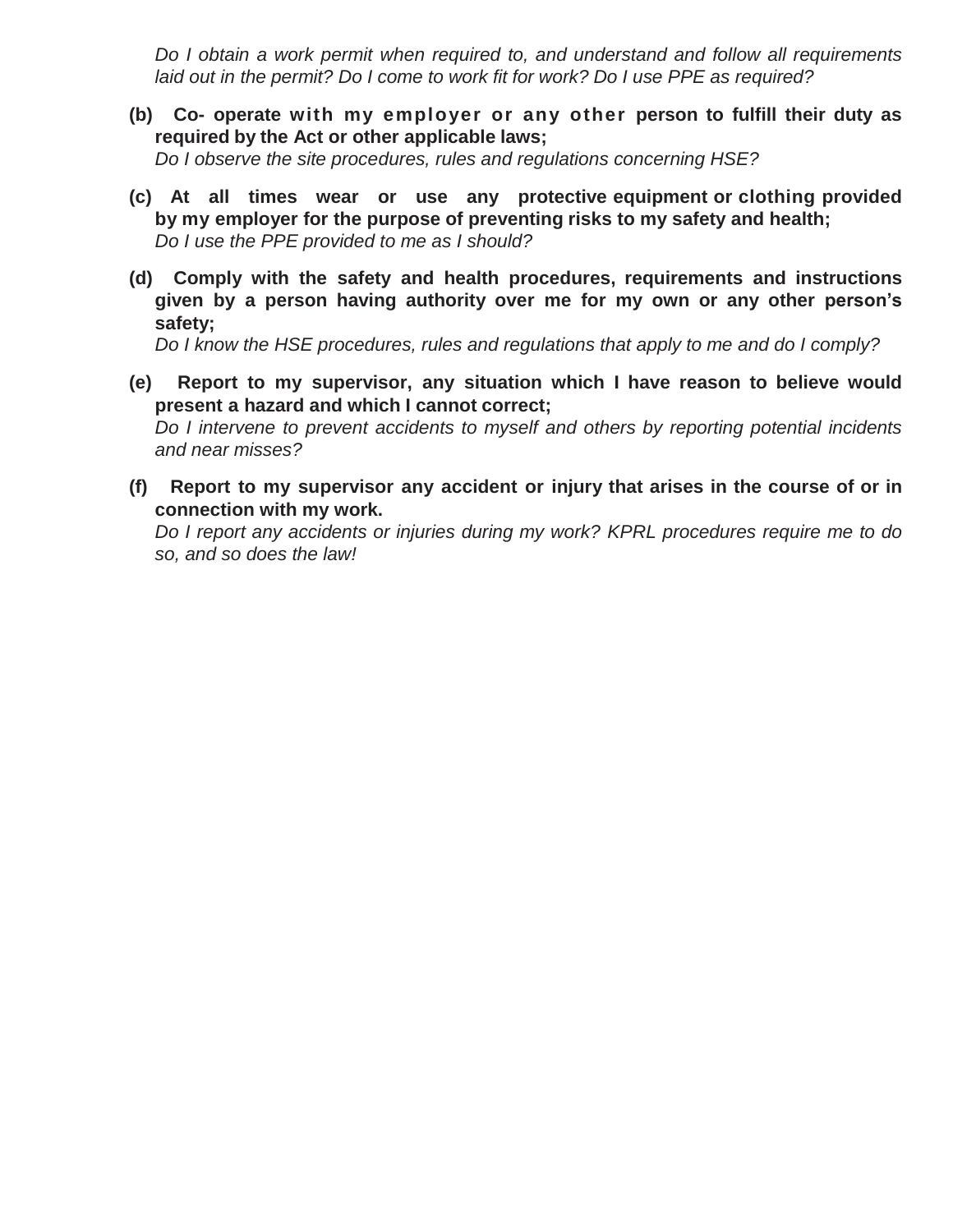**(g) Not to return to a work place where there is continuing i m m i n e n t o r serious d a n g e r t o safety or health.**

*Do I ensure that any hazards at my workplace have been managed to enable safe working before I resume working? There is always time for safety.*

**(h) 1) Not to enter any confined space unless authorized in writing by KPRL. 2) Not to perform work in a confined space unless I am sufficiently trained and informed on hazards involved in confined spaces.**

*As I enter any confined space, am I one of the persons that have been trained and authorized to do so by KPRL?*

- **(i) To undergo medical examinations for workers as required by the Act.** *Have I undertaken medical examinations for workers as required by OSHA?*
- **(j) Not to willfully interfere with or misuse any means, appliance, convenience or other thing provided or done in the interests of safety, health and welfare;** *Do I tamper with health and safety equipment, welfare facilities, or obstruct firefighting equipment?*

## **1.9 KPRL CARDINAL SAFETY RULES**

The KPRL Cardinal Safety Rules are established to provide clear expectations with respect to what employees and contractors are required to do when performing certain higher risk activities. Deliberate failure to comply with KPRL Cardinal Safety Rules may result in disciplinary measures up to and including, termination in the case of employees, or no longer being permitted to work for KPRL in the case of contractors.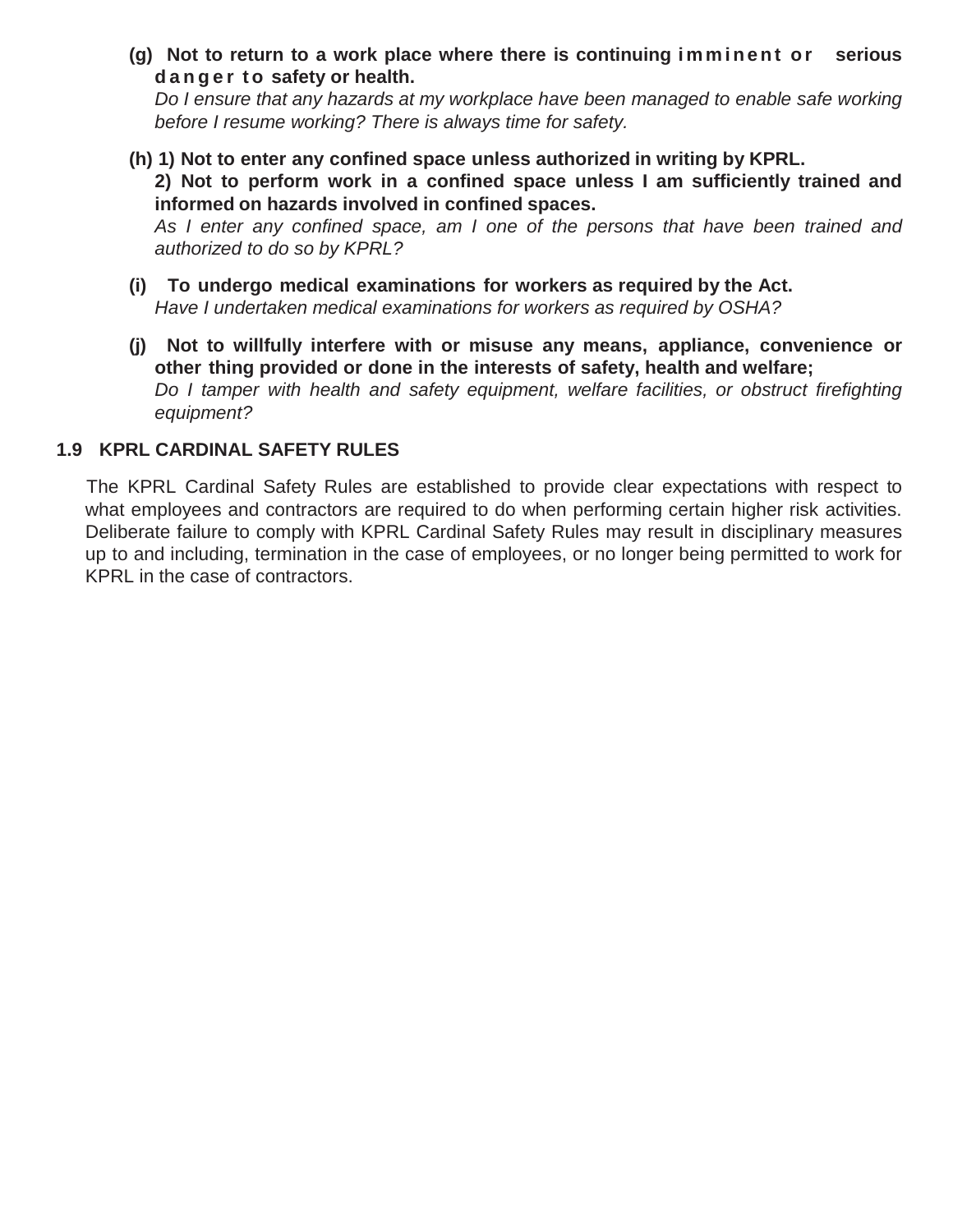## **The Rules**

You and I are required to:

## **· Work with a valid permit when one is required.**

*All work to be carried out in the KPRL's area of responsibility must be covered by a work permit Types of permits, authorized persons, validity and permit attachments are found in the KPRL Permit to Work Procedure.*

## **· Properly protect yourself against a fall when working at heights.**

*The required fall protection is a full body harness and lanyard with shock absorber. Safety waist belts are not allowed; lanyards without shock absorbers are not allowed except where it is used as a fall restraint (not fall arrest) system.*

#### **· Do not walk under a suspended load.** *Never walk under suspended loads e.g. those being lifted by cranes.*

**· Enter a confined space only after receiving a valid entry permit and approval of the confined space stand by person. The confined space standby person shall allow entry into the confined space only with a valid entry permit.**

*There must be a fire permit for Confined Space Entry and the precautions must be disseminated to all team members. Comply with all safety requirements. The standby person is not allowed to enter confined space and must not leave the place until all persons have come out of confined space or else must be replaced by another competent standby person.*

#### **· Conduct a gas test when required by the work permit.**

*Check that the required gas test has been done, recorded and signed for on the clearance before commencing work.*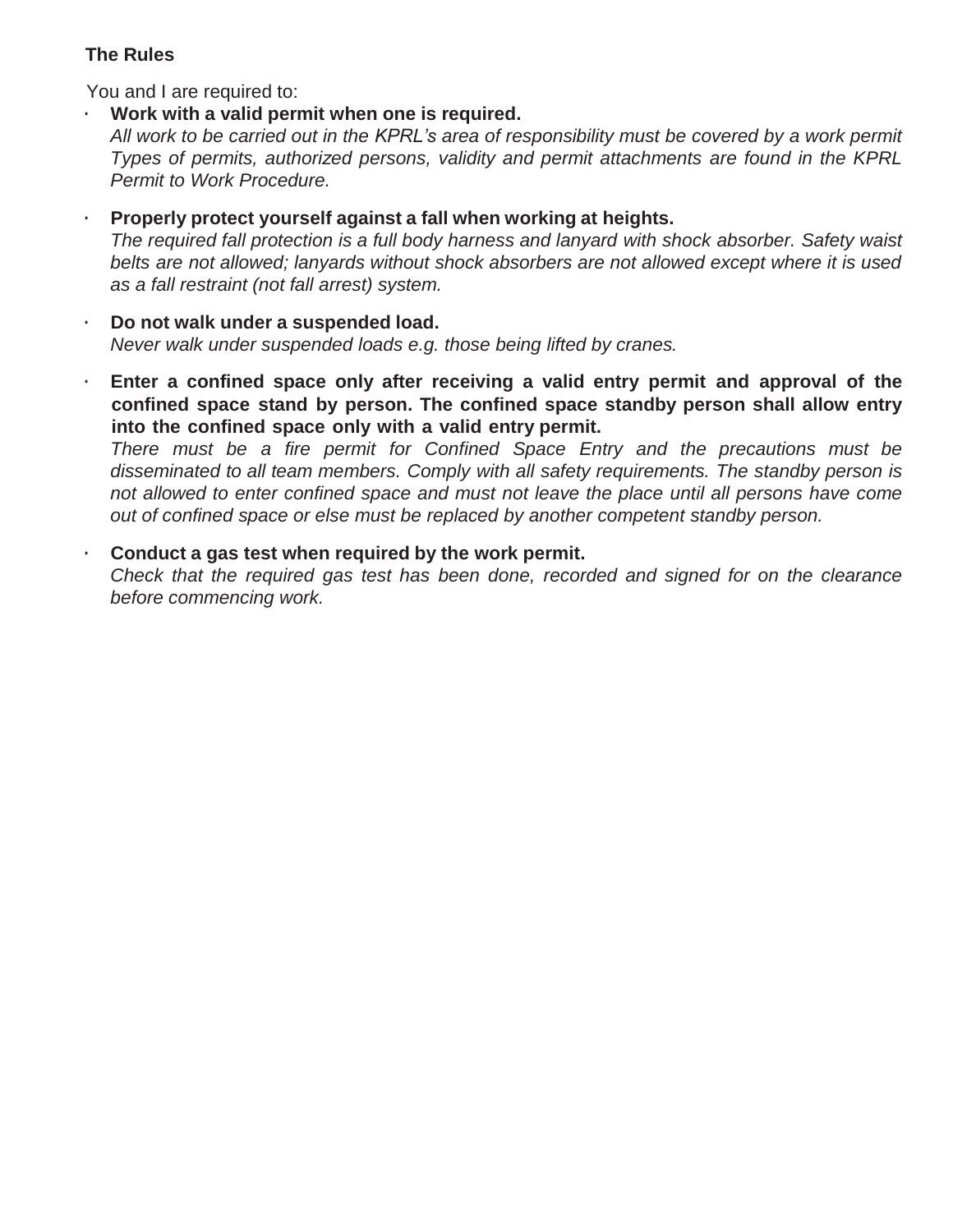**· Before conducting maintenance, verify equipment has been isolated, de-energized and locked out and tagged out when required; and wear the life protecting equipment specified for the task.**

*Before allowing work to commence, make sure the equipment has been positively isolated; motive power to electric or pneumatic supply must be positively disconnected and a tag to show that power has been isolated mounted. Test by actuating the switch button; wear all the PPE stated on the permit and if you are unable to fulfill the permit conditions do NOT start work.*

#### **· Remove a lock out / tag out device only after receiving proper authorization.**

*Obtain a permit to remove locks and to energize the equipment; check and make sure the permit for the work which caused the isolation has been signed off and hand-over procedure completed. Remember to replace the lock out tags should the situation require the equipment to remain de-energized.*

**· Bypass critical safety equipment only after receiving proper authorization.** *Never shut off a relief valve or gag/override a safety shutdown system without written authority from the Management. Do not create unauthorized plant changes. Do not obstruct access to fire fighting /emergency equipment or fire alarm switches.*

#### **· Smoke only in the designated smoking area.**

*Smoking is not permitted past the inner gate of the Refinery at Changamwe, Port Reitz Terminal, Shimanzi Oil Terminal and offsite installations such as pits/ manifolds.*

### **1.10 HSE INDUCTION**

The purpose of the HSE induction is to ensure that all KPRL and contractor employees are familiar with basic Refinery HSE rules and regulations prior to commencing work at the Refinery. All KPRL and contractor employees shall receive an HSE induction prior to commencing work. All contractor and KPRL employees shall receive a repeat induction if they have not worked on site for more than a year.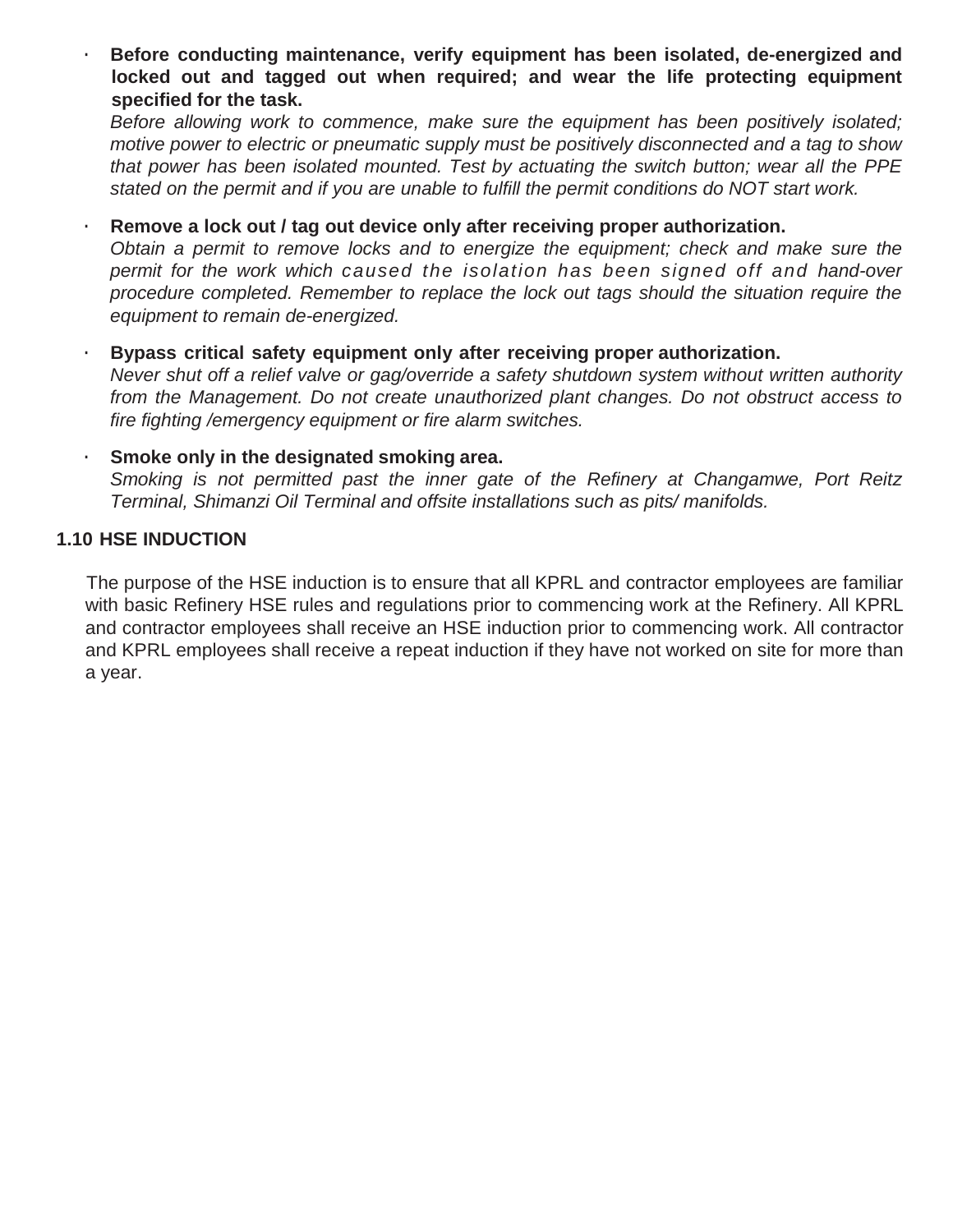## **2.0 HSE ORGANISATION AND COMMUNICATION**

There is in place an HSE organization and communication system with the objectives to:

- Stimulate open and honest communication throughout the Refinery;
- Facilitate the participation and contribution of all personnel to the effective implementation of the HSE management system;
- Facilitate the consultation process for the implementation of changes to the policies, procedures or work instructions, which have an HSE implication;
- Stimulate further improvements to KPRL HSE Performance;
- Secure the commitment of all personnel in the promotion of HSE.

The HSE communication systems include:

- Tool Box Talk meetings
- Weekly HSE Standstills held every Wednesday at 10 a.m.
- Departmental and Shift HSE meetings
- The Refinery HSE Committee meetings.
- The KPRL/ Contractors HSE meetings.
- The Management HSE Committee meetings

There are HSE notice boards on site. One of them is outside Guardroom at gate No.3. You should peruse the information displayed on the notice boards.

There are KPRL and contractor HSE representatives. Do consult your supervisor or HSE representative whenever you require HSE information.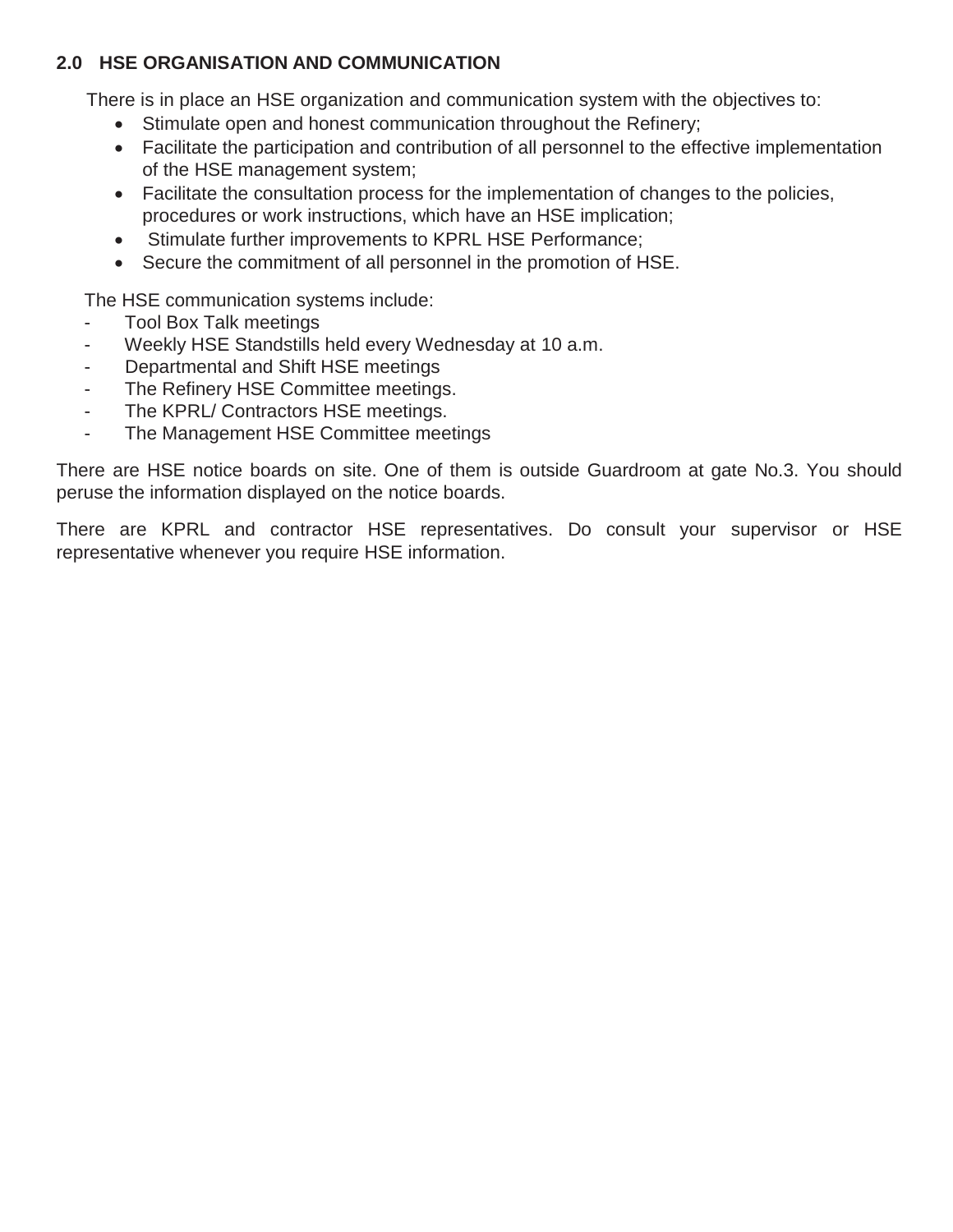## **3.0 ACCESS TO THE REFINERY**

## **3.1 Ac c e s s Roads**

To prevent unauthorized persons entering Refinery premises, the area is fenced in. Normally, traffic to and from the Refinery is only allowed via the main Gate No.4 on Refinery Road. From time to time temporary gates may be established but may only be used as directed by Management

## **3.2 Ad m i s s i on to the Refinery**

Gate passes with logo, name, photo, department and company number are issued to all personnel employed by KPRL.

Gate passes with name, Contractor Company, ID/Passport number, issue and expiry dates are issued to contractor core-employees.

Visitors' admission passes without name or photo are issued to visitors while visiting at KPRL. When leaving the Refinery visitor passes shall be returned. The reception keeps a list of visitors passes issued.

During shutdowns or emergencies, special rules for admission come into force.

#### **3.3 Ac c e s s to Tankfarm Area**

KPRL is a bonded warehouse/facility and access to the tankfarm area is controlled due to the hazardous products in the tanks. Controlled access is therefore in place to minimise unnecessary access to tankfarm area and ensure that only personnel required are there, and can be accounted for in case of an emergency.

Visitors can access using the Visitor tag issued at the guardroom while Contractors use Gate passes with name, Contractor Company, ID/Passport number, issue and expiry dates issued to contractor core-employees.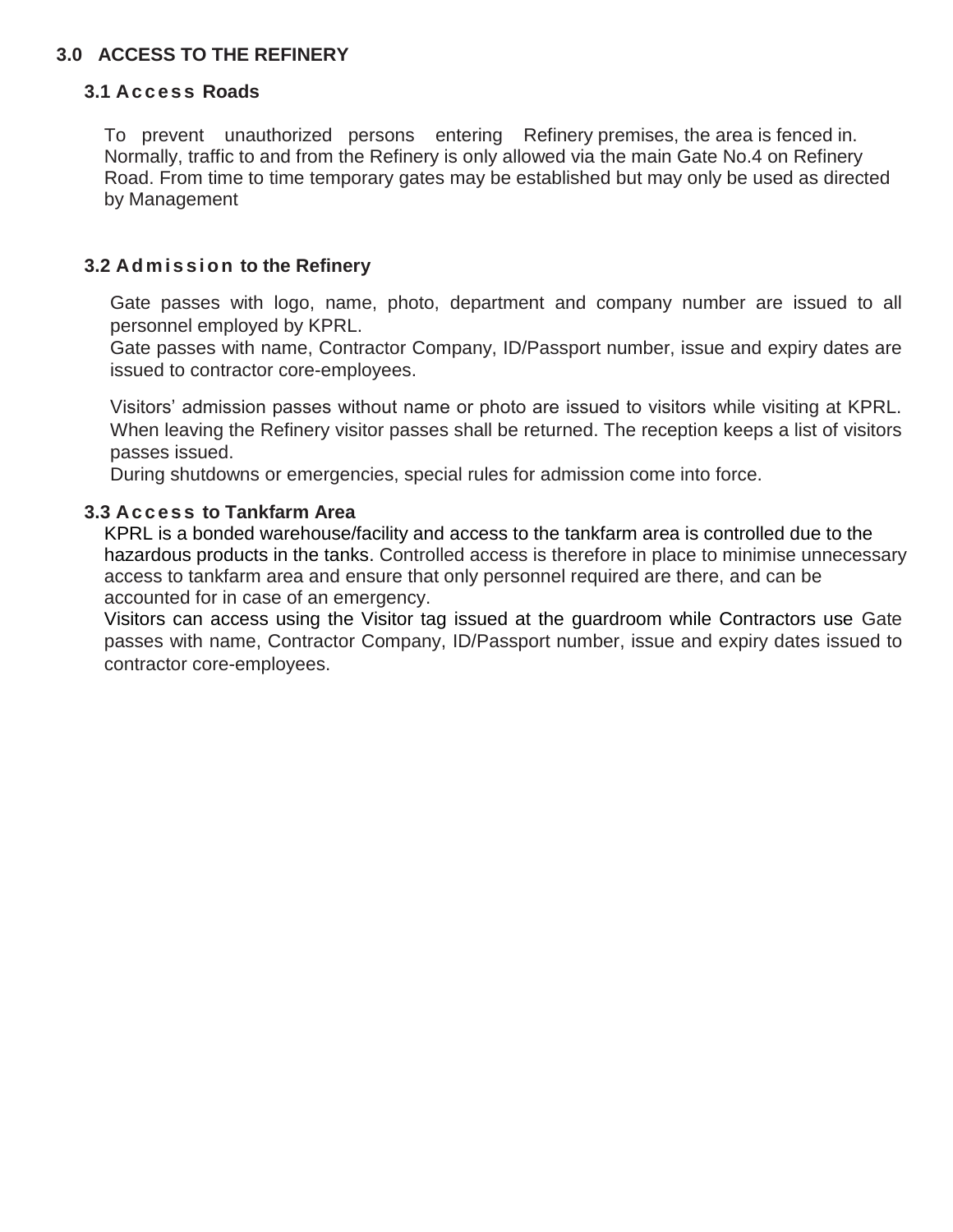## **3.4 Co n tr a c to r s ' Facilities**

Contractor personnel are only allowed to stay at their work site or where contractor's amenities are (yard, locker rooms, offices, etc) and in any other areas as may be indicated by KPRL.

## **3.5 P r o hi bi te d Items**

The following items are prohibited from entry into the Refinery inner gates and Port Reitz Tank farm:

Matches, lighters, firearms, cameras, mobile telephones/radios and portable electric equipment.

## **4.0 TRANSPORT ON REFINERY PREMISES**

## **4.1 T r a f fi c Rules**

All motorized traffic on the Refinery areas must remain on the tarmac / designated roads. The normal traffic rules apply. Always wear a seatbelt while in the moving vehicle. Be alert for signs and instructions, which must be observed. The speed limit is 20 km/hr maximum within the Refinery and Port Reitz tank-farm.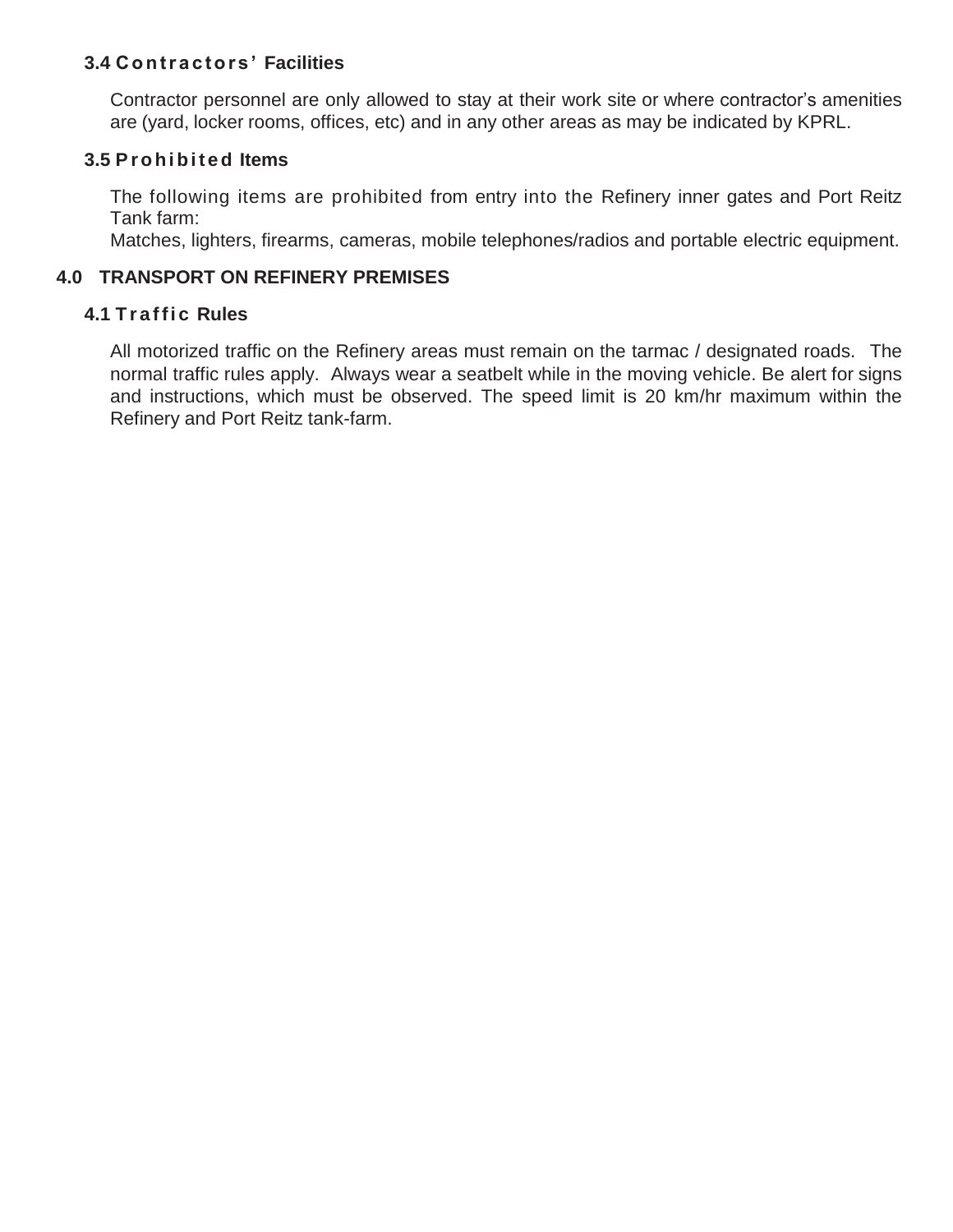## **4.2 V e hi c l e s into the Refinery**

All vehicles entering the Refinery must be in a sound, safe and roadworthy condition. They must be covered by valid vehicle insurance certificate, test certificate (if applicable) and applicable licenses e.g. petroleum fuels transportation, for waste disposal. This will be checked by Refinery security guards at the gates.

A Fire Permit is required before any vehicle can enter a plant or restricted area.

## **4.3 C yc l i n g**

All bicycles entering the Refinery must be parked at the facility provided near the main gate. Company bicycles are not provided with lights and therefore not suitable for use after sunset or during heavy rainfall. Company bicycles may be ridden only on the access roads.

## **4.4 Mo t or Cycles/Scooters**

Motor cycles/scooters are not allowed past the inner gates or in Port Reitz tank-farm. All riders entering company premises must wear a crash helmet.

## **4.5 L oa di n g /unloading of Materials and Equipment**

Loading / unloading and/or storage of materials and equipment is not allowed within a distance of 10m from any fire hydrant, alarm point or foam connection for tanks in operation, and within 2m from the Refinery fence. Unloaded items must be properly placed and not hinder traffic or be in the way of fire engines/ambulances.

In case of unloaded materials presenting a traffic hazard, they must be equipped with adequate markings, be sign posted and the area be taped off.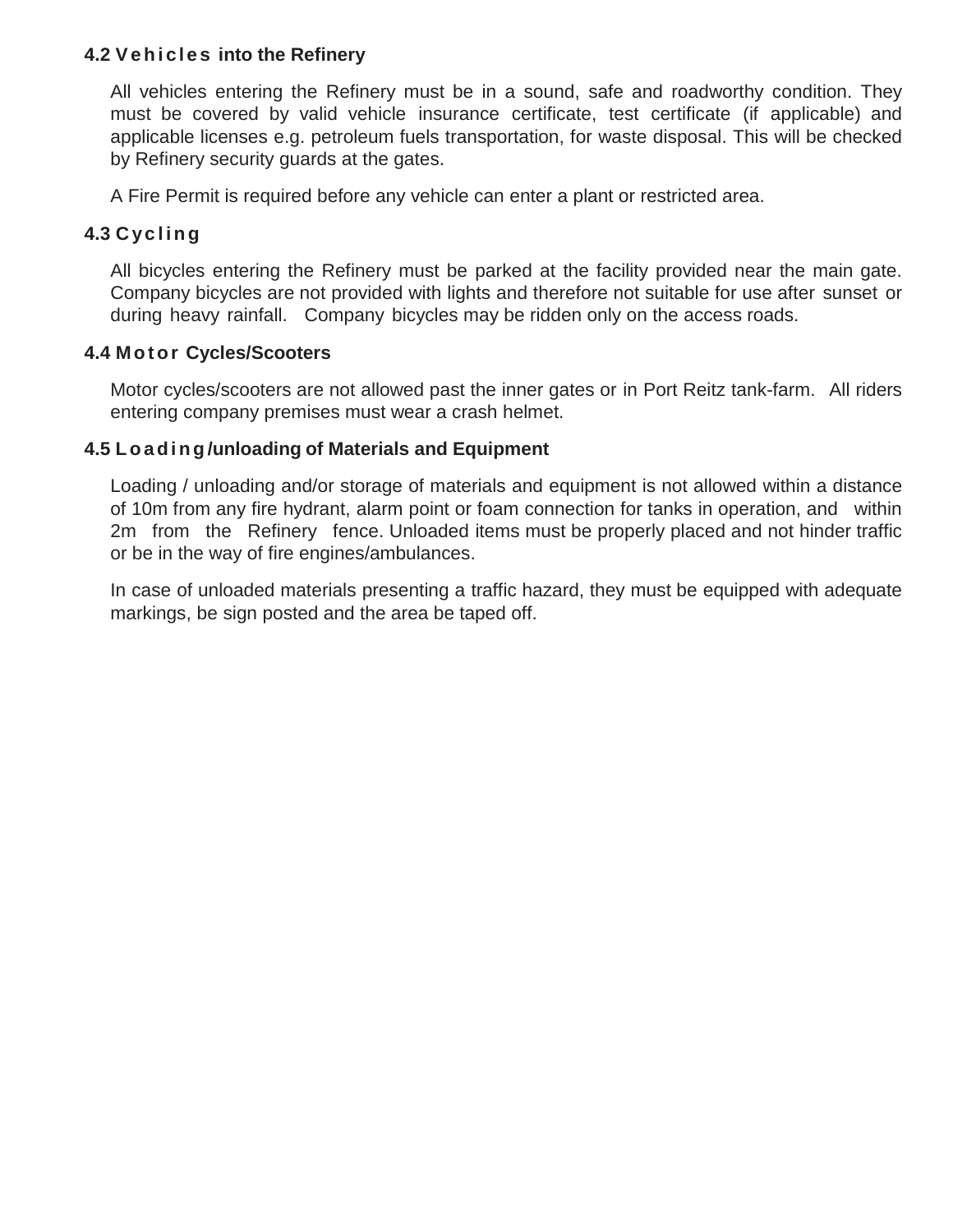## **4.6 Mobile Machinery and Equipment**

Contractors are responsible for ensuring that their mobile equipment, i.e. Lorries, cranes, forklift trucks, welding machines, tractors etc. are in good, reliable and safe working condition.

They must be made available for inspection by KPRL's nominated inspector before being used. All drivers of said equipment must possess the necessary valid permits and certificates. There are checklists for the safe use of most equipment, which must be implemented.

### **4.7 P a s s e nge r Transport**

Use of tractors, bulldozers, cranes, forklift trucks and similar equipment for passenger transport, apart from the driver himself, is prohibited. The same applies for bicycles. It is also forbidden to carry passengers in vehicles not designed for passenger transport, including in the back of open pick-ups.

## **4.8 P a r k i n g**

Passenger cars should normally be parked in the parking area by the office block. Cars must be parked ready-to-go. In certain cases passenger cars are allowed to drive on Refinery premises. The designated parking areas should then be used.

Cars parked within the inner fence must be left with the ignition key in the ignition, the ignition turned off, and the car unlocked. Inside the inner fence, parking is not allowed within 10meters of fire hydrants, alarm points or foam connections for tanks in operation, and within 2 meters from the Refinery fence.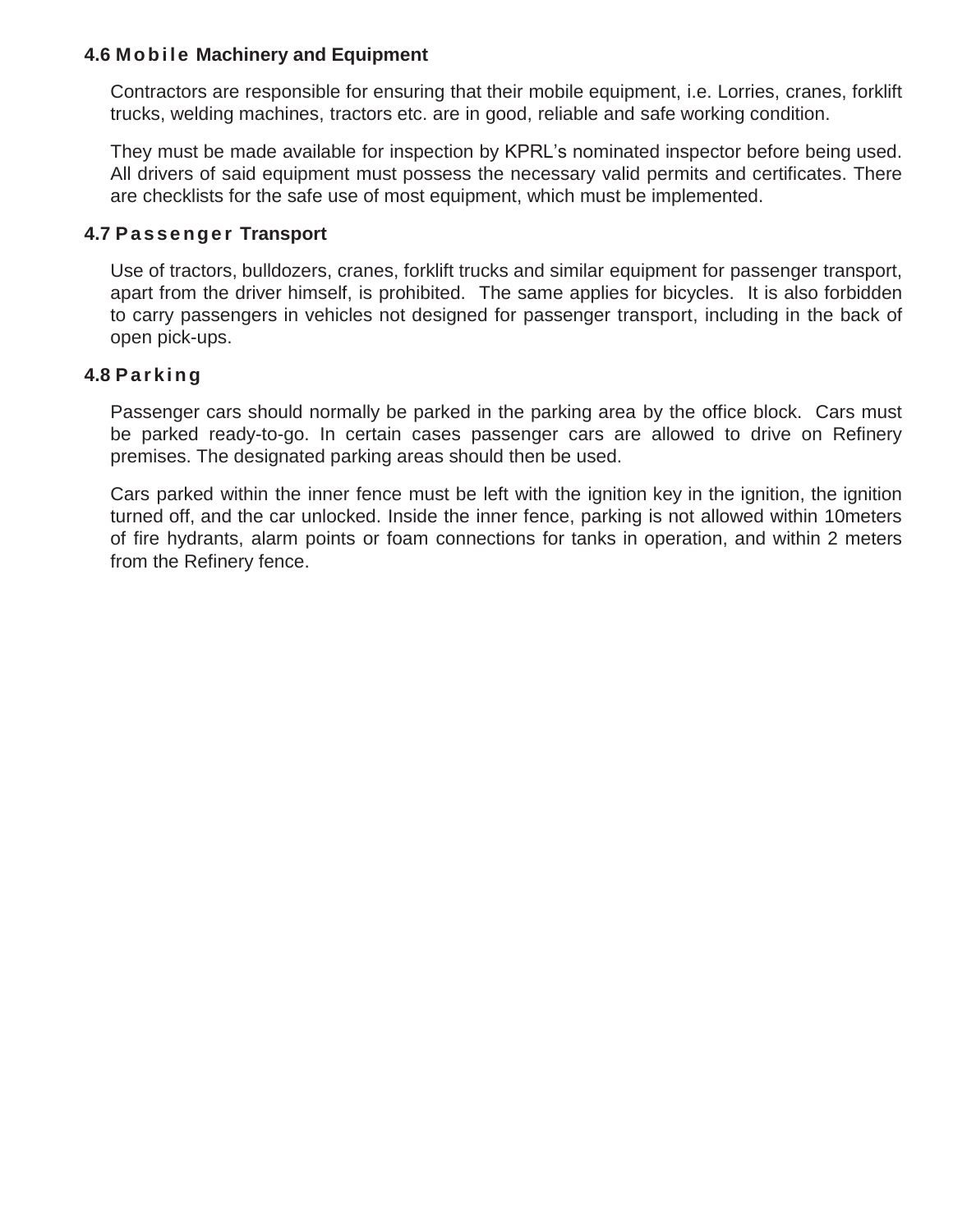## **4.9 Fuel and Flammable Liquids**

Re-fuelling of mobile equipment is prohibited near open fire, welding operations or any other source of ignition. Refueling of gasoline or diesel driven engines while the engine is running is also prohibited. Refueling is only allowed in open air. Transport and storage of fuels and other flammable liquids is only allowed in containers approved for fuel. Plastic containers should not be used to carry fuel into the Refinery. Always store fuel in the approved places and never in the process area.

#### **5.0 PERMITS**

#### **5.1 Work Permits**

**All work to be carried out in the Refinery's area of responsibility must be covered by a work permit** except operational work carried out by the shifts under GSS responsibility.

There are five types of work permits:

*The Clearance Certificate,* covering work with low elements of risk.

*The Safety Certificate,* covering work involving elements of risk requiring special precautions.

*The Fire Permit,* covering work with high element of risk (Hot work, confined space, etc).

*Electrical Isolation Certificate HT,* for electrical isolation of high tension electrical equipment.

*Electrical Isolation Certificate LT,* for electrical isolation of low tension electrical equipment.

Requests for work permits can only be made by KPRL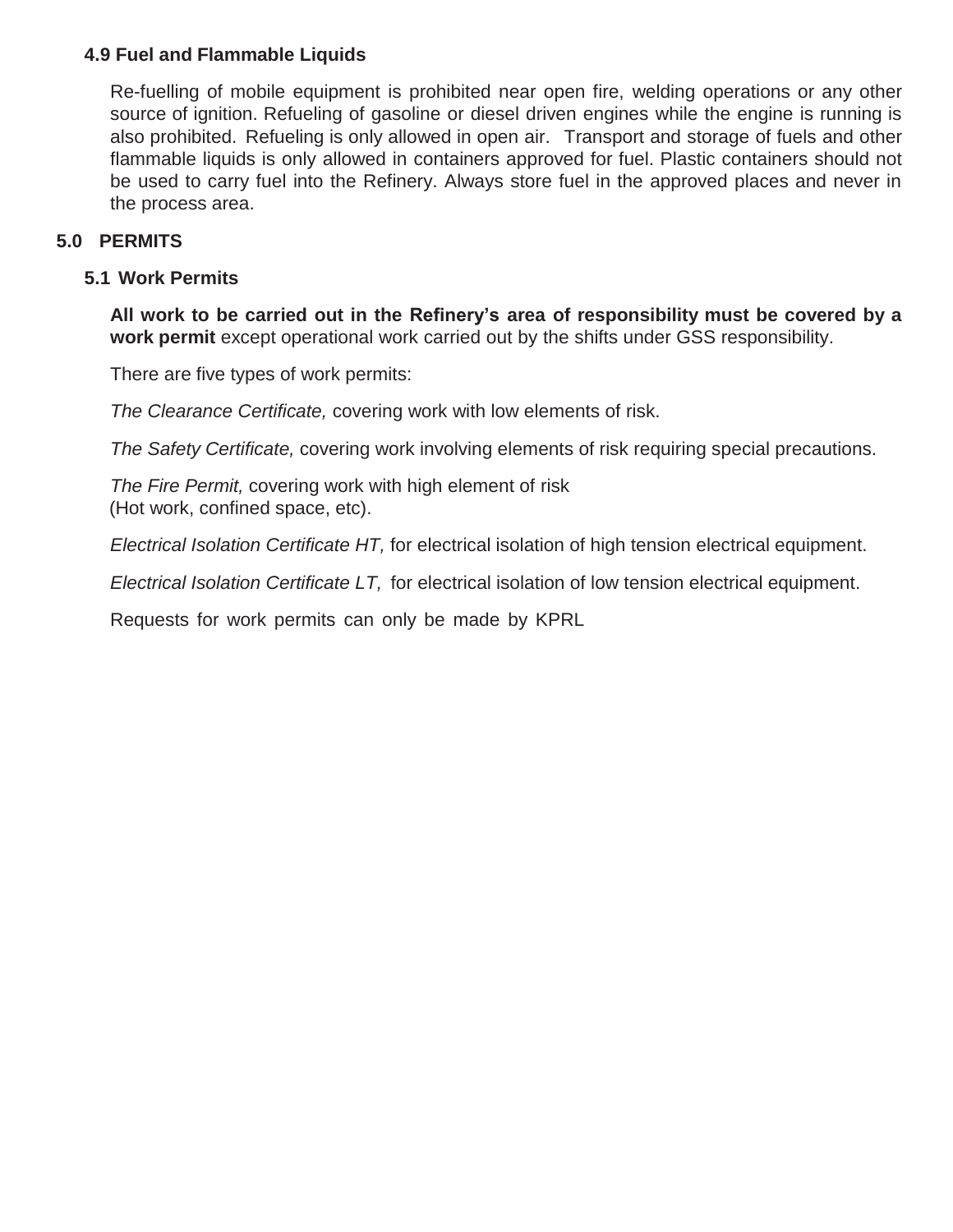Authorized applicants. The fire permit/safety certificate is only valid for the period specified in Part 1 up to a maximum of 14 days, after which a completely new fire permit/safety certificate is required.

The *Safety Instruction Sheets* (SIS) and other attachments to the permit give essential requirements for the work covered by the permit and must be adhered to.

The work permit system is described in detail in the permit to work procedure.

## **5.2 Permission to Take Photographs**

Photography of Refinery sites is not allowed except with the approval of a member of Management Team.

Any photography beyond the inner gate or at Port Reitz tank farm must be accompanied by a valid fire permit and the photographic equipment must be inspected and approved by MIEE before use.

#### **5.3 Long Term Permits**

In special circumstances the validity of a permit can be extended to a maximum of one year subject to Management approval (e.g. fire permits covering workshops, fire training ground or other specified areas).

#### **5.4 P l a n t Change**

It is forbidden to modify any part of the plant or equipment without authorization via the plant change procedure.

#### **5.5 T e m p or a r y Repairs**

Any repairs that are temporary or non-standard must be recorded as a temporary plant change and recorded with the Manager Projects Engineering.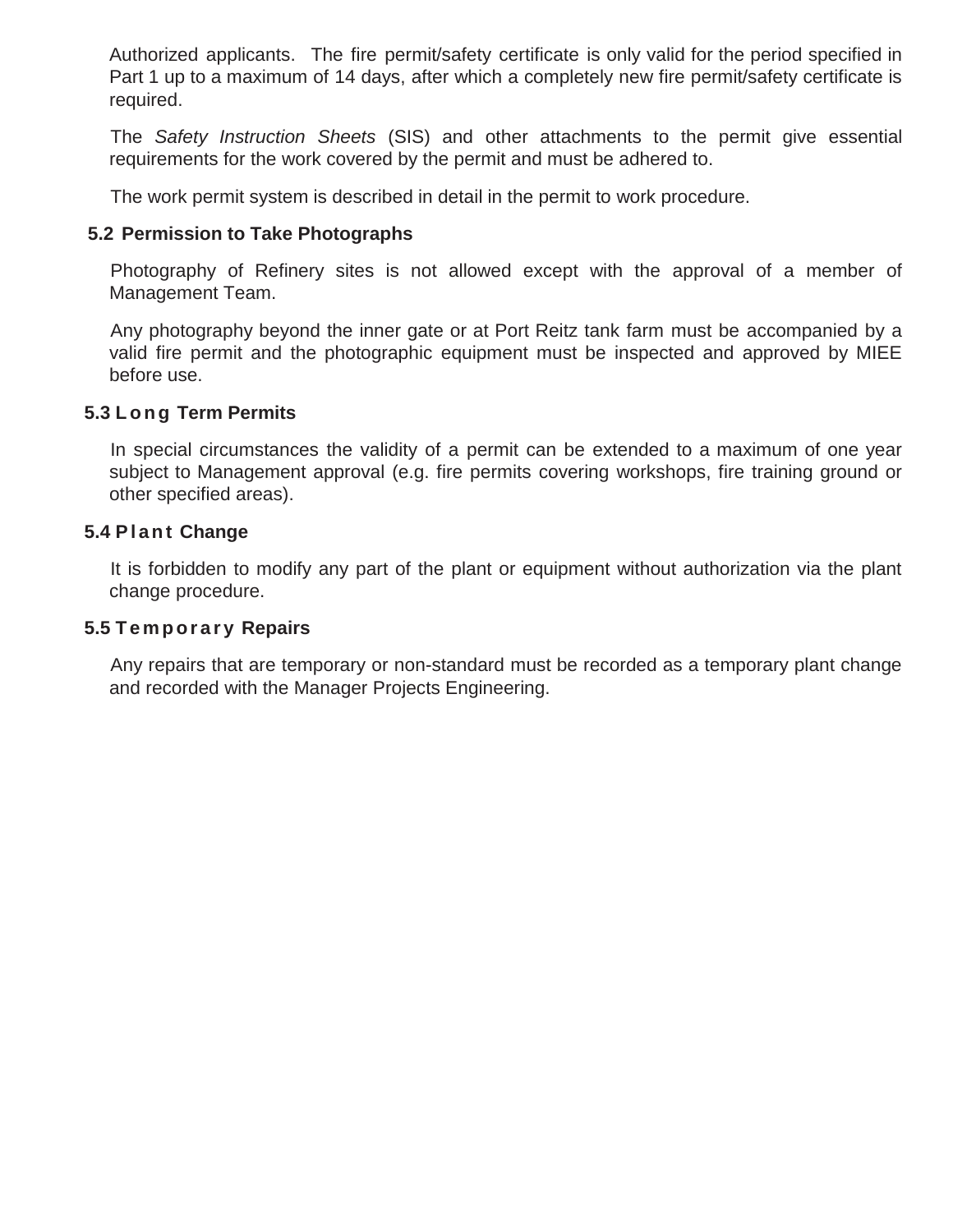## **6. TECHNICAL FACILITIES**

### **6.1 G e ne r a l**

Technical facilities, i.e., machines, instruments, tools, containers, etc must meet the requirements stipulated in current legislation, and consequently be equipped with all required certificates and markings. They must also meet the KPRL regulations and conditions. Such equipment must be kept in a proper condition, checks and tests being carried out and recorded as required. Checklists are in place for most equipment on site and these must be used.

## **6.2 An n u a l Colour Coding**

The Manager Inspection and Integrity will advise the safety colour code for each year. This should be indicated on all lifting equipment, scaffolding material, ladders and safety harnesses each year after being inspected.

### **6.3 P or ta bl e Ladders**

Owners of movable ladders are responsible for keeping these in a proper and safe condition. All ladders must be inspected and marked with the current colour code at 12 months interval.

- 1) Portable ladders to be used in the process areas or other hazardous areas must not be made of aluminum as they could be spark producing. Such ladders may only be used where the atmosphere is safe and not flammable.
- 2). Working on ladders is only allowed for shorter periods of light work. In case of jobs of a longer duration, scaffolds, platforms or lifts are required.
- 3). Only one person should be permitted on a ladder at any one time.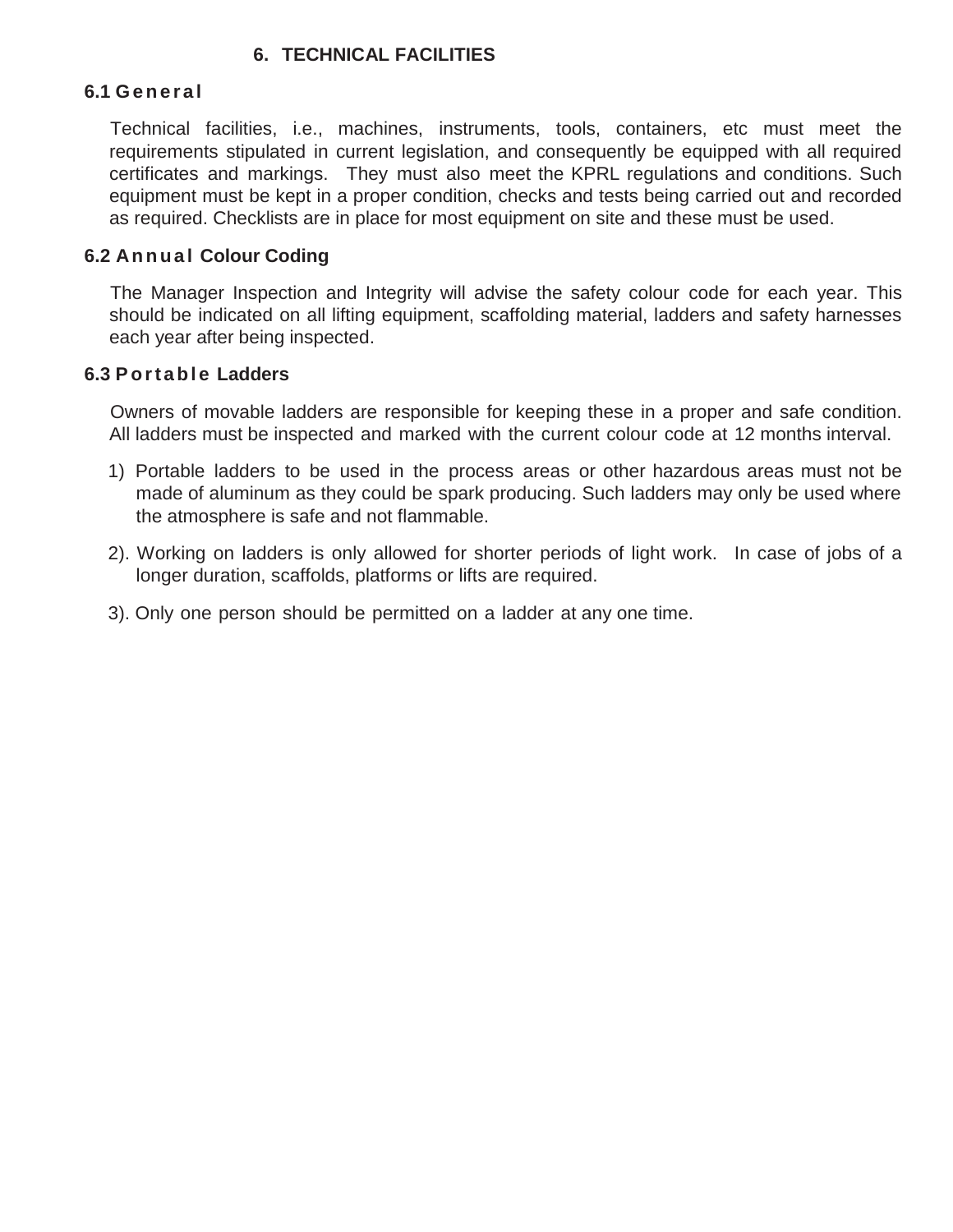4). Inspect the ladder for safety defects prior to each use.

5). It is not allowed to carry out heavy work or work requiring two-hand operation of tools on ladders.

- 6). Single ladders, extension ladders and wheel ladders should be secured at the base or top point.
- 7). Do not use ladders in conditions of high wind velocity. Refer to SIS on portable ladders, steps and trestles.

## **6.4 L i f ti ng /Rigging Gear**

Owners of lifting/rigging gear are responsible for keeping these in a proper and safe condition. All rigging gear must be inspected and marked with the current colour code at 12 months' interval.

Maximum permissible load must be clearly marked on all lifting/rigging gear. Furthermore, the gear must be clearly marked with the owner's logo or company code.

## **6.5 Cr a ne s**

#### *Before operating a crane*

Carefully check the weight of the load and operating radius. Ensure that the ground will carry the crane plus the load. Look out for surface and overhead obstructions.

Ensure also that:

- the crane is correctly rigged for the load;
- the outriggers are correctly installed and supported;
- the radius load indicator scale is working;
- the limit switch is adjusted;
- all loose equipment is stowed;
- the tyre pressures are correct, where applicable.

Lifting of personnel by cranes is not permitted without the use of an approved and certified man riding basket or bosun chair.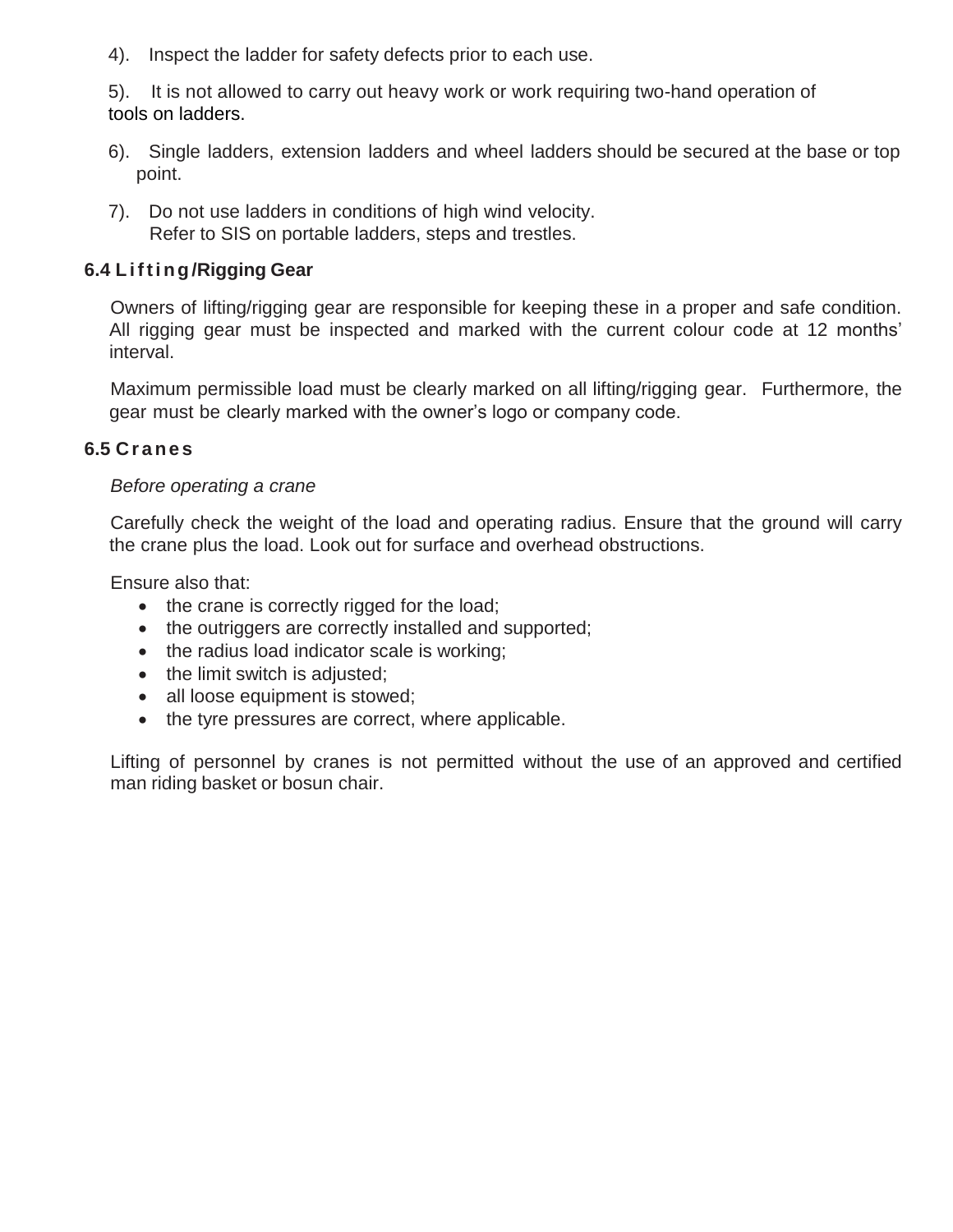## **6.6 F o r k l i f t Trucks**

The proper maintenance and use of forklift trucks is essential to avoid collapse, overturning or other failures. Safety can only be achieved if equipment is never overloaded, misused, improperly driven or used in a worn out or damaged condition.

Forklift trucks are not permitted in process areas without approval, for which a fire permit specifying necessary precautions for entry will be required.

### **6.7 S c a f f ol di n g**

Scaffolding may only be erected by contractors approved by KPRL. The scaffold is only approved for use if the green "ready for use" scaffold tag card bearing an approval for 7 days is in place. Scaffolds not equipped with green ready for use cards are not to be used.

If the user finds the scaffold to be faulty, or if the scaffold tag date has expired, or if any changes have been made to the scaffold, the green card must be removed and a fresh inspection and approval done by KPRL Scaffold Inspector and indicated on the scaffold tag.

#### **6.8 P r e s s ur e Cylinders**

Pressure cylinders containing acetylene, argon, oxygen, etc should be stored upright and chained securely.

Pressure cylinders not in use must be removed from tank farms and process units.

All pressure cylinders should be equipped with protective caps during transport and must be adequately secured to prevent movement. Pressure cylinders must be secured when transported on a flat bed trailer and lashed at least four inches below the sides of a lorry with side panels.

Exceptions to the above requirement are fire extinguishers, air cylinders for respirators or large process cylinders for hydrogen or nitrogen.

Care should be taken not to grease the valve on oxygen cylinders.

Oxyacetylene pressure cylinders must not be taken into enclosed places. Isolating valve keys must be left in place while oxyacetylene cylinders are in use.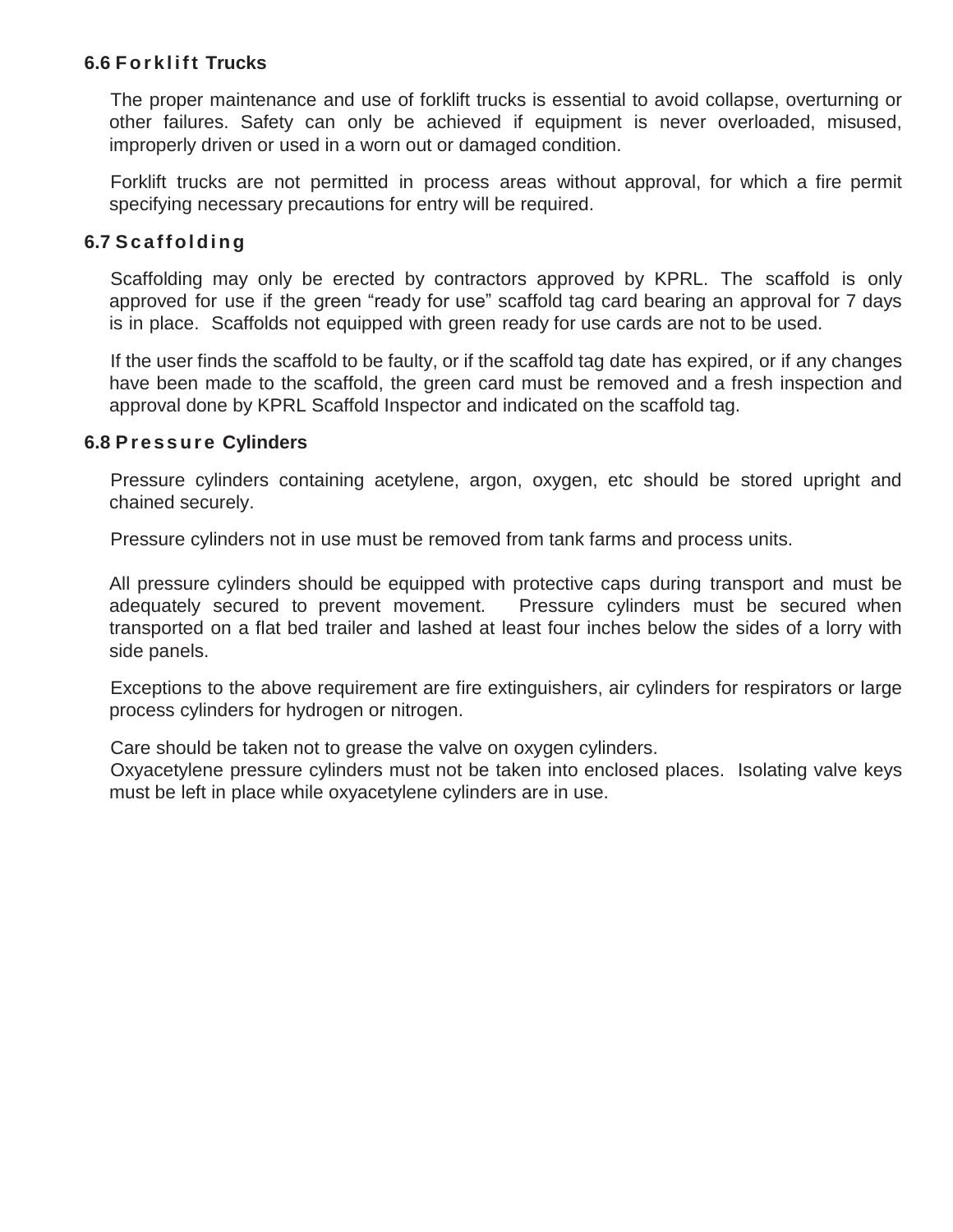## **6.9 Ba t te r y Powered Equipment**

- 1) Devices powered by mini batteries, e.g., wrist watches and hearing aids, can be used everywhere without restrictions.
- 2). Devices powered by ordinary dry cell batteries can be used according to the following rules:
	- a). Explosion-proof and clearly Ex-marked equipment e.g. torches and gas testers can be used everywhere without restrictions. On floating roofs, however, only equipment marked with Ex approval is accepted.
	- b). Other devices not explosion proof and not Ex marked must be covered by fire permit.
- 3). In the process area, battery powered drilling machines, regardless of Ex-approval, are only allowed when covered by a fire permit.
- 4). Change of batteries, charging and opening of equipment regardless of Ex-approval is only allowed in safe areas (outside the process and oil movement areas).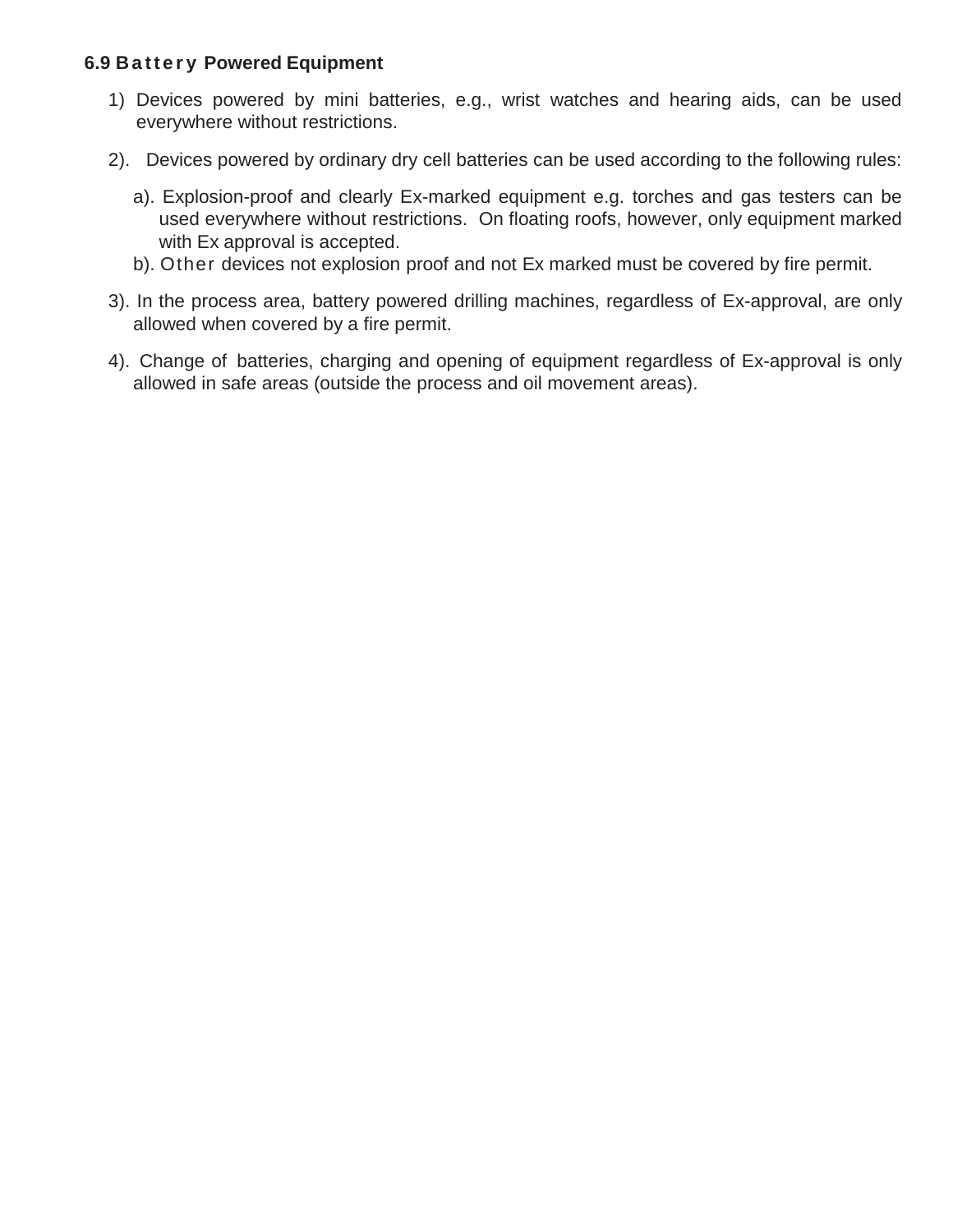#### **6.10 Fire Extinguishers**

The fire extinguishers located at the marked fire points are for emergency use only.

It is the responsibility of all contractors to supply their own fire and safety equipment including fire extinguishers to cover any planned work.

#### **6.11 Explosives**

Firearms and ammunition for firearms, fireworks and other appliances designed to generate explosions or open fire are not allowed on Refinery premises unless under special circumstances under Management approval.

#### **6.12 Welding Gear**

All welding, burning or other hot work must be covered by a Fire Permit.

The use of welding and burning apparatus within the Workshop area will be covered by a Fire Permit, and in special circumstances Fire Permits for extended periods may be issued to cover areas carefully selected for welding and other hot work on large construction and maintenance projects.

#### **6.13 Pressure Jetting/Grit blasting**

Suitable warning notices indicating that HIGH PRESSURE WATER JETTING or GRIT BLASTING is in progress shall be displayed clearly around the work area. Workers shall wear appropriate PPE that shall be specified in the work permits. Grit blasting of floating roof tanks shall only proceed after the earth bond between the floating roof and tank shell has been inspected and found to be in good order. The machines must be fitted with safety shutdown devices (dead man's handle).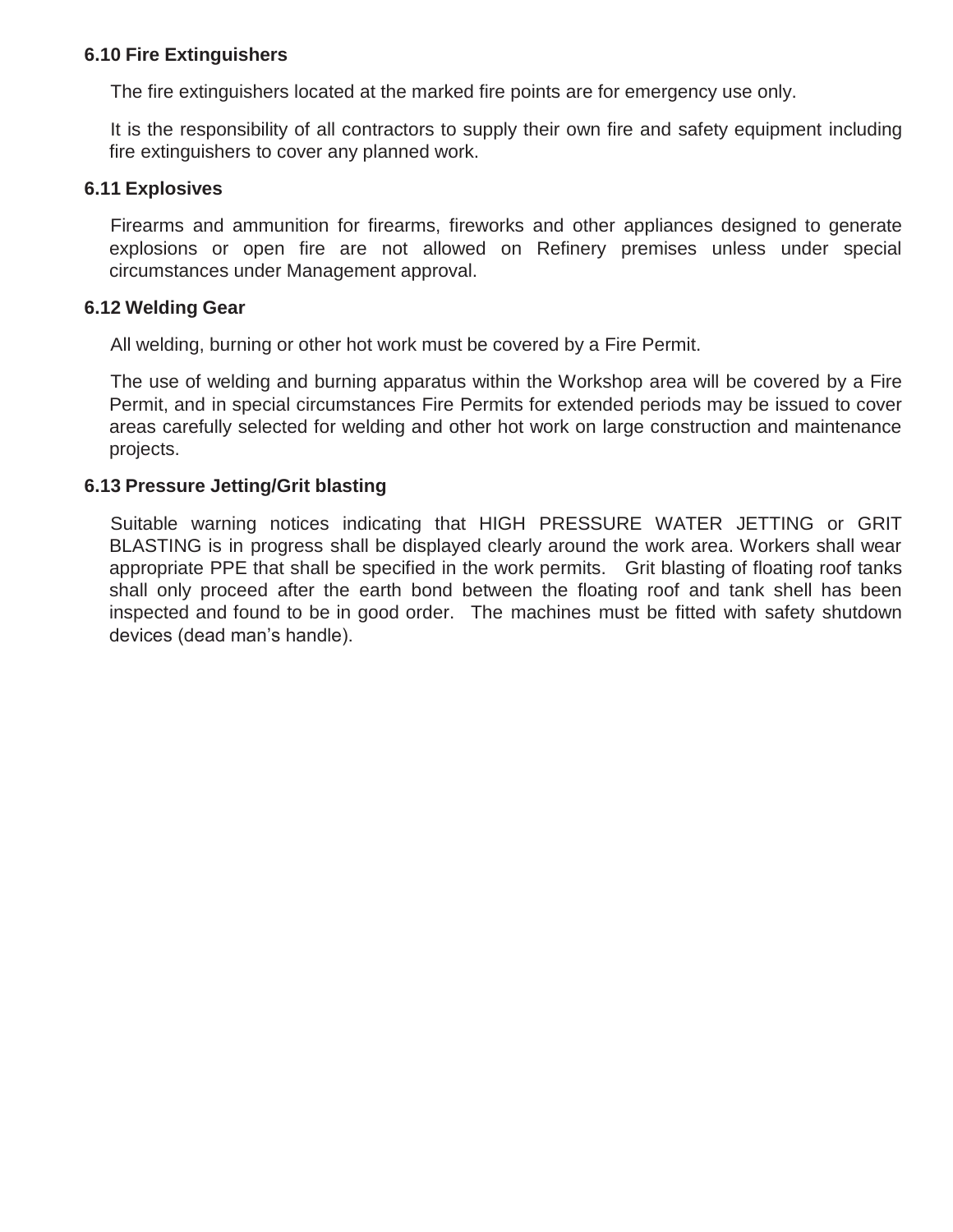## **6.14 Radiography (X-Rays)**

Before the start of any work with ionizing radiation, the areas involved shall be designated, controlled and supervised as appropriate. The areas shall be surrounded by substantial barriers and marked with radiography safety signs at all access points, giving warning of ionizing radiation and restricting entry to classified personnel only. All precautions stated in the radiography work permit must be in place before the work commences.

### **7.0 WORK PLACE LAYOUT**

#### **7.1 Safety**

All work places should be laid out safely. When planning any job, consideration must be given to sitting of equipment, materials and removal of waste.

#### **7.2 Ho us e k e e pi ng**

The work place must always be kept clean and tidy.

Stored materials, trenches and other level differences presenting a potential risk to human and vehicular traffic in the area shall be clearly sign posted and taped off.

#### **7.3 Waste, Spillages**

Any spillage should be contained and then collected. The risk of spillage when opening flanges especially at high level should be considered.

All waste material generated must not be mixed indiscriminately but must be segregated and disposed of in the appropriate manner. Dedicated bins marked for specific waste e.g. metallic waste, electrical waste and general waste are available site wide. Separate work instructions and precautions apply to disposal of hazardous waste.

There is a waste disposal permit system in place for disposal of hydrocarbon sludge at the Shamba.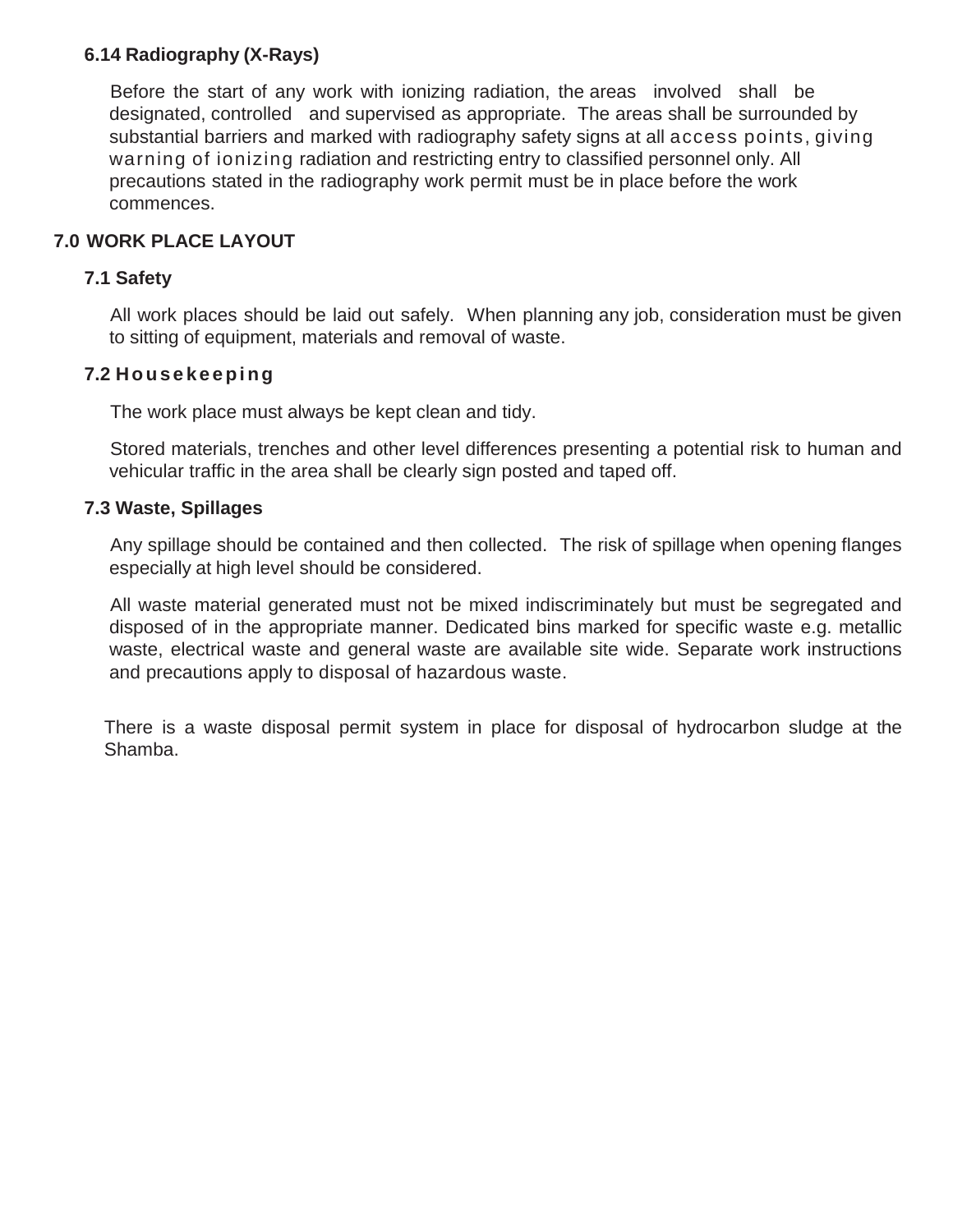### **7.4 Medical Waste**

Medical waste shall be segregated and properly disposed off. Contact the Occupational Health Nurse.

## **8.0 PERSONAL PROTECTIVE EQUIPMENT (PPE)**

## **8.1 Safety Helmet**

The wearing of safety helmets is mandatory inside KPRL's inner gates, Port Reitz tank farm, and KOT and SOT areas. Exception to this rule is on Road 1A, Road 10 and inside offices and mess rooms. Safety helmets should not be cracked and must not be painted or drilled or have stickers attached.

## **8.2 Safety Footwear**

Approved safety footwear, with steel toe caps, must be worn inside KPRL's inner gates, Port Reitz tank farm, and KOT and SOT areas. Exception to this rule is on Road 1A, Road 10 or inside offices and mess rooms.

## **8.3 E a r Protection**

Ear protection is mandatory at the Process areas and wherever signs indicate it. Ear protection must also be worn at work that generates hazardous noise, as specified on the work permit. Ear protection shall be either approved ear muffs, which are preferred or approved ear plugs.

## **8.4 E ye Protection**

Basic eye protection is mandatory at all Refinery premises and work sites, except in control rooms, offices, dispensary, on Road 10, Road 1A and excluded areas in the laboratory and workshop.

Appropriate additional protection must be worn for hazardous work that may cause damage to the eyes, e.g. welding, grinding, drilling, handling hazardous chemicals, etc.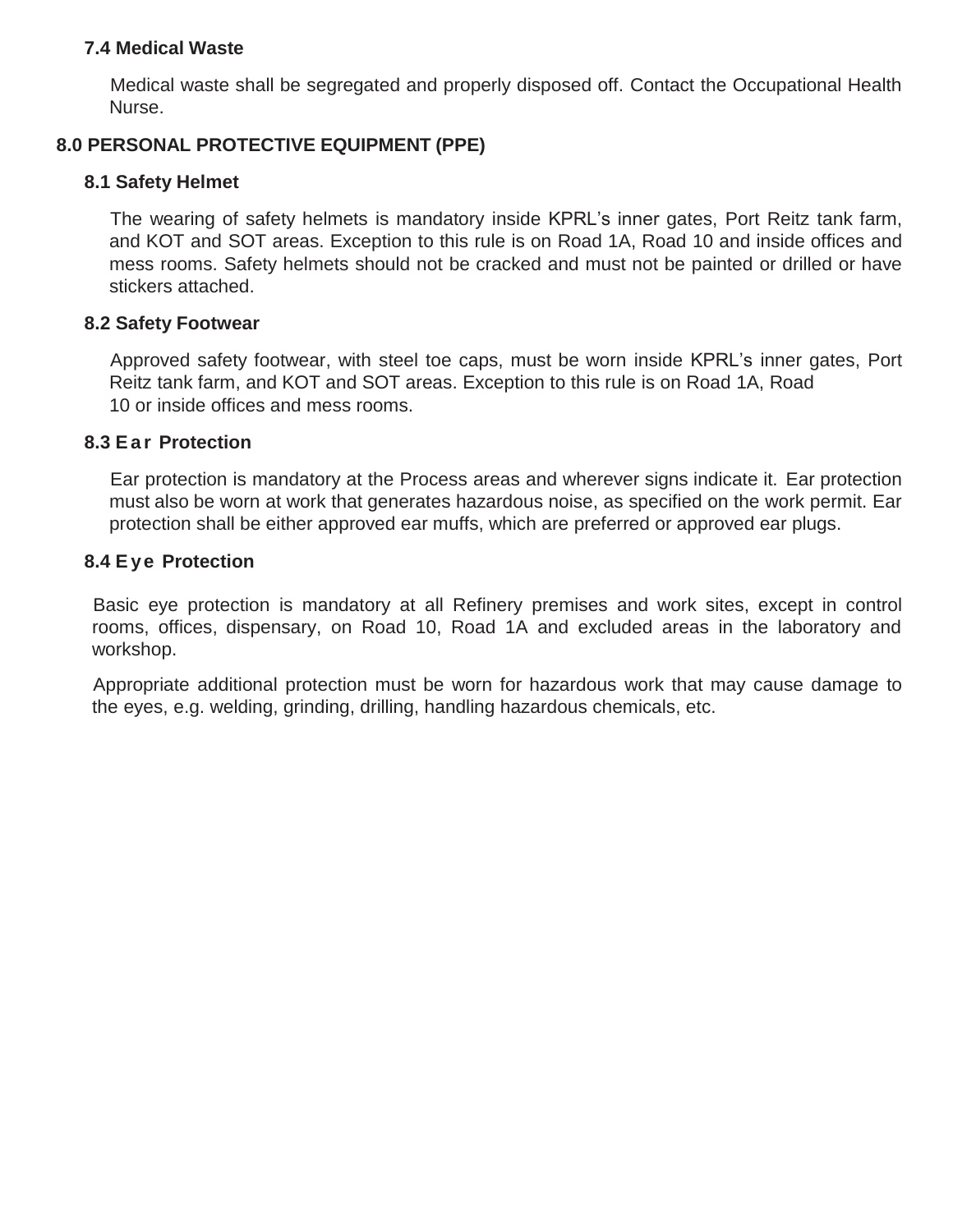### **8.5 W o r k Wear**

Personnel working in or around the Refinery and or Port Reitz tank farm, KOT and SOT must wear acceptable standard two piece overalls, or trousers and long sleeved jacket. One piece overalls shall be obtained and worn as special PPE for jobs such as confined space work upon approval by your supervisor.

No person will be permitted in the Process areas in shorts, skirts or without a long sleeved jacket. There are certain areas of the Refinery that require special protective work wear to be worn. These areas have the work wear available for use by those people directly involved in either the operation or maintenance of the unit. Special protective work wear will also be specified on the permit.

## **8.6 Personal Fall Protection.**

A fall protection system with continuous attachment shall be used by personnel in work areas not protected by guardrails where there is a danger of the employees falling from a distance of 2 meters or greater. This includes falls to lower levels such as excavations, holes or pits. The required personal fall protection is Full Body Harness and Lanyard with Shock Absorbers. Safety waist belts are not allowed. Lanyards without shock absorbers are NOT allowed

### **8.7 L i fe Jackets**

Life jackets must be worn before access to the KOT and SOT Jetties.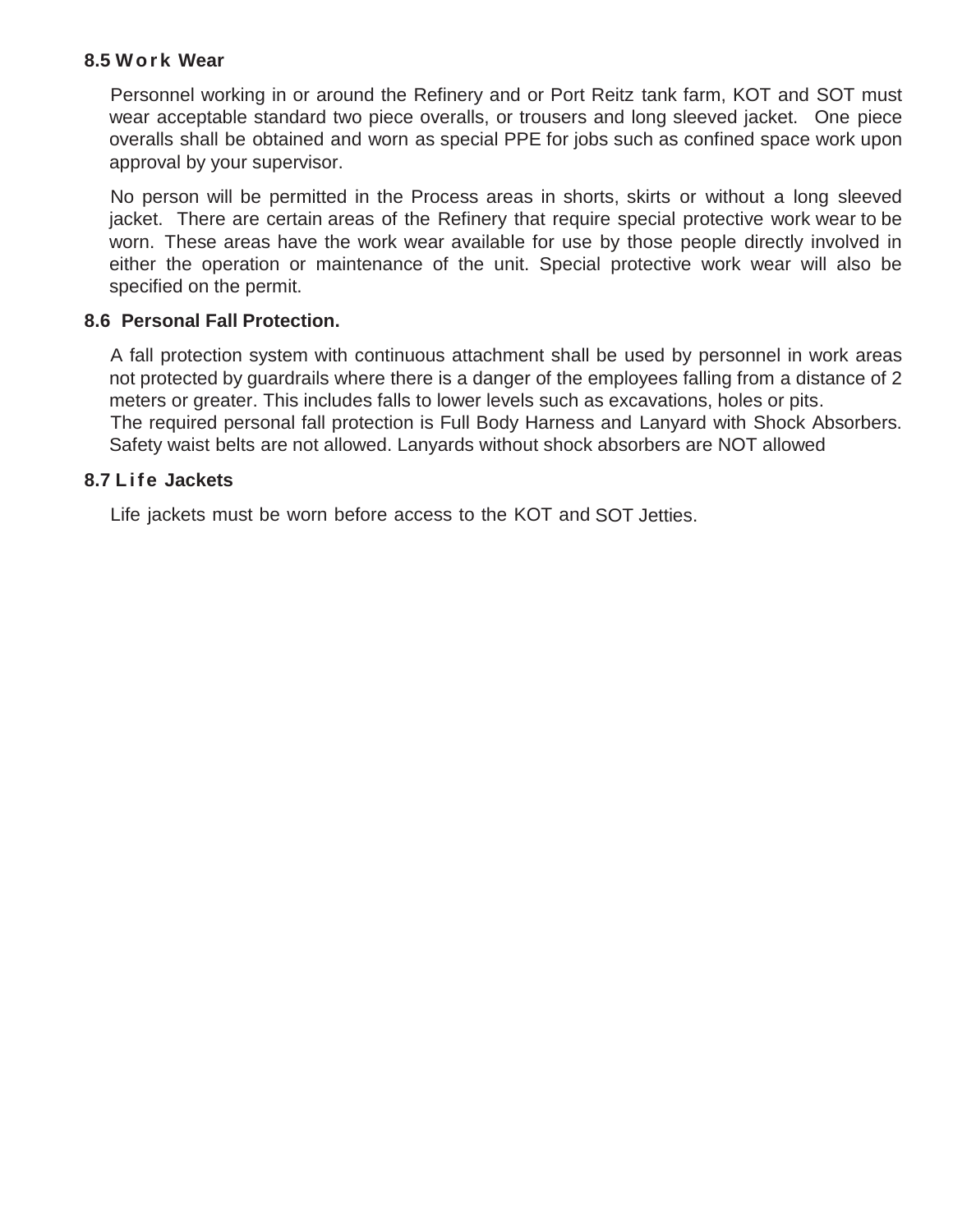## **8.8 O t he r Safety Equipment**

Additional special requirements for PPE will be indicated on the work permit, chemicals' material safety data sheets (MSDS) or special operating instructions.

#### **8.9 Us e of Breathing Apparatus**

All KPRL and Contractor employees who may be required to use Self Contained Breathing Apparatus or the air line mask be trained and authorized as users of breathing apparatus (BA).

#### **9.0 AMENITIES AND HYGIENE**

#### **9.1 General Regulations**

All personnel must have access to washrooms, mess rooms, and changing room. Certain types of work, e.g. asbestos and epoxy work require special bathing and changing facilities.

Work involving handling of epoxies requires thorough hand washing before going to the toilet. Working on sewers and asbestos requires decontamination and showering prior to touching any food.

All meals must be eaten in the assigned mess rooms. Always use the assigned washrooms. It is not allowed to relieve oneself in the grass or other areas. Although explicit requirements for sanitary measures are only laid down for some types of work, all personnel are expected to keep a high standard of personal hygiene both in the washrooms and mess rooms, and also when your work is done.

The amenities shall be properly maintained and regularly cleaned.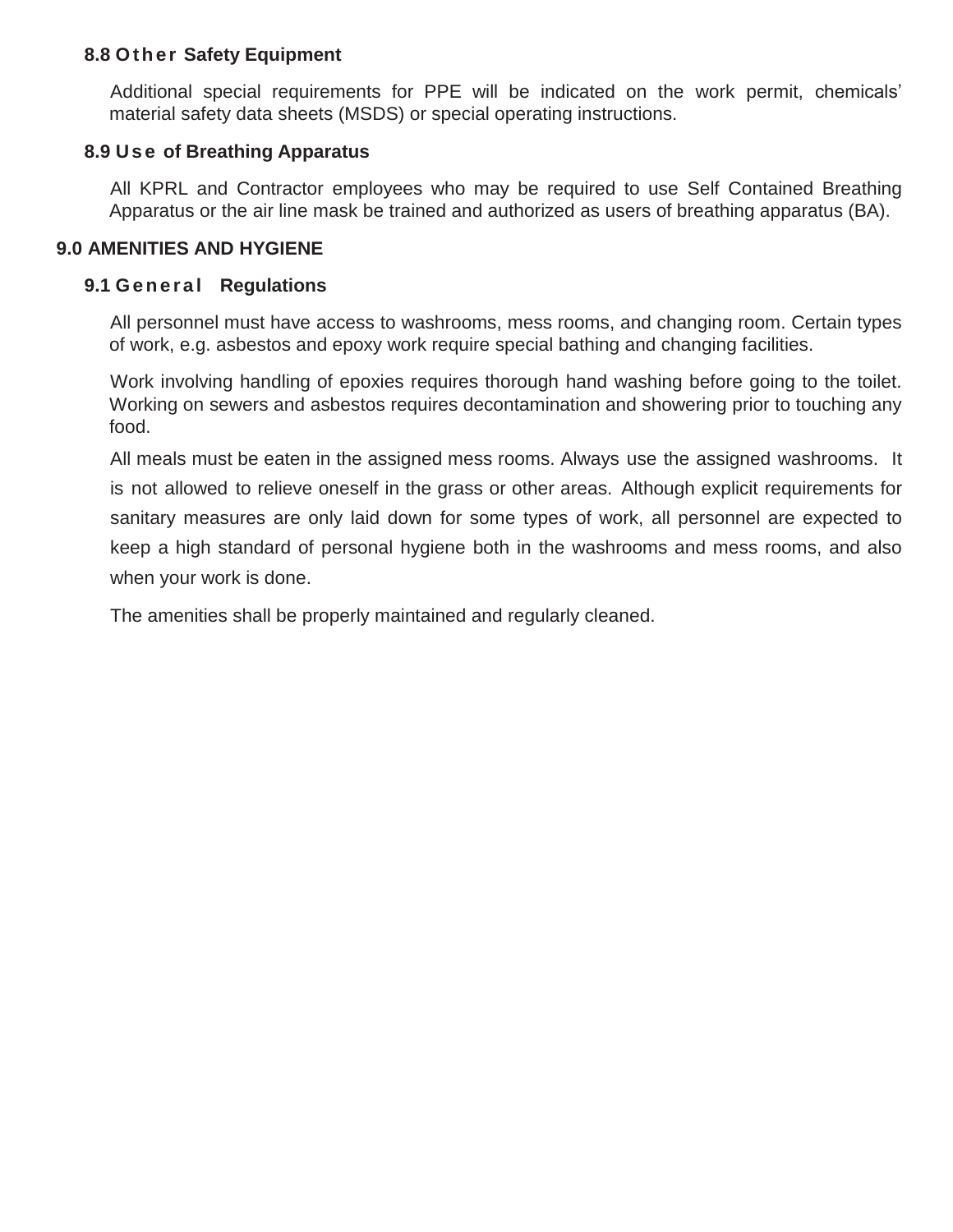## **9.2 KP RL Personnel**

Amenities for KPRL personnel are in the canteen building, the office building, the workshops and the control room building.

#### **9.3 Co n tr a c to r s**

Amenities for contractors are normally in the contractor's yard.

Contractors working in the Refinery workshops or office buildings may be allowed to use the amenities there.

#### **10.0 RESPONSIBLE BEHAVIOUR**

#### **10.1 HSE Golden Rules**

Working and acting safely is not complicated and there is a very simple, clear and meaningful approach to doing so. This approach is set out below as the **HSE Golden Rules:**

we **COMPLY** with the law, standards and procedures.

We all need to know, understand and adhere to the laws, standards and procedures that apply where we work. We also need to recognize the reasons why people sometimes fail to follow rules and exercise leadership to correct this.

we **INTERVENE** in unsafe or non-compliant situations.

If we see a situation where a rule is not being followed, or the level of safety is not as required, it is our responsibility and duty to intervene immediately. Unsafe work must be stopped immediately and the ASI who signed the permit informed.

we **RESPECT** our neighbors.

If we do our job correctly and listen to others, we will earn greater trust from the communities surrounding our plants and operations.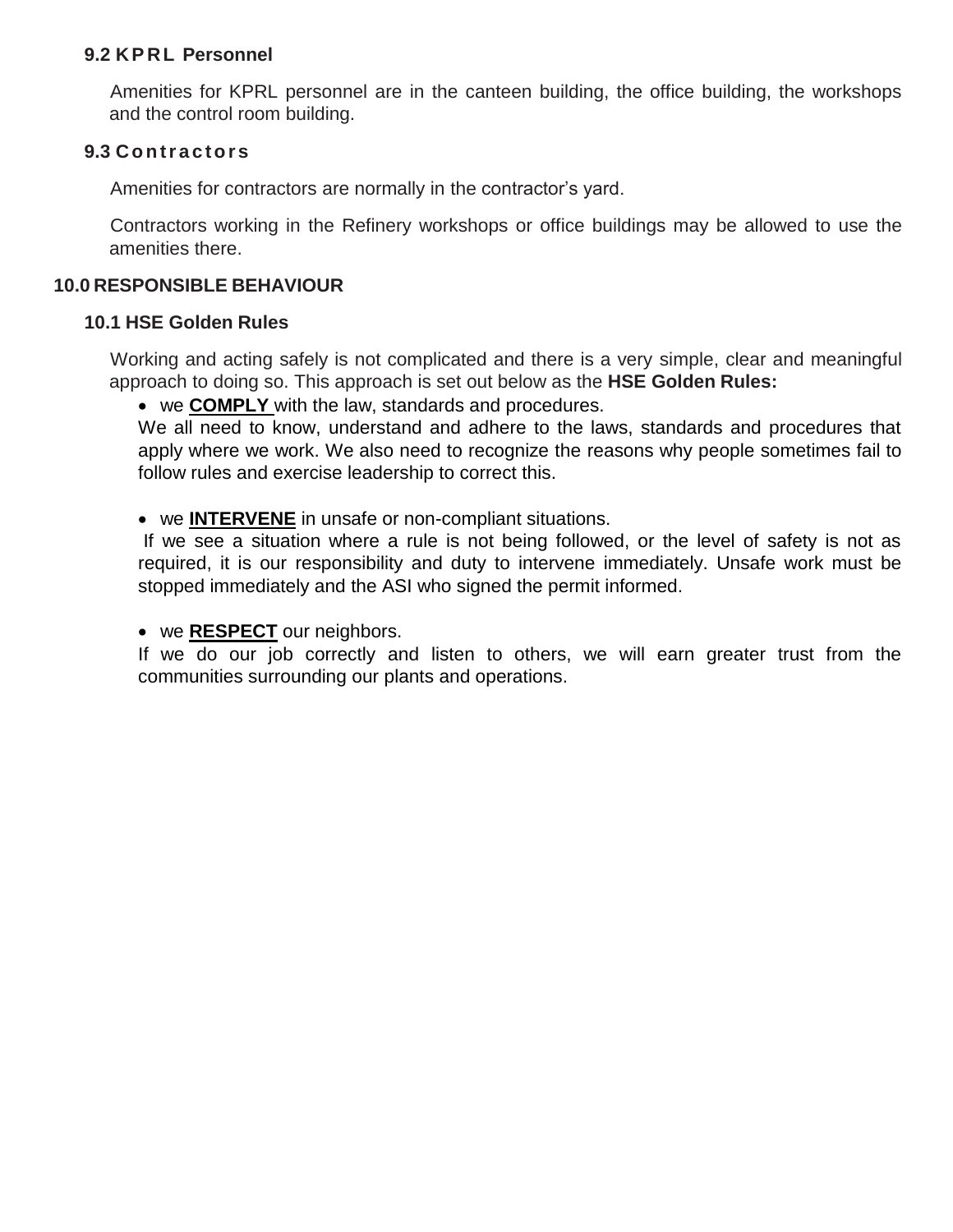### **10.2 Use of Safety Equipment**

The safety equipment provided is for the protection of all. It is forbidden to use safety equipment other than for its intended purpose. The use of equipment that needs to be replaced or refilled/recharged must be reported immediately.

**Vandalism, unauthorized removal or misuse of safety equipment is strictly forbidden**  and amounts to gross misconduct. It is also prohibited to tamper with or modify safety equipment in any way without appropriate approval.

#### **10.3 Reporting of Incidents and Near Misses**

An **incident** is an unplanned event or chain of events that has, or could have resulted in injury or illness or damage to assets, the environment or company reputation. Examples are a fire in the work area, an injury, a vehicle accident, an oil spill to sea.

A near **miss is an incident** that could have caused illness, injury or damage to assets, the environment or company reputation but did not.

An example is a worker slipping off a ladder/ staircase but not getting injured.

All incidents and near misses must be reported to the FSA so that they can be investigated and learning points implemented to prevent a recurrence. Forms are available to facilitate reporting. Incidents may also be reported electronically using the Incidents Database on LAN. An incentive scheme is in place to encourage reporting of near misses for learning points.

#### **10.4 IT IS YOUR PERSONAL RESPONSIBILITY TO:**

• Always follow the HSE procedures and requirements applicable to the task at hand. Follow the rules yourself. Support all HSE measures and require your work team members to do the same.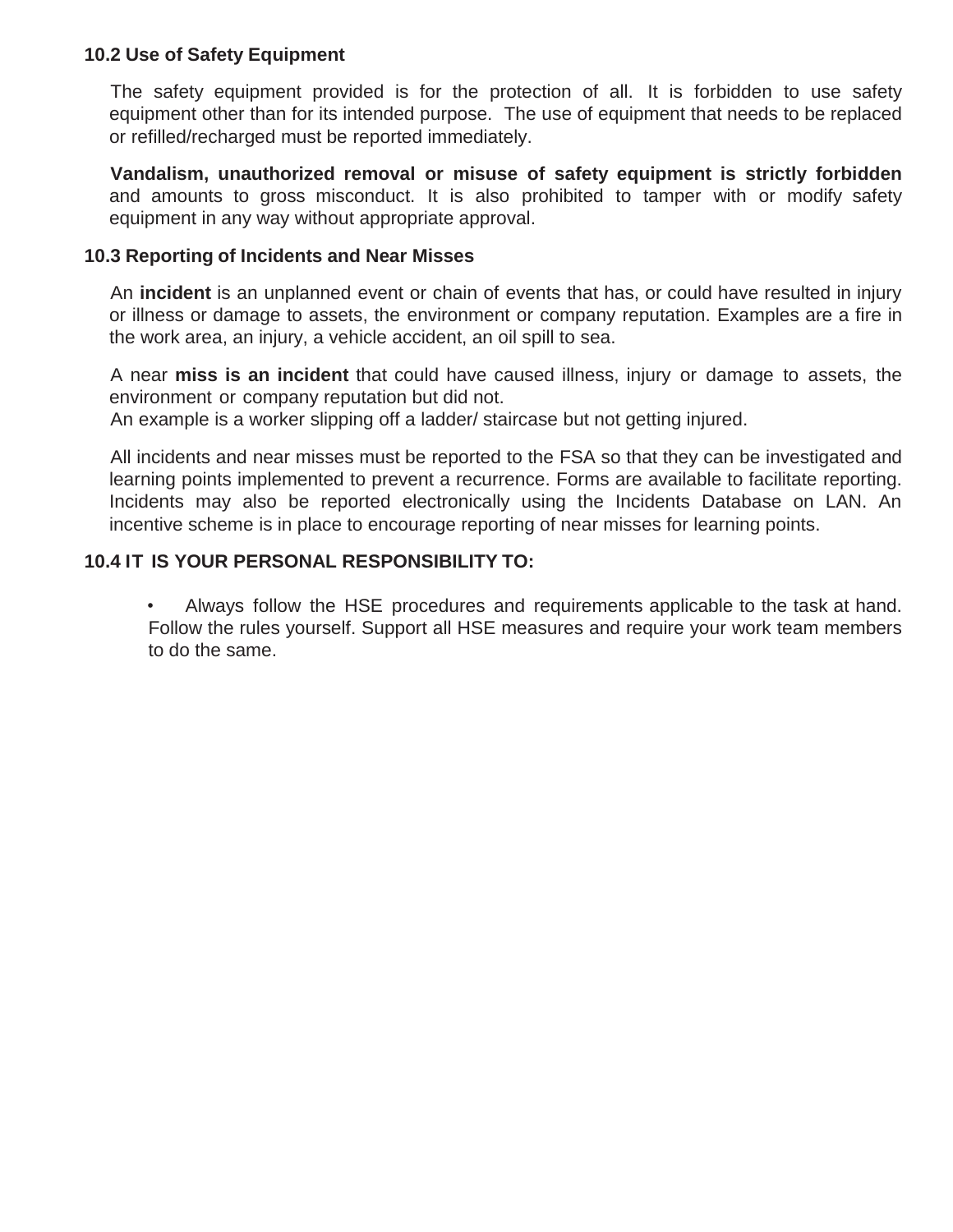- Brief your work team members whenever you encounter an unusual HSE requirement on a job. Deter another person from performing an unsafe act; do not leave it for someone else to do so.
- Ensure when you see a hazard that you make it safe immediately if it does not compromise your own safety, then report it. Contact your supervisor or the GSS whenever you see any potential hazard in that area.
- Help your team members, especially new ones, if they need HSE information. Watch out and protect new team members or persons new on site.
- Check every tool to ensure it is in safe condition before you use it. Reject any faulty equipment even if it may mean a delay on the job.
- Justify to any doubting person why particular HSE procedures are required. Question why jobs are done in particular ways; you may be able to suggest a safer way.
- Listen carefully when new HSE procedures are being explained. Prepare properly for any new job and ask questions if you are not sure.
- Never allow shortcuts which jeopardize your own and the team's safety.
- Open your eyes to your surrounding.

## **11.0 PROCEDURES IN THE EVENT OF ACCIDENTS**

### **11.1 First Aid**

First aid equipment is available in the form of emergency showers, emergency eye wash basins and baths. Always make a note of the location and operation of such equipment in your work area. You may want to check for yourself that it is operational.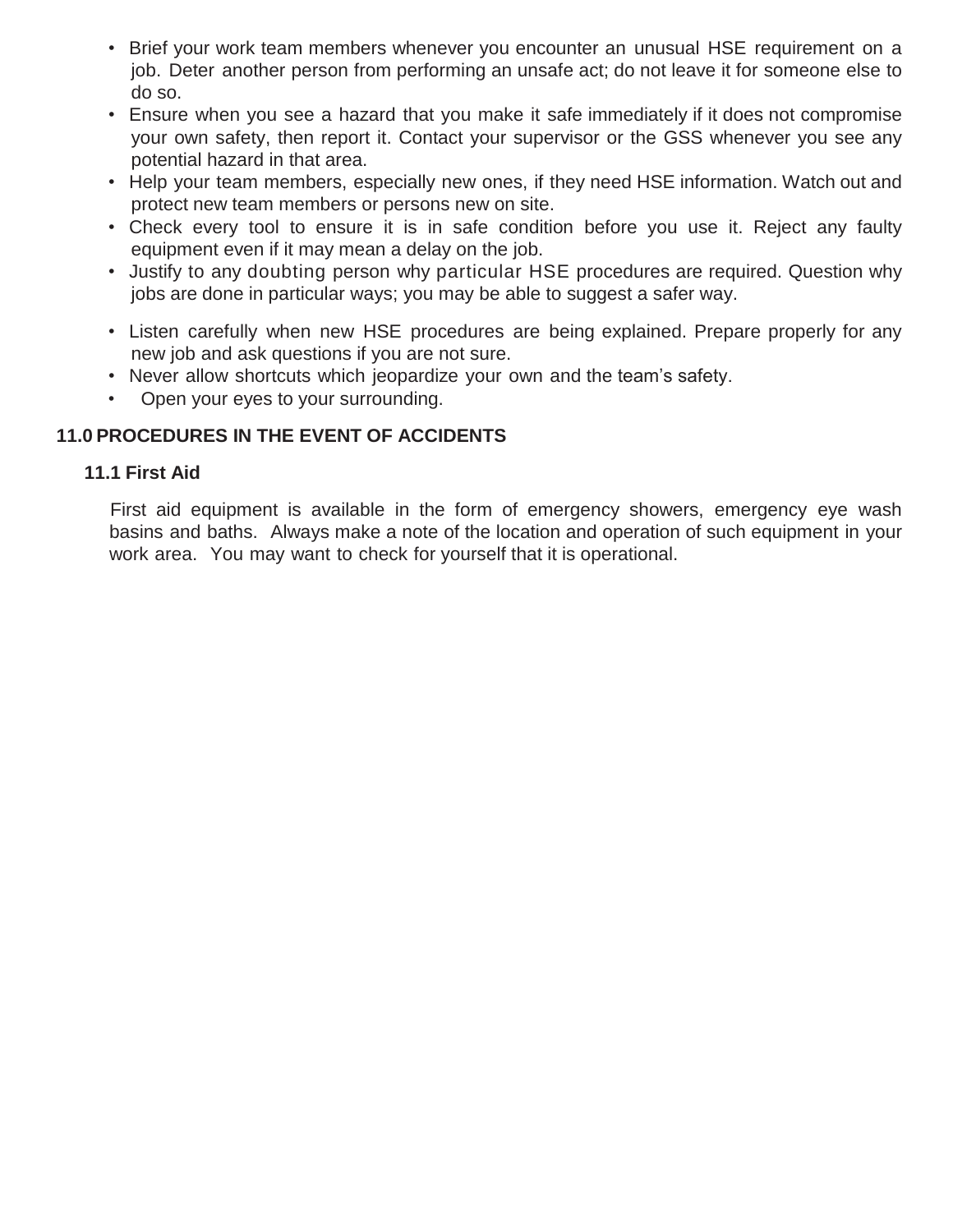In the event of burns or caustic or acid injuries it is vital for the injured person to be washed immediately in an emergency shower or to be placed in an emergency wash basin or bath and remain there until medical assistance arrives.

### **11.2 Ambulance Calls**

If an injured person must be taken to hospital for treatment call the Emergency extension (Ext 300) and request for an ambulance. Give the name of the injured, the location and nature of the accident. The control room will immediately inform the GSS who in turn will organize the necessary assistance.

### **11.3 Reporting of Accidents**

All accidents either with or without personal injury shall be reported to the supervisor in-charge immediately, and to FSA, HSEO and OM. The KPRL incident report form must be completed and forwarded to FSA at the earliest opportunity. Furthermore, all near-misses shall be reported.

#### **12.0 EMERGENCY PROCEDURES**

#### **12.1 Alarm Calls**

On detecting a fire, hydrocarbon leak, a serious injury or any emergency, proceed to the nearest fire alarm point and activate it or report by the quickest method (either by radio, telephone, or in person) to the control room (emergency telephone ext. 300) giving your name, location and source/nature of emergency. The person receiving the message in the control room will immediately contact the GSS on radio or in person. The GSS will always carry a radio and a mobile telephone. The KPRL emergency procedures give the detailed procedures.

The KPRL emergency procedures are available as an electronic copy on the KPRL LAN, procedures folder, or as a paper copy through your supervisor.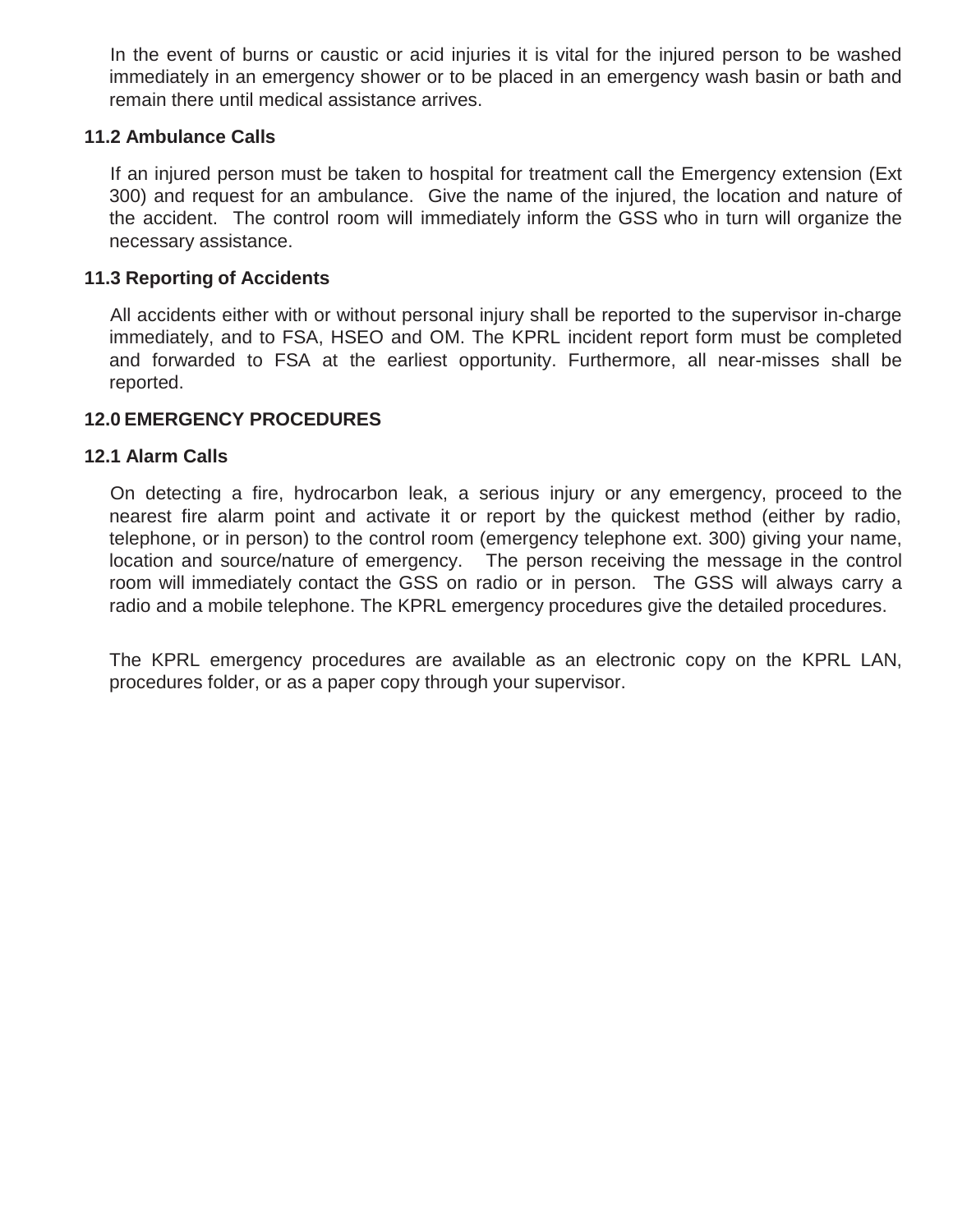## **12.2 Fire Fighting**

Nobody should try to fight a fire if they are not trained. KPRL has a trained fire fighting team available throughout each day. This is the First Intervention Team (FIT).

#### **12.3 Alarm Sirens**

At the Refinery, the fire/emergency alarm is raised by a sounding siren. A weekly test of 1 minute-duration of the siren is performed every Wednesday at 07.45 hours.

At the Port Reitz tank-farm, the fire /emergency alarm is raised by sounding the outdoor constant tone siren. A weekly test of 1 minute duration is performed every Wednesday at 07.45 hours and recorded.

## **12.4 ACTION TO BE TAKEN WHEN THE REFINERY EMERGENCY ALARM SOUNDS**

The purpose of this procedure is to define what action shall be taken by KPRL, Contractor personnel and visitors to the Refinery in the event of a major emergency.

The emergency evacuation procedure of non operating personnel from the Refinery Process and Oil Movements areas at Changamwe in the event of a major incident is given in section (A) below.

The emergency evacuation procedure of personnel from the main office building, the workshop, the Warehouse, the training center and Inspection offices in the event of a major incident is given in section (B) below.

The emergency evacuation procedure of personnel from the Canteen and Dispensary areas in the event of a major incident is given in section (C) below.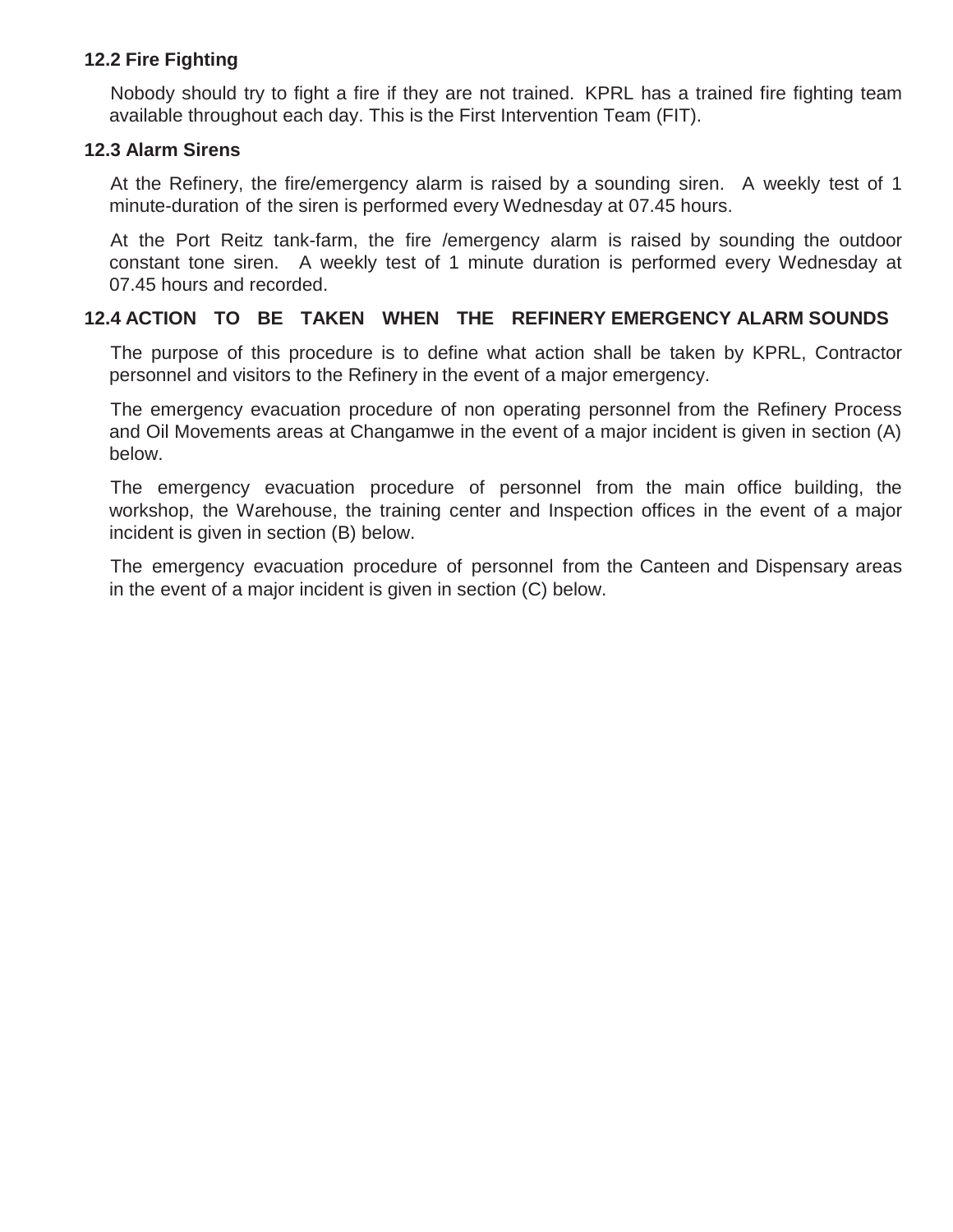The emergency evacuation procedure of personnel from the Port Reitz tank-farm in the event of a major incident is given in section (E) below.

The procedure applies to all persons within the KPRL sites, be they KPRL employees, contractor employees or visitors to the Refinery. All personnel working within the Refinery or visiting the Refinery should be aware of the evacuation procedure and their role, if any, in the procedure.

## **(A) Evacuation procedure in the event of a major emergency within the Refinery Process and Oil Movement areas at Changamwe**

In the event of a major incident within the Refinery a monotone siren will sound which will continue for full three minutes.

On hearing the emergency alarm all non-operations personnel working within the Process and Oil Movements areas will stop work, switch off all running equipment, ensure that the person working next to him/her has heard the alarm, leave site and walking across the wind make his/her way to the nearest Emergency Assembly Point, i.e. main assembly point adjacent to the main gate at the car park, or alternate assembly point at gate No. 10 towards KPC input tank farm.

A roll call will be carried out by the Senior Fire Warden at the main assembly point, ensuring all personnel are accounted for, including those at gate No. 10. Any person not accounted for will be the subject of a search and rescue organized by a senior member of KPRL.

## *Personnel will not leave the Emergency Assembly points until a senior member of K P R L instructs them to do so.*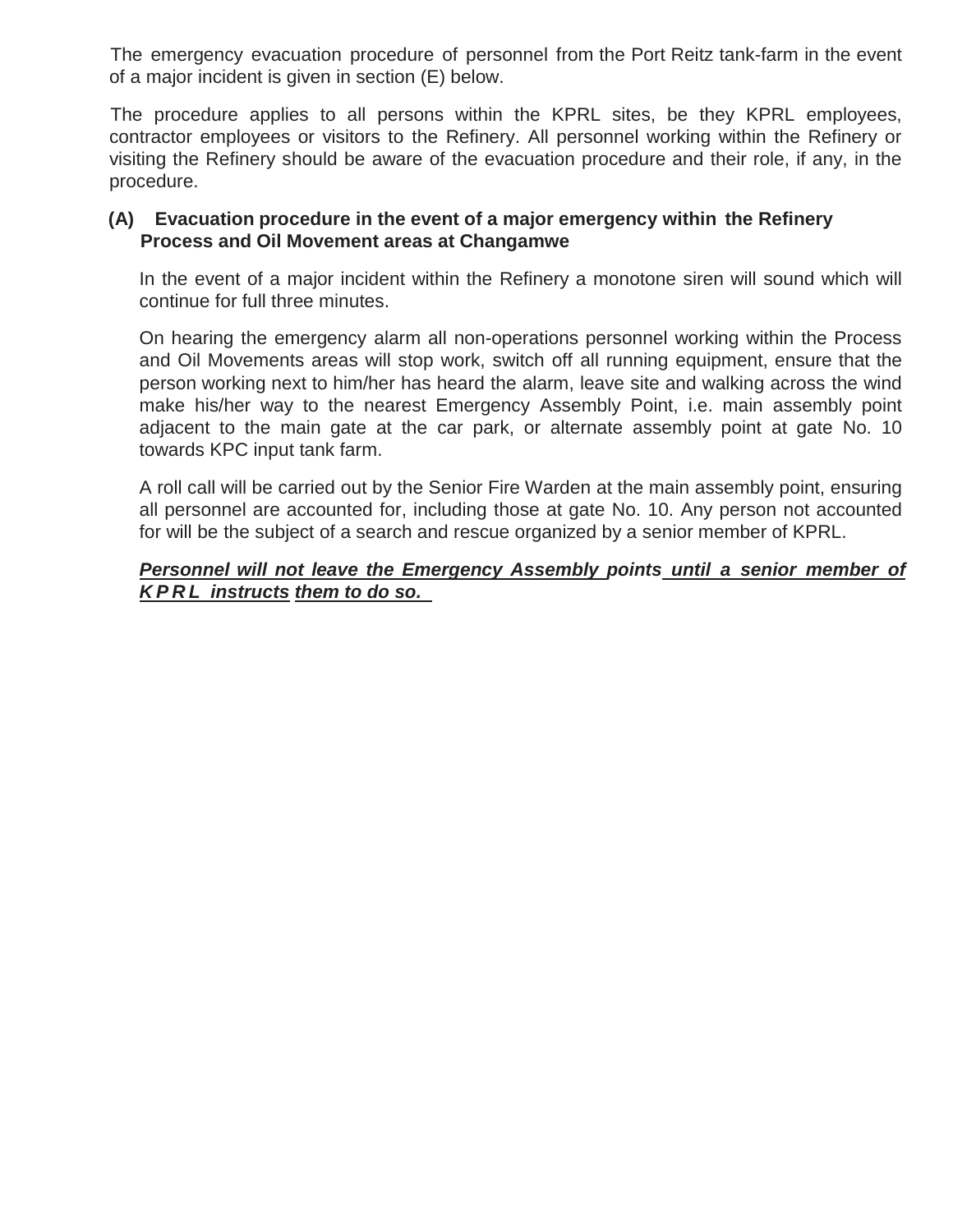When the emergency incident has subsided the Refinery monotone siren will be sounded for a full one (1) minute to signal all clear.

## **(B) Evacuation procedure in the event of a major emergency at main office building, Workshops, Warehouse, Laboratory building, Training Centre and Inspection office areas**

## **(i) Fire / Emergency alarms**

Fire / emergency alarms are located in the entrance lobby to the main office and consist of:

(a) Glass protected fire alarm button which sound the main Refinery fire siren to summon fire crews.

(b) Electric switch which rings the main office building, Workshops and

Warehouse fire hooter, and is the signal to vacate these buildings, including the Laboratory building.

Manually operated alarm bell will be used if there is no electricity. When the main Refinery fire/emergency alarm siren sounds, people in the main offices, Workshops, Warehouse, Laboratory building, Training Centre and inspection Offices should remain alert but continue with their normal duties and must not go rushing off to look or even offer assistance at the scene of the emergency. If it is considered necessary to vacate the offices, Workshops, Warehouse, Laboratory building, Training Centre and Inspection Offices, then the emergency evacuation hooter will be sounded by the security guard.

## **(ii) On discovering fire**

(a) Raise the alarm by shouting "Fire! Fire!'' or using the alarm call point nearest to you and attempt to extinguish the fire with the equipment available if you are trained and it is safe to do so;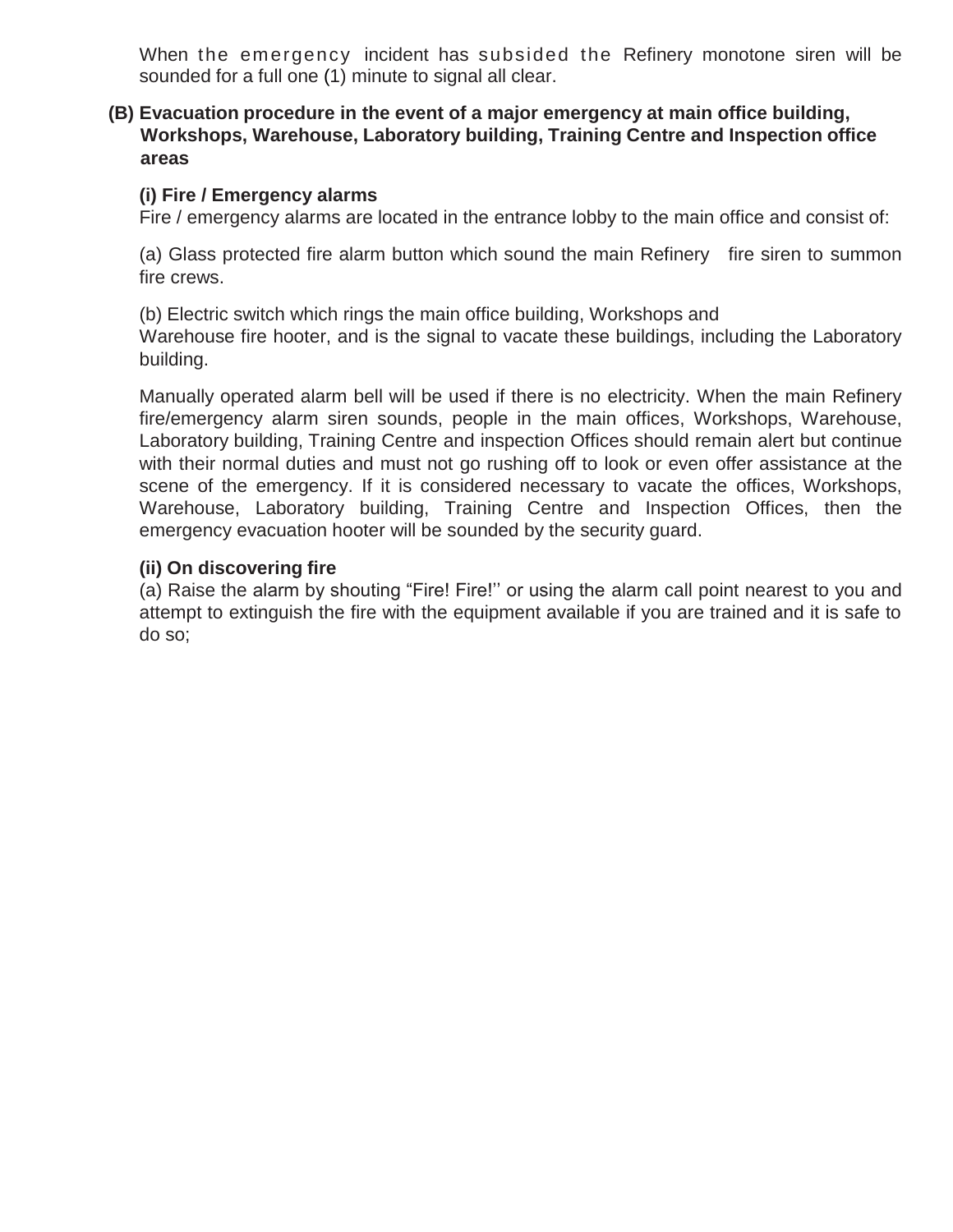(b) Detail someone to remain in the lobby to direct the fire crew to the scene of the fire.

## **(iii) When the alarm hooter sounds take the following actions:**

Terminate any telephone conservation;

- Switch off any electrical equipment you may have been using;
- Leave the building quickly in an orderly manner using, if necessary, the emergency exits as directed by the fire warden.
- Walk, do not run, and proceed to the emergency assembly point adjacent to the main gate at the car park.

## **Exits at the Ground Floor of the main office block:-**

Door number 116 near IT Manager's office towards the car park. Door number 213 near entrance to computer room.

#### **Exits at the First Floor of the main office block:-**

Large window on the staircase.

Door number 318 near the Scheduler's office, at the eastern end of the corridor.

#### **Exit- CEO's wing.**

Emergency Exit at the CEO's office.

**· REMAIN AT THE EMERGENCY ASSEMBLY AREA UNTIL GIVEN FURTHER INSTRUCTIONS BY THE SENIOR FIRE WARDEN PRESENT.**

Do not leave the Refinery nor walk about the Refinery area. Do not return to your office without permission.

## **(C) Evacuation procedure in the event of a major emergency at Canteen and Dispensary.**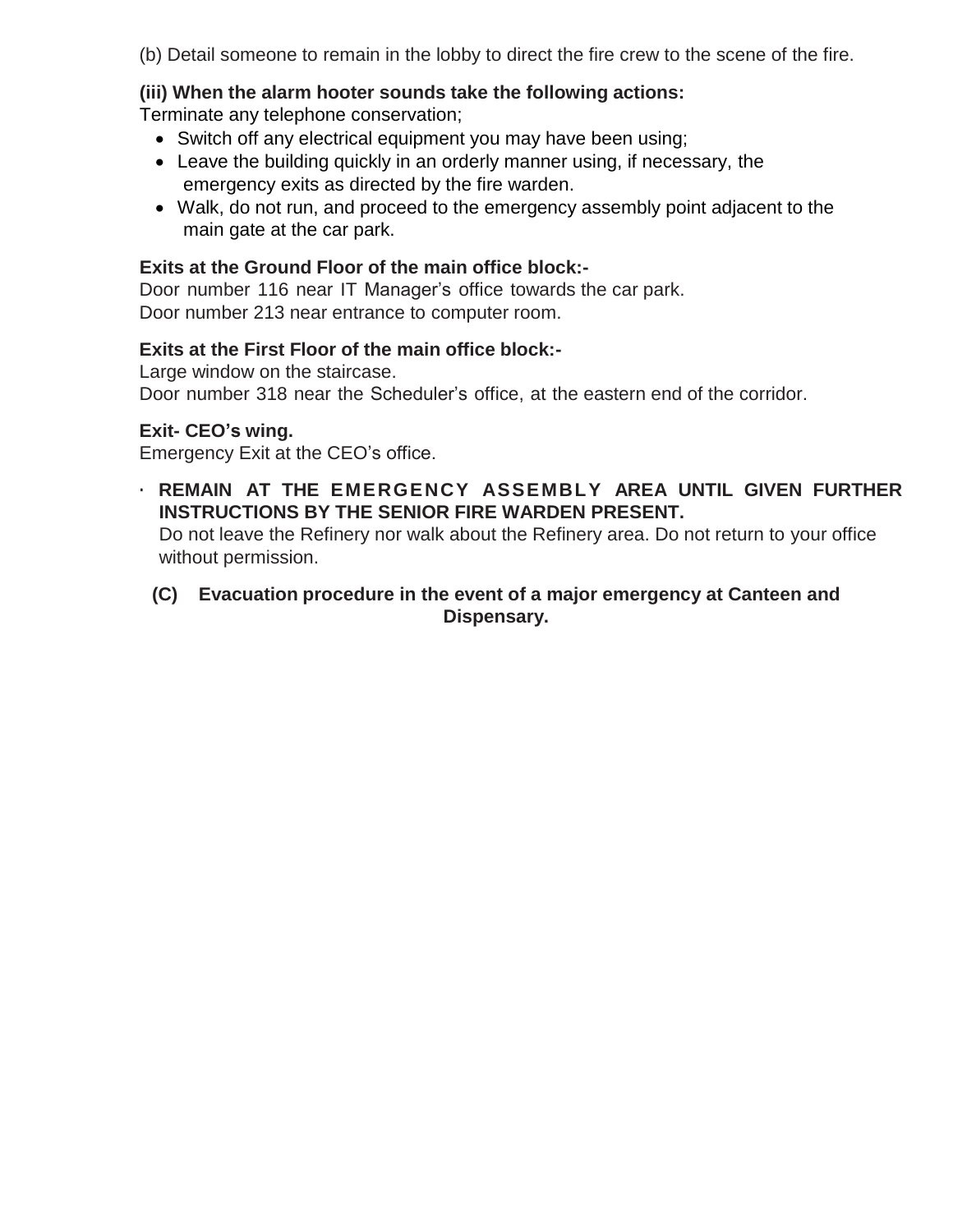## **(i) Emergency alarms**

To evacuate the Canteen and Dispensary buildings, an alarm bell will sound. Alarm buttons are located in the canteen foyer and the dispensary reception.

To raise the alarm use the nearest alarm button located in the main office reception and call emergency telephone (ext 300).

When the Refinery emergency alarm siren sounds, people in the canteen and the dispensary should remain alert but continue with their duties and must not go rushing off to look or even offer assistance at the scene of the emergency. If it is considered necessary to vacate the canteen and dispensary, the alarm bell will be sounded.

## **(ii) Actions on discovering a fire**

Should you discover a fire at the Canteen or Dispensary, raise the alarm by shouting "Fire! Fire!'', and attempt to extinguish the fire if trained and it is safe to do so.

If the fire is large and shows signs of getting out of control, sound the evacuation alarm bell then proceed to main office to sound the Refinery fire siren and instruct the guard at the reception to summon the fire crew. Return to continue the fire fighting if it is safe to do so.

## **(iii) When the alarm bell rings, persons in the Canteen and Dispensary must take the following precautions**

- Terminate any telephone conversations they may be having.
- Switch off the any electrical appliances.
- Leave the building quickly in an orderly manner. The Canteen emergency exit is at the western side facing the main interceptor.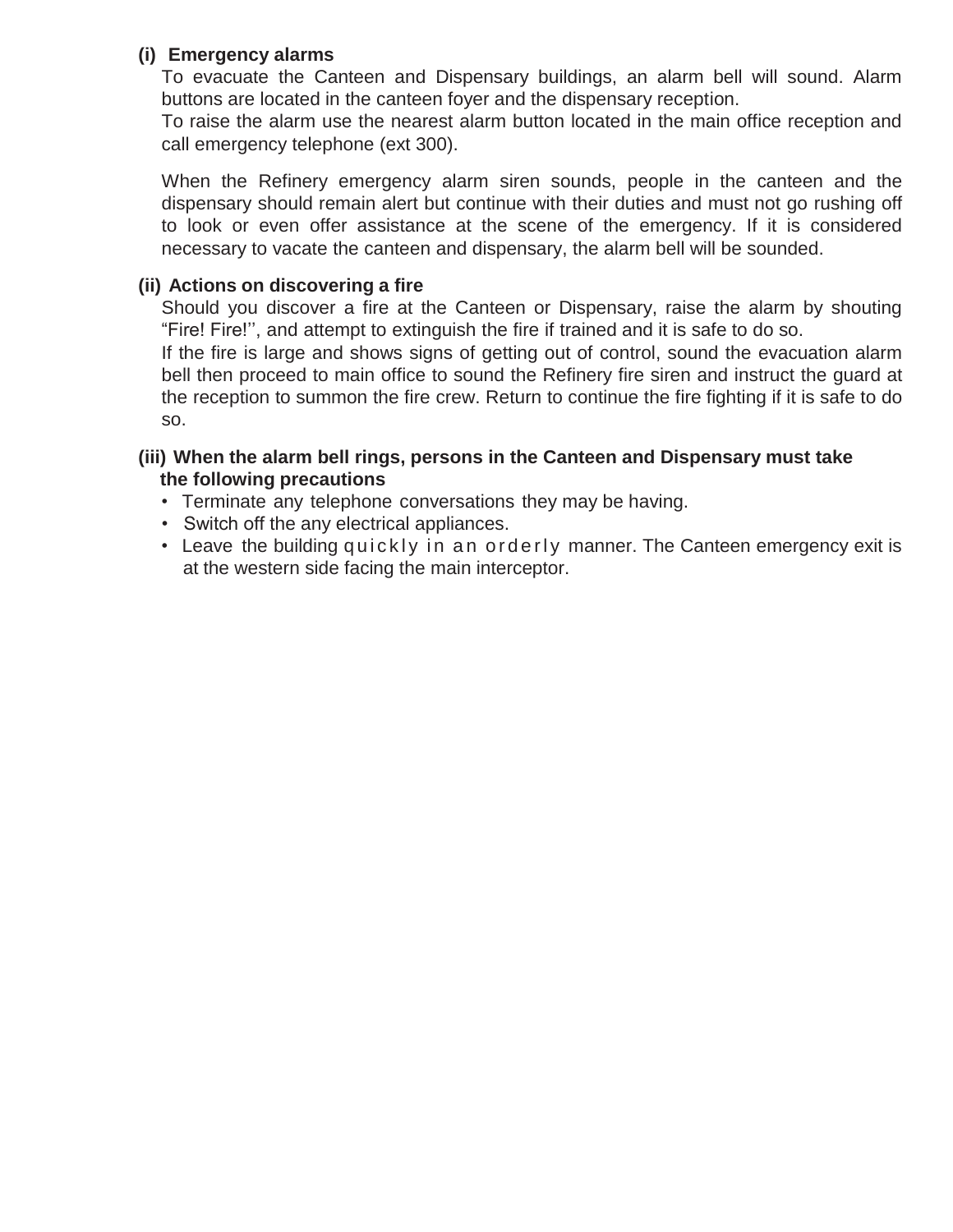- Walk, do not run, and proceed to the Emergency Assembly Point adjacent to the main gate at the car park.
- Remain at the Emergency Assembly Point until given further instructions. Do not leave the Refinery area and do not return to the building until you are given permission to do so by the senior fire warden.

## **(D) Visitors**

 In the event of an emergency whilst visitors are in the Refinery, the KPRL host will be responsible for the safe conduct of the persons to the nearest emergency assembly point.

## **(E) Evacuation from Port Reitz Tank farm**

At Port Reitz tank farm, the emergency alarm is raised by sounding the outdoor constant tone siren. The weekly test of one-minute duration is performed every Wednesday at 07.45 hours.

On hearing the alarm, all non-operations personnel will stop work, switch off all the equipment they may be using, ensure the person working next to them has heard the siren and make their way to the Emergency Assembly point outside the control room. All personnel must stay at the Emergency Assembly point until directed by a senior member of KPRL that it is safe to go back to work.

## **2 13.0 H2S ALARM PROCEDURES**

#### 13.1 **Alarm Sound and Yellow Flash Lights**

sulphide), a toxić gas with a foul odour. In several of the units of the process area are found substantial volumes of H2S (hydrogen

Note that at high concentrations, H<sub>2</sub>S odour is not detectable to human senses. 2 *THEREFORE, DO NOT RELY ON H2S ODOUR TO INDICATE ITS PRESENCE*. To a certain extent piping systems containing  $H_2S$  are painted yellow. However, there is no quarantee that pipes which are not yellow do not contain  $H_2S$ . In case of  $H_2S$  leaks, there are sensors

which activate an audible alarm and yellow flashing light. As long as the sensors register H2S the yellow flashing light will be on and a constant tone alarm will sound

2 2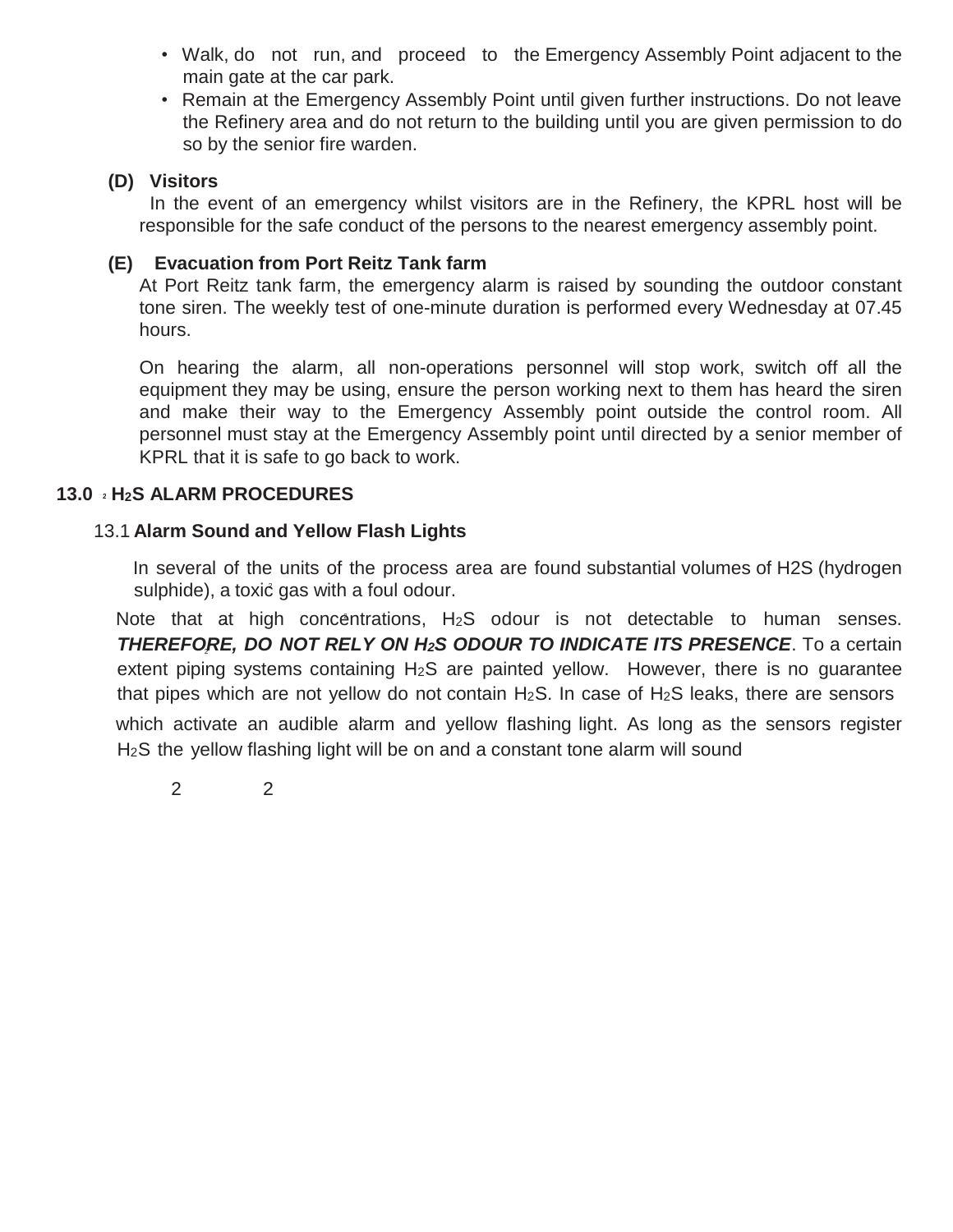### **13.2 H2S Emergency Procedures**

In the event of  $H_2S$  alarm, or if you smell  $H_2S$ , leave the area up wind at once. If there are other persons in the area who have not escaped, their rescue should be left to persons wearing breathing apparatus. Do not attempt to enter the area without breathing apparatus - you could be the next victim.

Do not enter an area where the alarm is on constant tone and/or yellow flash.

The detailed  $H_2S$  emergency procedures are given in the KPRL Emergency Procedures as a Pre-Incident Plan (PIP).

#### **13.3 Drainage System**

Whenever work has to be carried out inside drains, a **self contained breathing apparatus (SCBA**) **must be worn.** Drains will be de-flooded first and there **shall not be any draining of gas or liquid** into the system until the work is completed or suspended.

#### **13.4 Interceptors**

All interceptors shall be kept clean and oil free at all times. Slops will be pumped each shift to slops / crude tank. Unauthorized persons are not allowed into the interceptors.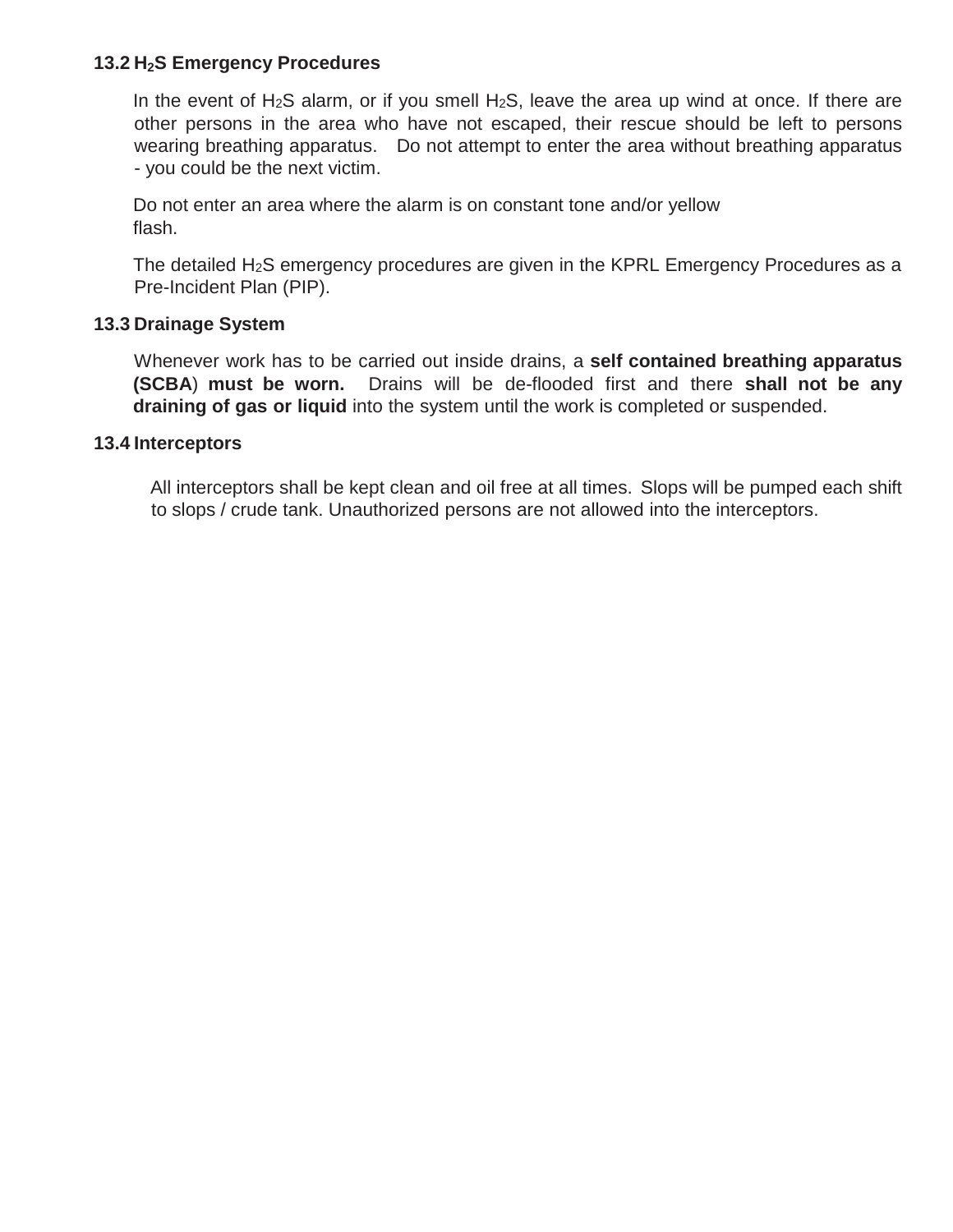## **14.0 ADDITIONAL REGULATIONS FOR CONTRACTORS**

#### **14.1 General**

It is the responsibility of the Contractor Company to make its staff familiar with and to observe the regulations as provided by the OSHA Act of 2007, and its regulations, and also the additional /special regulations in force at the Refinery. One implication of this is that the Contractor is to give the necessary training and instructions to his staff on the regulations.

#### **14.2 Contact Person to the Refinery**

The Contractor is responsible for appointing a person, normally the site supervisor, foreman and/or HSE representative, as a contact person to KPRL's supervisor on HSE issues. All queries on day to day HSE issues are to be routed through the KPRL supervisor in charge.

#### **14.3 Refinery Plant**

No persons other than KPRL personnel are allowed to operate any part of the Refinery plant and equipment such as valves, pumps, etc.

All traffic on Refinery premises must display the utmost care to avoid damage to plant or equipment. Attention is particularly drawn to the fact that stepping on insulated pipes is prohibited. Any damage to insulation must be reported to KPRL's supervisor at once.

#### **14.4 Refinery Equipment**

Unless otherwise stated, the contractors are to provide the materials necessary for the performance of their work, including safety equipment and personal protective equipment. Therefore, the contractors are not allowed to use Refinery equipment, unless a special agreement has been made. The equipment mounted for use in emergency at various work sites is, of course, exception to this rule.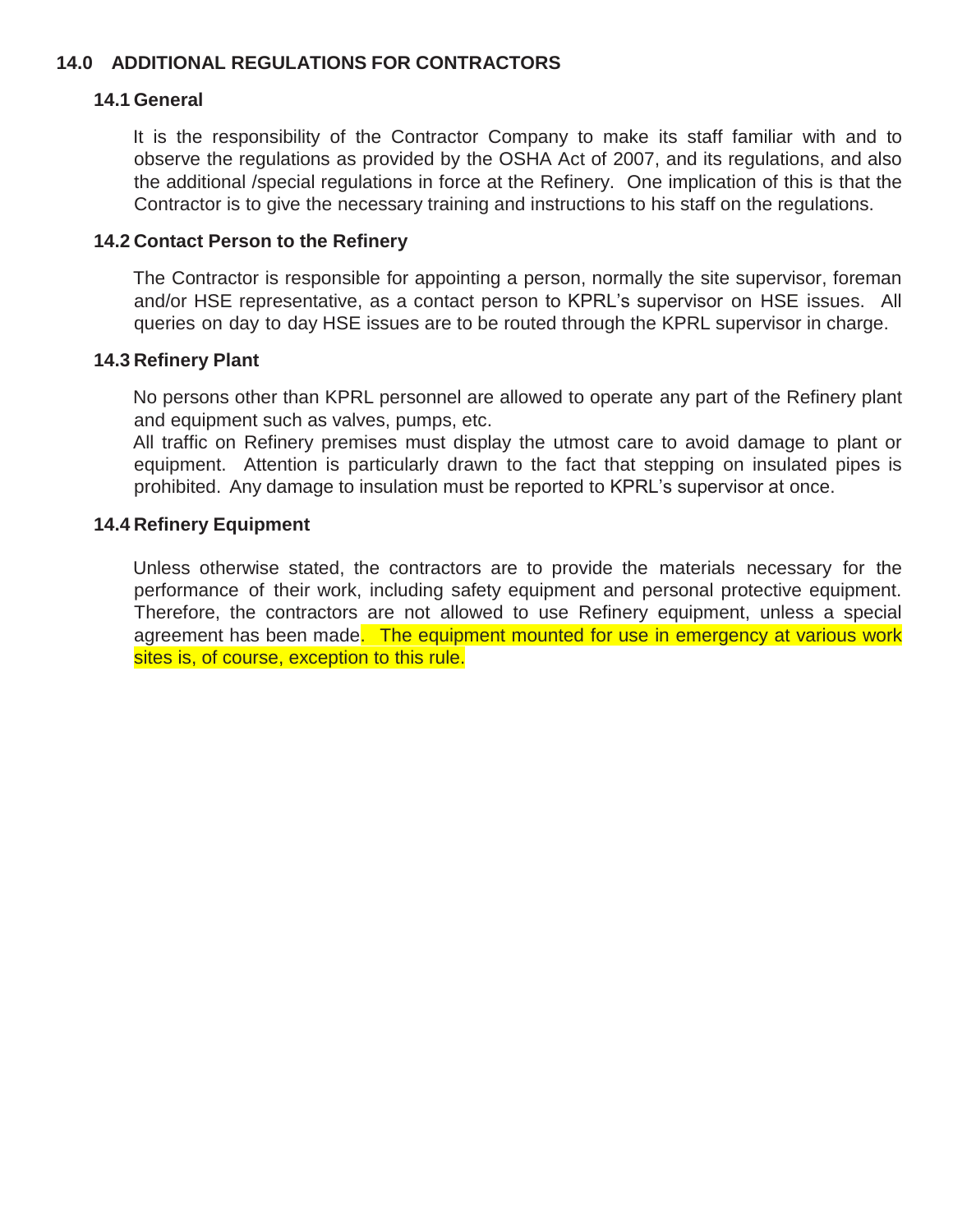## **15.0 HSE GUIDELINES FOR WORK PLANNING & PREPARATION INCLUDING JSA**

Every job at KPRL must be done with prior planning and preparation. An essential part of this is a thorough assessment of the job and putting in place measures to avoid and protect against the hazards. Every person responsible for the job should consider the following **"4 Whats'', the "Macho Nne'', before starting:**

- 1. What can go wrong?
- 2. What can cause it to go wrong?
- 3. What can be done to prevent it going wrong?
- 4. What can be done to minimize the negative consequences if it does go wrong?

## **The "Macho Nne'' should be applied to:**

- People
- Work Methods & Procedures
- Equipment & Tools
- Work site/Working conditions
- Communication & Co-ordination with other Worksites and Jobs.
- Emergency Mitigation and Recovery Measures.

The above are given as a guideline and there will be other areas/situations which should be taken into account. Further guidelines are given below.

## **15.1 PEOPLE**

• Do they have the correct PPE?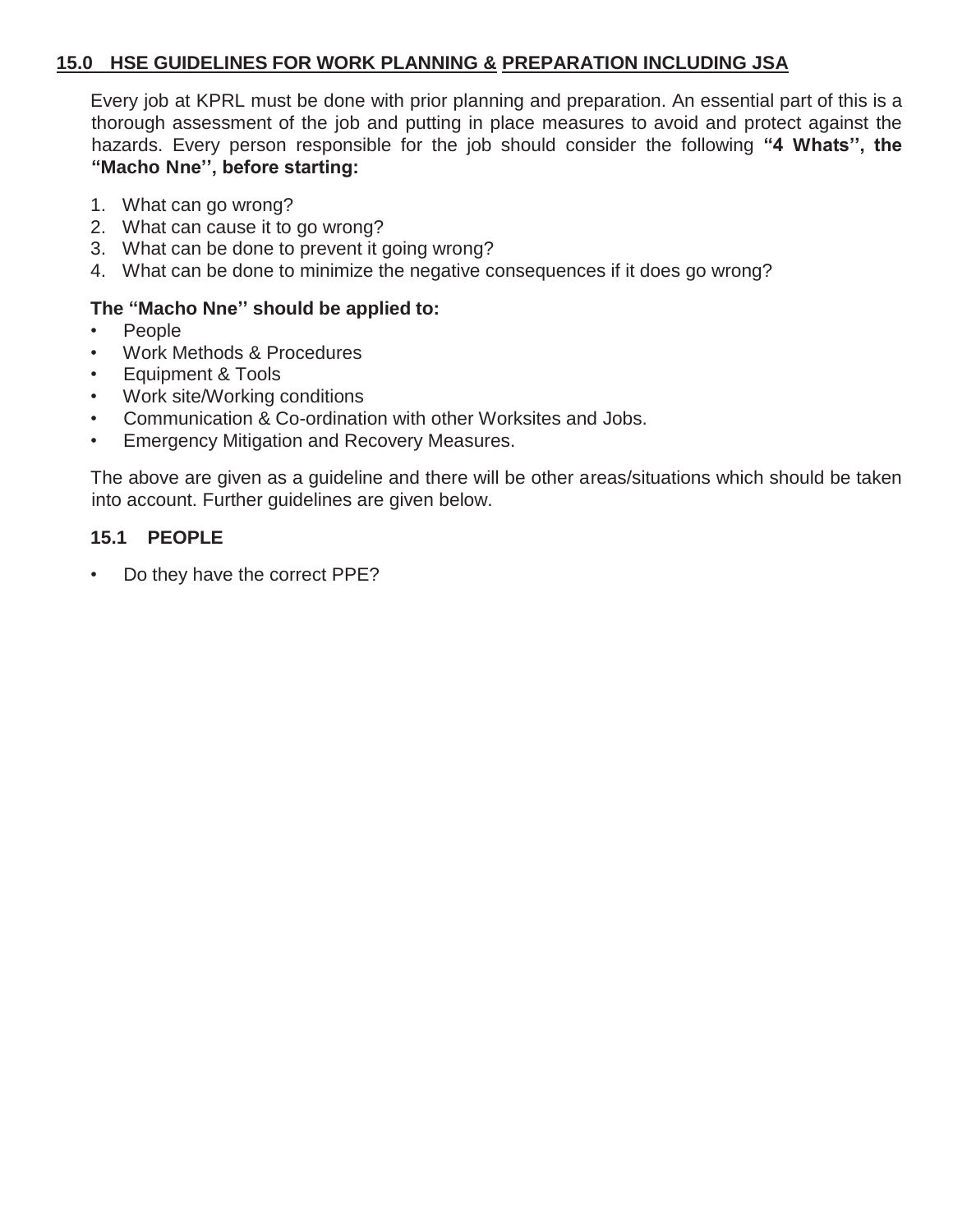- Do they have relevant information about the job and procedures?
- Do they have the skills, competence and experience for the job?
- Are there measures in place to prevent people from taking short cuts?
- Is the job adequately manned?
- Is everyone fit for work (for example, does anyone appear to be under the influence of alcohol or drugs, exhausted or sick?).
- Will the right level and ratio (1:8) of supervision be in place throughout?
- Are there any new staff? Have they been trained for the job?
- Is the ratio of new to experienced staff at least 1:4?

# **15.2 WORK METHODS & PROCEDURES**

- What are the work methods and procedures required for the job?
- Are there new work methods and procedures required? If so, are they in place?
- Are there any parts or aspects of the job for which special/ modified procedures and or precautions are required? Have these been discussed?
- Is there any lifting to be done? Will any lifting equipment be used? Will there be any manual lifting? Is the load to be lifted manually not more than 25 kg? Are the workers familiar with good manual lifting technique?
- Will transportation of equipment and material be required? Are the objects lashed and secured properly, not protruding from the carrier and not over-loaded?
- Is a detailed job safety analysis (JSA) required? If so, is this in place?
- Have the above work methods, procedures, precautions and JSA requirements been disseminated and cascaded down to the people?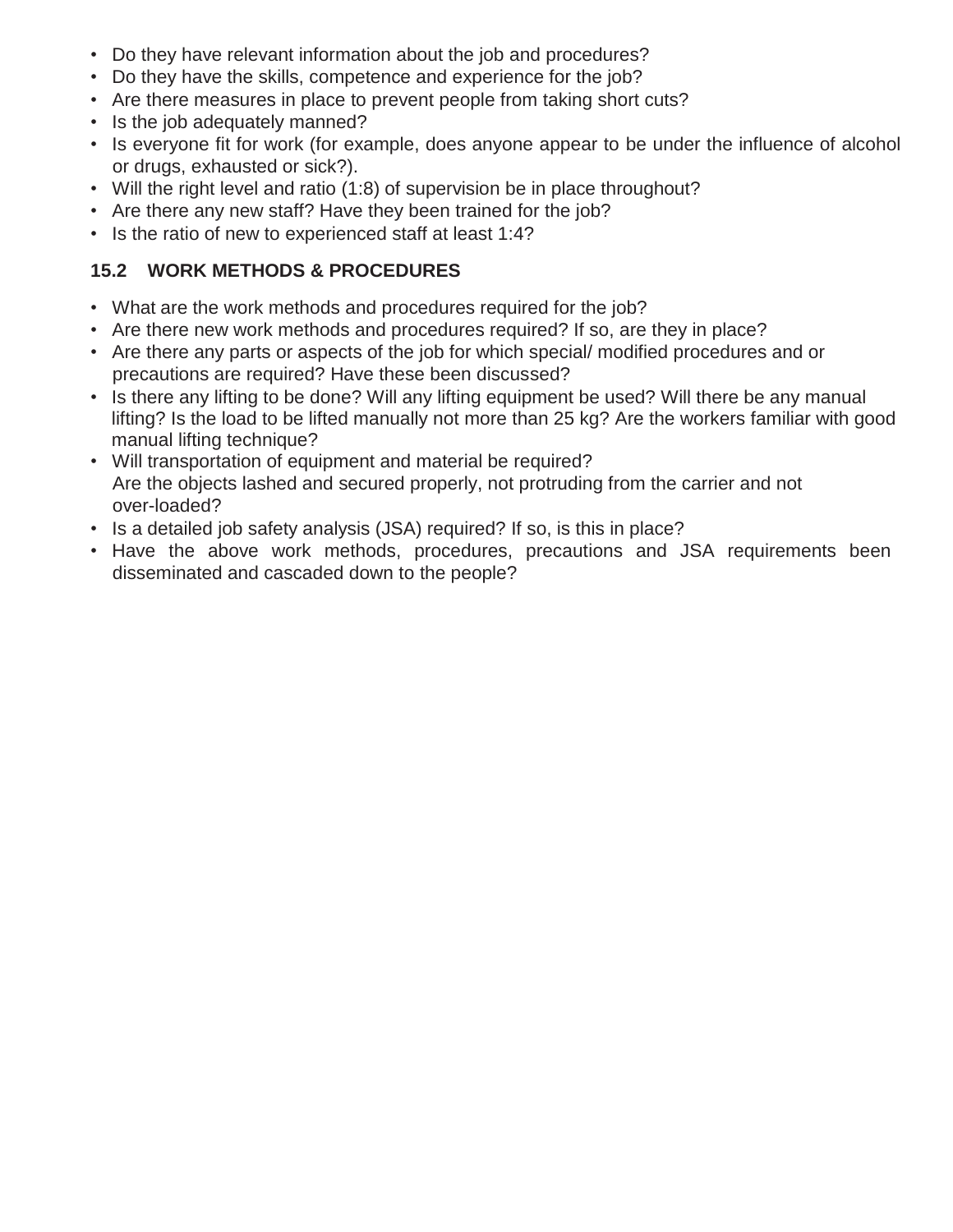## **15.3 EQUIPMENT AND TOOLS**

- What are the equipment and tools required for the job?
- Are the equipment and tools suitable and in good condition?
- Are the required equipment and tools checklists in place?
- Are there any electrical equipment and tools? What are the precautions? Are non-sparking tools required?
- Are there any air/steam driven equipment and tools? What are the precautions?
- Is the equipment to be worked on depressured? Is it gas free?
- Is the equipment to be worked on isolated electrically?
- Is the equipment to be worked on isolated from the process?
- Are all moving parts guarded?
- Are the equipment and tools safeguarded against "accidental'' commissioning?

# **15.4 WORKSITE & WORKING CONDITIONS**

- Is the access to the worksite suitable?
- What are the escape roots?
- Is the worksite confined?
- Is there adequate space to accommodate the required workers for the job? How many workers are there? How much working space is there?
- Is the ventilation adequate?
- Are there required sitting facilities?
- Is it dusty?
- Is a wind sock required?
- Is the lighting adequate?
- Is it too hot and humid for the job?
- Is there exposure to hazardous substances?
- Is there a risk of sudden and or unexpected release of hazardous substances?
- Are there situations involving heights and / or below ground level? Will scaffolding be required? Is the required scaffold for workers only or materials as well?
- Will there be lifting?
- Are there any excavations?
- Are the hours of work okay? Are there long and or irregular hours?
- Is the house keeping good? Is the floor slippery? Are there any sharp edges? Are there any objects, which can fall?
- What are the measures to avoid, protect or recover (in an emergency) from hazards? Are these in place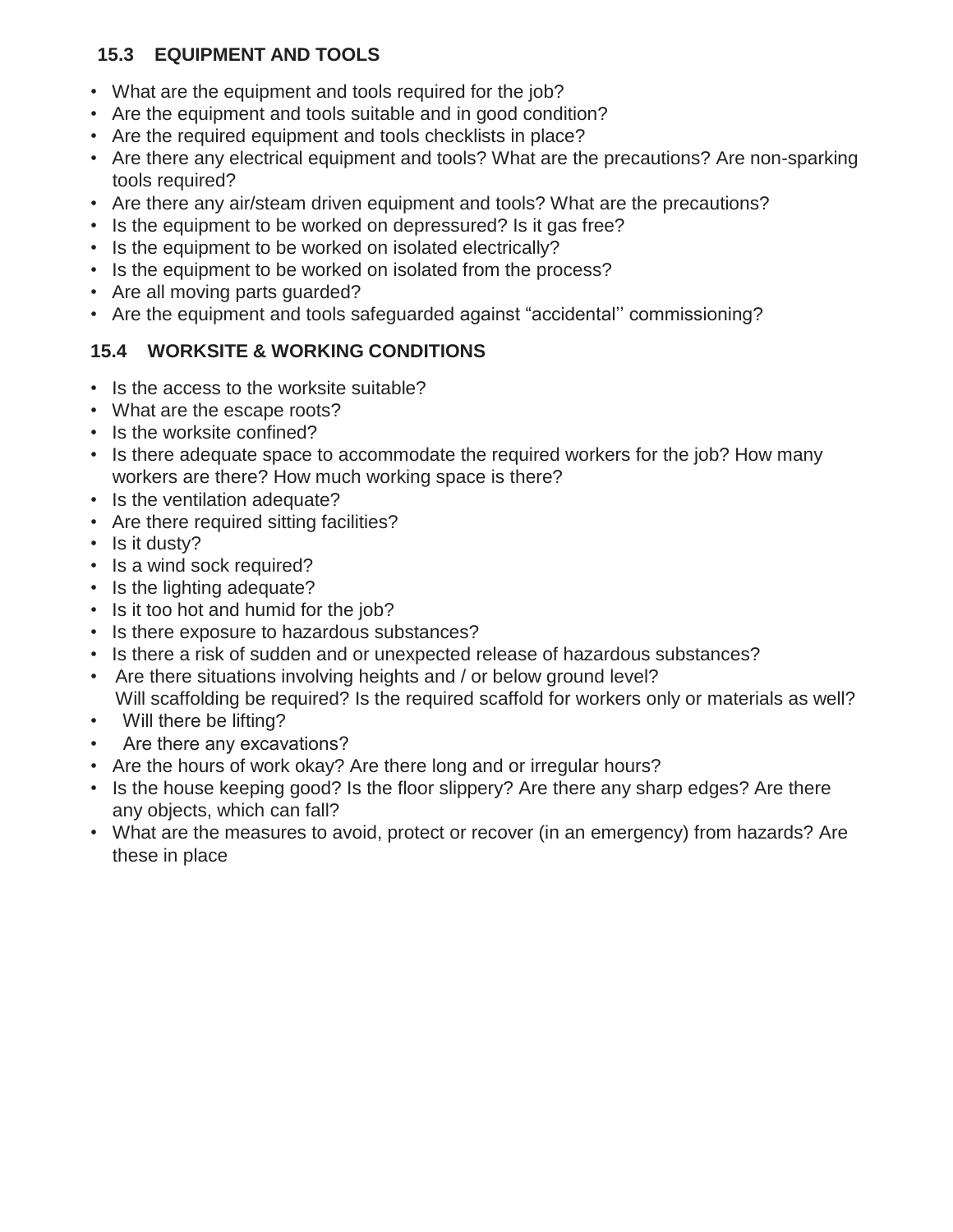## **15.5 COMMUNICATION & CO-ORDINATION WITH OTHER WORKSITES AND JOBS**

- Are there any new workers? Are any workers returning after a period of absence? Have they been briefed?
- Has there been adequate handover of the job status from the previous day, shift or team?
- Are there more than one contractor or work team on a site?
- How do other jobs/sites affect this job/worksite? How does this job/site affect others?
- Does the job have phase in with another job?
- What is the communication between the jobs/worksites? Who are the contact focal points? Are radios required? Are meetings required? How often?

## **15.6 EMERGENCY MITIGATION AND RECOVERY**

- What are the measures to protect, mitigate and recover in an emergency from the hazards?
- Are the above measures in place?
- Have the above measures been disseminated to the workers?

## *WE EACH HAVE A RESPONSILITY TO ENSURE OUR OWN SAFETY AS WELL AS SAFETY OF PERSONS AROUND US. SAFETY IS A TEAM EFFORT AND TOGETHER WE WILL WIN***.**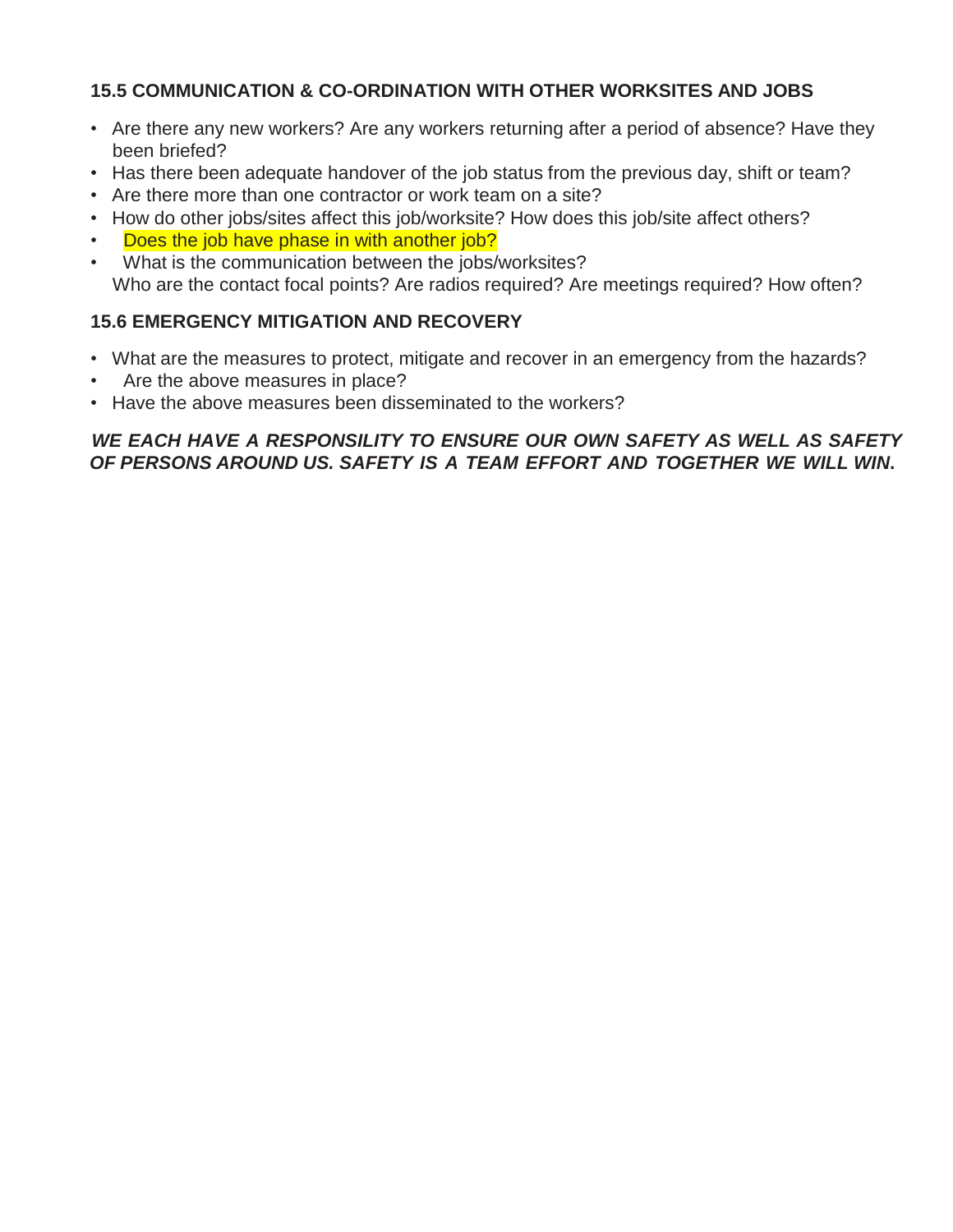## **16.0 EMERGENCY CONTACT NUMBERS**

**NOTE:** The full Emergency Contact List is available in the Emergency Procedure HSE-40-01

#### **INTERNAL NUMBERS**

Emergency 300 Fire Station 278 / 283 **Control** Main ( 217 / 214 / / 206 Main Gate 297 Guard Disper 202 / 207 / 205 Dispensary 250 Movement 256 / 267 GSS<br>PMM 0721 206 443 PMM 0726 072 243<br>OM 0722 710 315 0722 710 315

## **EXTERNAL NUMBERS**

Dial 9 for accessing external line then followed by the dialing numbers

## **DOCTORS**

| Dr. Lema                 | 0724 700140 (Residence)                                                            |
|--------------------------|------------------------------------------------------------------------------------|
| Mombasa Medical Practice | 0733 751035 (Cell Phone)                                                           |
|                          | Mombasa Hospital (Outpatient) 2312191 / 2, 2228710 / 1 / 2, 0795511649--0722203755 |

## **HOSPITALS**

| Mombasa Hospital                                            | 2312191 / 2, 2228710 / 1 / 2, 0795511649--0722203755      |
|-------------------------------------------------------------|-----------------------------------------------------------|
| Pandya Memorial Hospital                                    | 0722 206424,0789999559,0734600663                         |
| Aga Khan Hospital                                           | 0723922238 / 0714524948 / 0738526805                      |
| Aga Khan Changamwe                                          | 0415051900 / 0786218500                                   |
| <b>Coast General Hospital</b><br><b>Bomu Medical Centre</b> | 2314201 / 4 / 5 / 6, 2222148<br>0722 574755 / 020 2352555 |